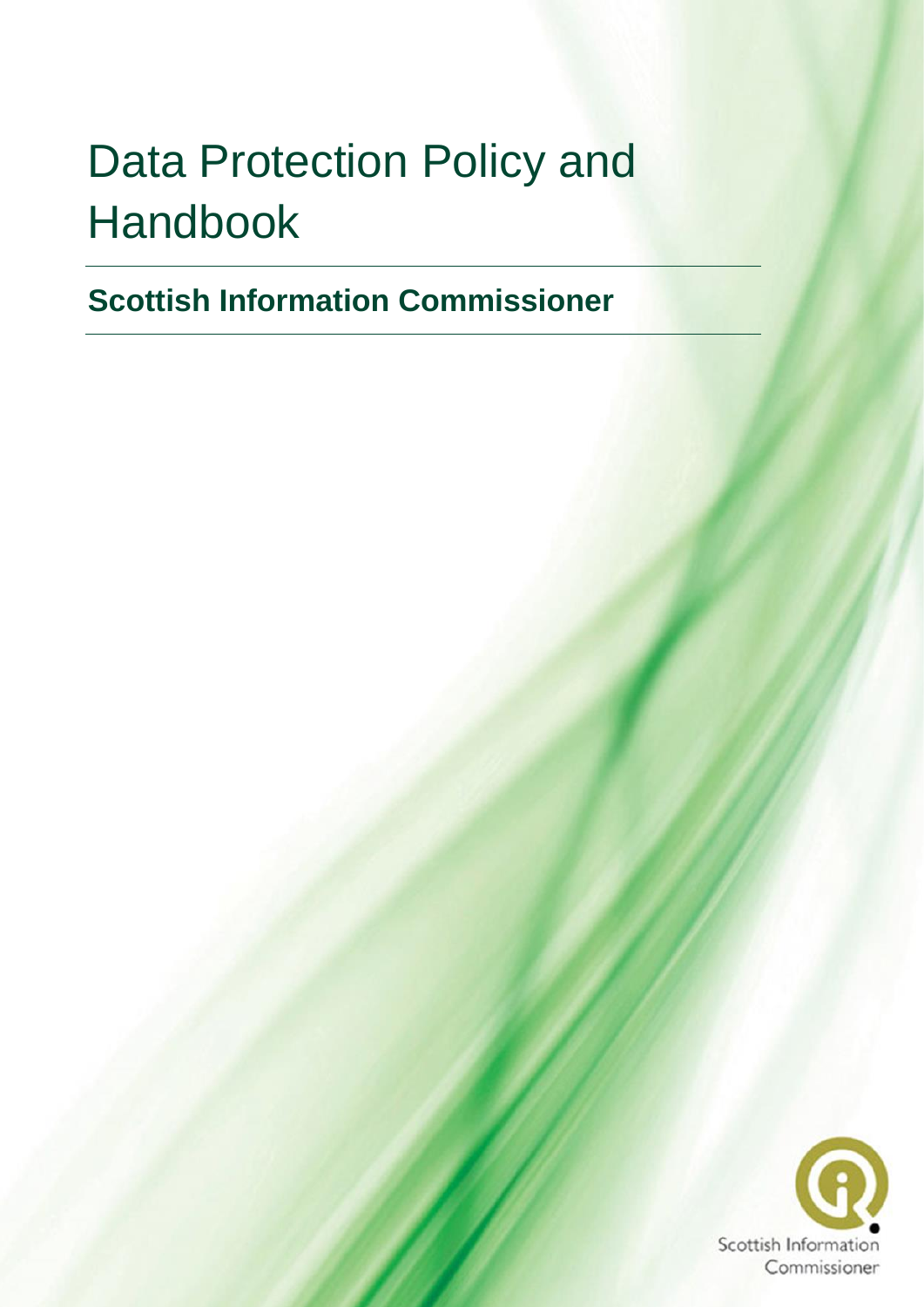## **Contents**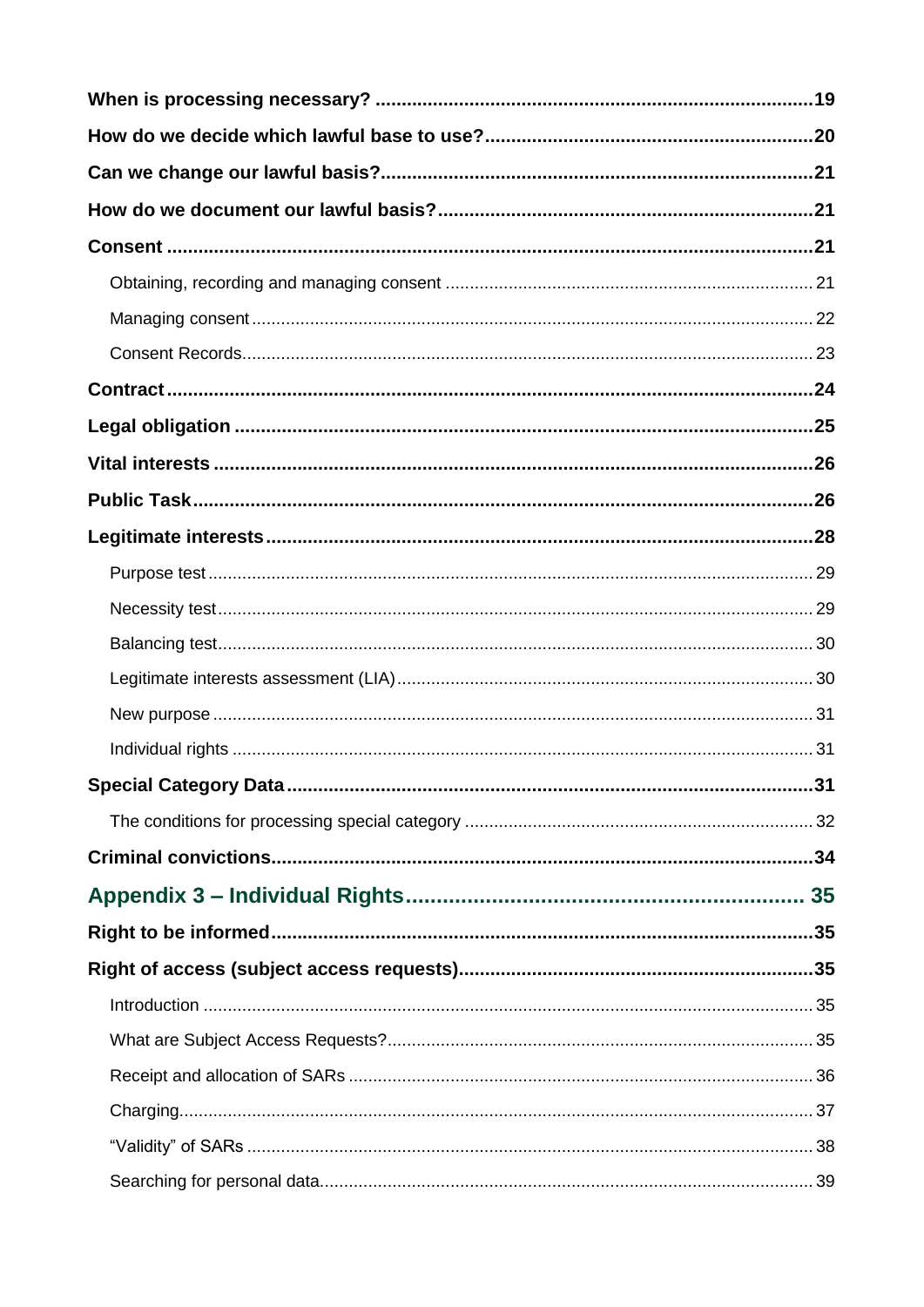| Guidance when considering whether a data processor meets UK GDPR |  |
|------------------------------------------------------------------|--|
|                                                                  |  |
|                                                                  |  |
|                                                                  |  |
|                                                                  |  |
| Appendix 6 Breaches of personal data and data incidents 56       |  |
|                                                                  |  |

## **Glossary and abbreviations**

| <b>Term used</b> | <b>Explanation</b>                                             |  |  |
|------------------|----------------------------------------------------------------|--|--|
| <b>DHOE</b>      | Deputy Head of Enforcement                                     |  |  |
| <b>DIL</b>       | Data Incident Log                                              |  |  |
| <b>DIMP</b>      | Data Incident Management Plan                                  |  |  |
| <b>DO</b>        | <b>Designated Officer</b>                                      |  |  |
| <b>DPA 1998</b>  | Data Protection Act 1998                                       |  |  |
| <b>DPA 2018</b>  | Data Protection Act 2018                                       |  |  |
| <b>DPIA</b>      | <b>Data Protection Impact Assessment</b>                       |  |  |
| <b>DPO</b>       | Data Protection Officer                                        |  |  |
| <b>EEA</b>       | European Economic Area                                         |  |  |
| <b>EIRs</b>      | Environmental Information (Scotland) Regulations 2004          |  |  |
| <b>FAM</b>       | <b>Finance and Administration Manager</b>                      |  |  |
| <b>FOISA</b>     | Freedom of Information (Scotland) Act 2002                     |  |  |
| <b>UK GDPR</b>   | UK General Data Protection Regulation (i.e. GDPR as amended by |  |  |
|                  | the Data Protection, Privacy and Electronic Communications     |  |  |
|                  | (Amendments etc) (EU Exit) Regulations 2019                    |  |  |
| <b>HOCS</b>      | <b>Head of Corporate Services</b>                              |  |  |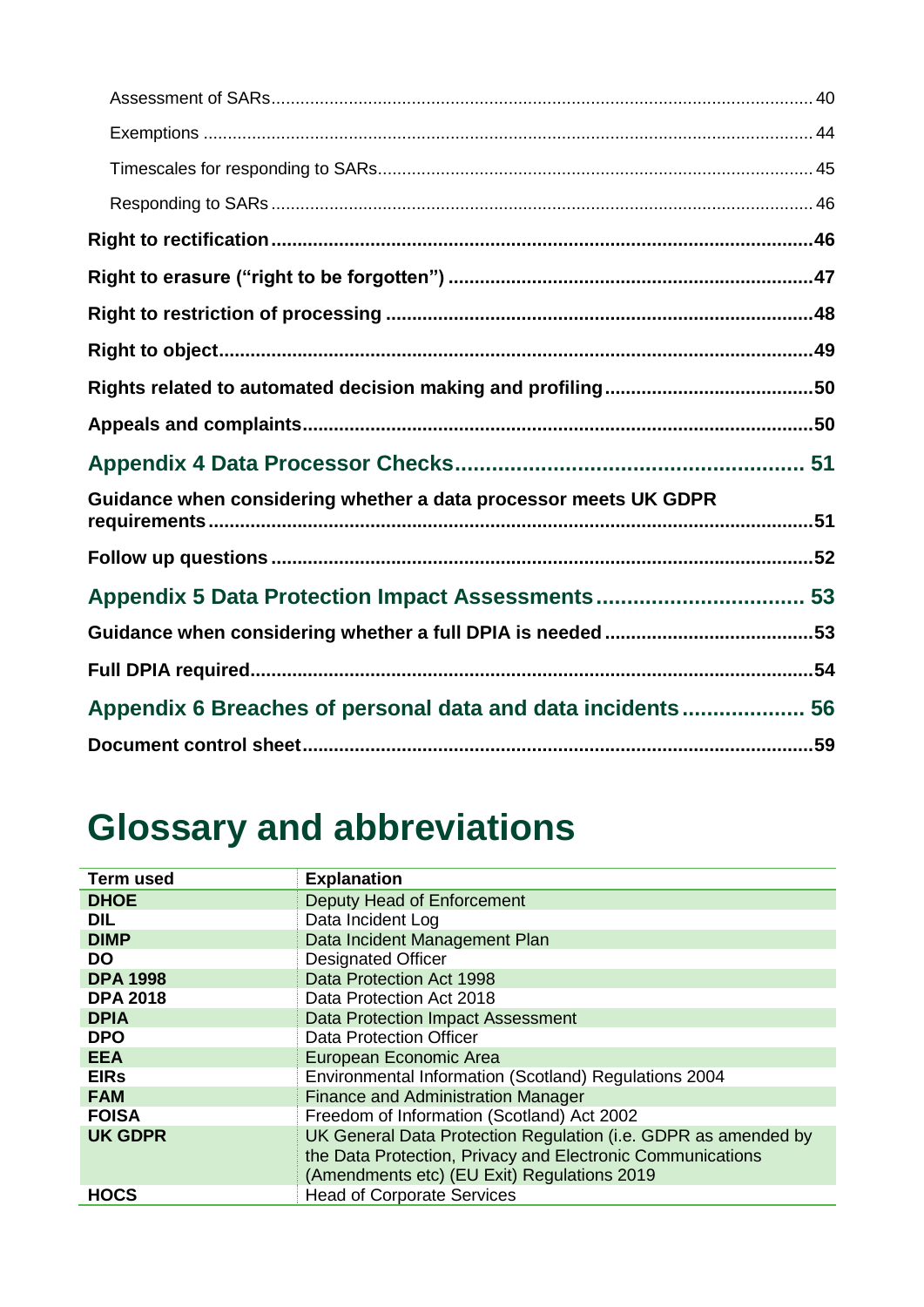| <b>HOE</b>          | <b>Head of Enforcement</b>                                 |  |  |
|---------------------|------------------------------------------------------------|--|--|
| <b>ICO</b>          | (UK) Information Commissioner's Office                     |  |  |
| <b>LIA</b>          | Legitimate Interests Assessment                            |  |  |
| <b>SAR</b>          | Subject access request                                     |  |  |
| <b>Commissioner</b> | The Scottish Information Commissioner, staff/office of the |  |  |
|                     | Commissioner depending on context                          |  |  |
| <b>SMT</b>          | Senior Management Team                                     |  |  |
| <b>VC</b>           | <b>Virtual Cabinet</b>                                     |  |  |
| <b>WP</b>           | Workpro                                                    |  |  |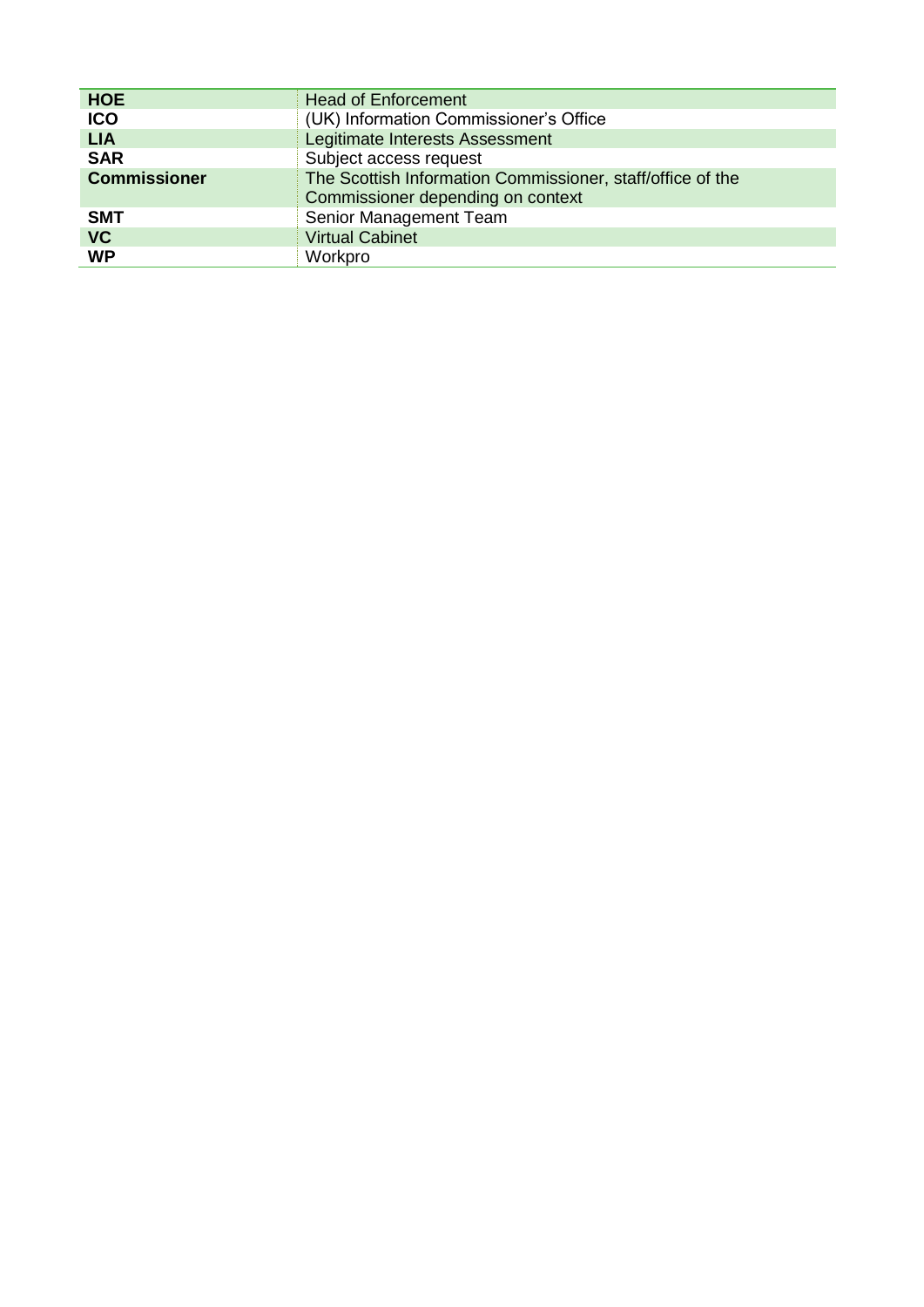## <span id="page-5-0"></span>**Introduction**

- 1. The Scottish Information Commissioner (SIC/the Commissioner) is the independent public official responsible for promoting and enforcing Scotland's freedom of information law:
	- The Freedom of Information (Scotland) Act 2002 (FOISA) is an Act of the Scottish Parliament which gives everyone the right to ask for any information held by a Scottish public authority
	- The Environmental Information (Scotland) Regulations 2004 (the EIRs) secondary legislation passed by the Scottish Parliament but based on a European Directive on access to environmental information. The EIRs give everyone the right to ask for environmental information held by a Scottish public authority (and some other bodies)
- 2. The main functions of the Commissioner are: investigating appeals, promoting the public's right to know, promoting good practice to public authorities and intervening when public authority practice is not compliant with freedom of information law.
- 3. The Commissioner can also receive applications about the view and discovery provisions of the INSPIRE (Scotland) Regulations 2009. These regulations also come from a European Directive and create a right to discover and view spatial datasets (e.g. map data) held by Scottish public authorities.
- 4. As part of the SIC's statutory functions, we can investigate (and report for prosecution) public authorities and their employees for offences committed under section 65 of FOISA and regulation 19 of the EIRs. The SIC is a competent authority for the purpose of Part 3 of the Data Protection Act 2018 (the DPA 2018), which applies to the processing of personal data by such authorities for law enforcement purposes. For more information about what we do this data, see [Privacy Notice: Investigations for Law Enforcement Purposes.](http://www.itspublicknowledge.info/nmsruntime/saveasdialog.aspx?lID=12578&sID=4362)
- 5. Under section 43F of [the Employment Rights Act 1996,](https://www.legislation.gov.uk/ukpga/1996/18/section/43F) whistleblowers may qualify for employment protections if they disclose information to a "prescribed person". The list of prescribed persons is set out in the Schedule to the Public Interest Disclosure (Prescribed Persons) Order 2014. The Commissioner is a "prescribed person."
- 6. The DPA 2018 (DPA 2018) and the UK General Data Protection Regulation (UK GDPR) impose obligations on the processing of personal data held by the SIC and have implications for every part of the organisation.
- 7. This document sets out how the SIC complies with the DPA 2018 and the UK GDPR. The policy and the related procedures and guidance aim to ensure SIC meets the requirements of the DPA 2018 and the UK GDPR.

## <span id="page-5-1"></span>**Policy Statement**

- 8. As a data controller the SIC must collect and use certain types of information about individuals.
- 9. Most of the personal data we process is provided to us directly for one of the following reasons:
	- by an employee of SIC or by someone who has applied to work with the SIC
	- by an enquirer making an enquiry to the SIC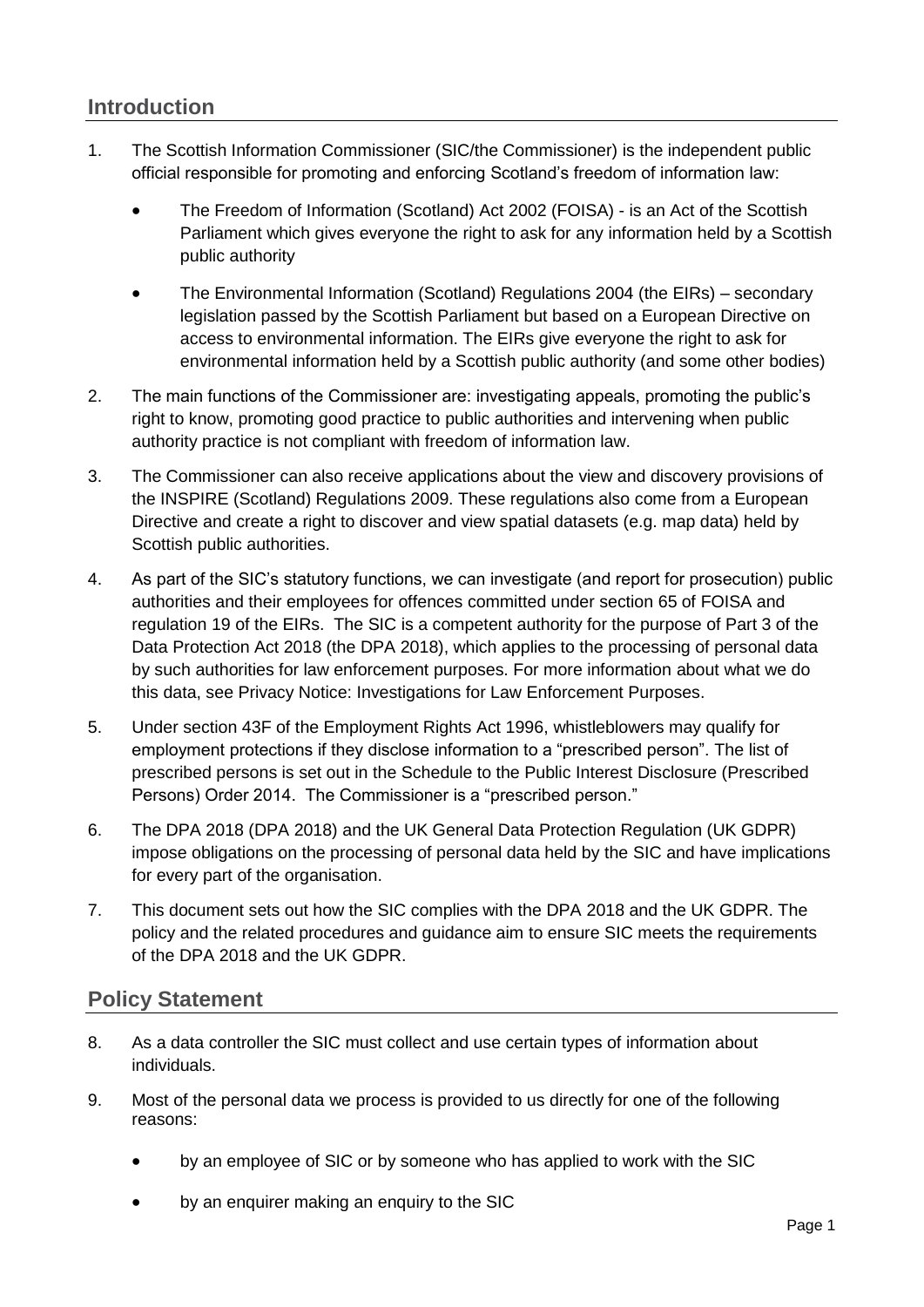- by an applicant making an application (appeal) to the SIC
- by a representative of a Scottish public authority subject to FOI legislation
- by a person making an information request or subject access request to the SIC
- by a person indicating they wish to attend, or having attended, an event organised by the SIC.
- by a person subscribing to our email service
- by a complainant making a complaint to the SIC
- by a person making a whistleblowing complaint to the SIC
- by a person or company providing contracted services to the SIC
- 10. We may also receive personal information indirectly, in the following scenarios:
	- we have contacted a Scottish public authority about an appeal made to SIC and it provides personal information about another person as part of the investigation
	- an applicant provides personal information about another person in their application correspondence
	- an applicant provides personal information about another person in their correspondence when making an information request or subject access request to the SIC
	- a complainant provides personal information about another person in their complaint
	- a person making a whistleblowing complaint provides personal information about another person in their reporting to us
	- we have received personal information about another person from other public authorities, regulators or law enforcement bodies
	- an employee of the SIC provides personal information about another person, for example contact details, emergency contact details or a referee
- 11. The SIC aims to ensure that all personal data is processed in a way that is lawful and correct in accordance with the DPA 2018 and the UK GDPR principles however it is collected, recorded and used, irrespective of its format and including for example paper copies, computer records, datasets and data held on applications and devices.
- 12. The SIC understands that privacy by design and the lawful and correct treatment of personal data is central to successful operations and to maintaining confidence between the SIC and those with whom we interact.
- 13. The SIC's Privacy Notice, which is regularly updated, provides comprehensive information regarding the personal data processing undertaken by the SIC and can be viewed [on the](https://www.itspublicknowledge.info/home/privacy.aspx)  [Commissioner's website](https://www.itspublicknowledge.info/home/privacy.aspx)**.**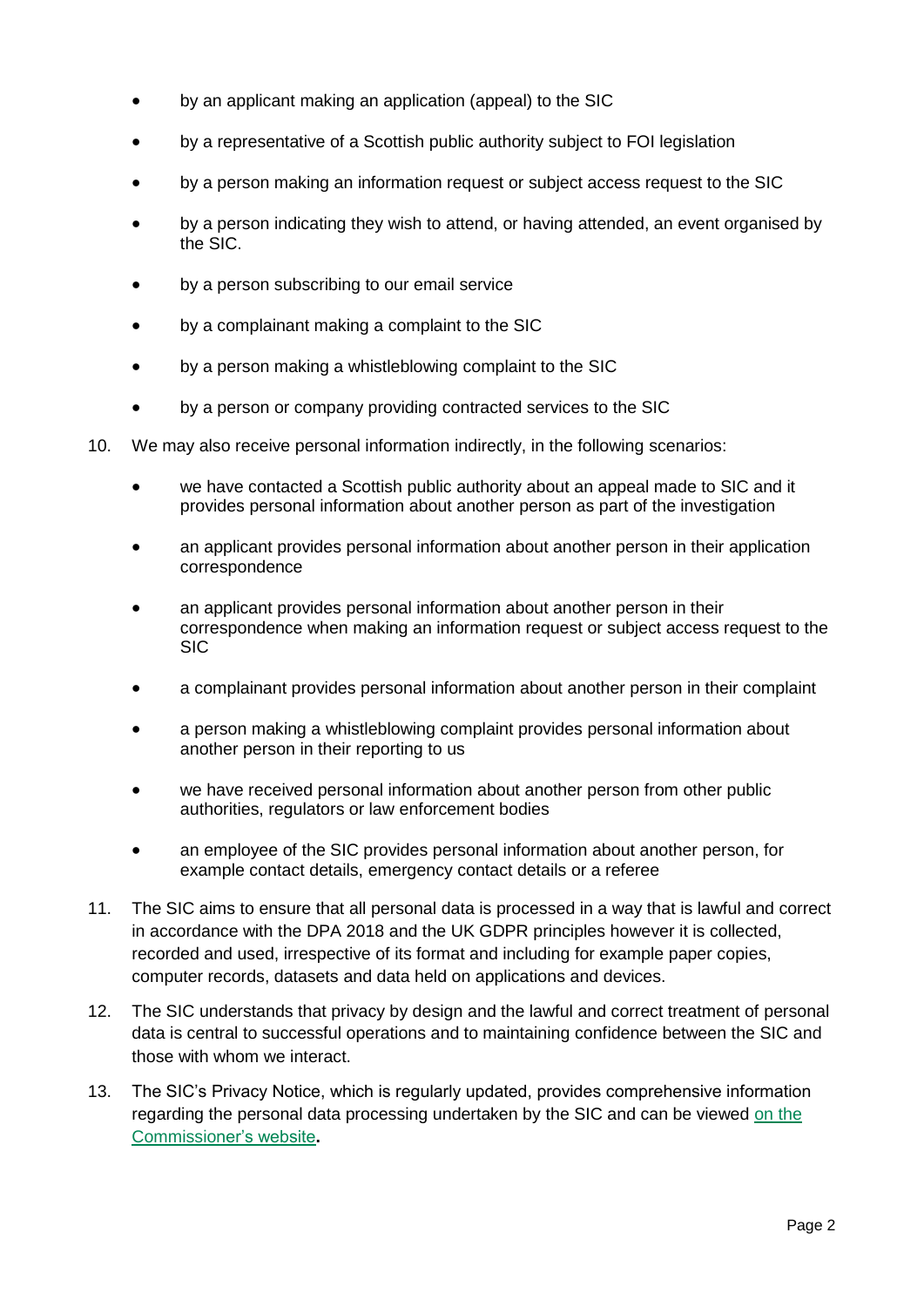## <span id="page-7-0"></span>**Data Protection Act 2018**

- 14. Data protection relates to the fair and proper use of information about people.
- 15. The UK data protection regime is set out in the DPA 2018, together with the UK GDPR (which also forms part of UK law), and it takes a flexible, risk-based approach which puts the onus on data controllers and data processors to think about and justify how and why they use personal data. The Information Commissioner's Office (ICO) regulates data protection in the UK.
- 16. As a public authority, the DPA 2018 applies to all personal data held by SIC, both electronically and manually.

### <span id="page-7-1"></span>**Personal data**

17. Personal data is information that relates to an identified or identifiable individual.<sup>1</sup>

### <span id="page-7-2"></span>**Special categories of personal data**

- 18. Some of the personal data that is held and processed can be more sensitive in nature and requires a higher level of protection. The UK GDPR<sup>2</sup> refers to these types of data as 'special categories of personal data' which is personal data about an individual's:
	- race
	- ethnic origin
	- political opinions
	- religious or philosophical beliefs
	- trade union membership
	- genetic data
	- biometric data (where this is used for identification purposes)
	- health
	- sex life
	- sexual orientation
- 19. Personal data can also include information relating to criminal convictions and offences<sup>3</sup>. This also requires a higher level of protection – see our **[Data Protection Safeguards](http://www.itspublicknowledge.info/nmsruntime/saveasdialog.aspx?lID=13169&sID=4362)  [Policy](http://www.itspublicknowledge.info/nmsruntime/saveasdialog.aspx?lID=13169&sID=4362)**.

### <span id="page-7-3"></span>**Processing**

20. Almost anything we do with personal data counts as processing: including collecting, recording, storing, using, analysing, combining, disclosing or deleting it.

<sup>1</sup> UK GDPR Art.4(1); s3(2) of the DPA 2018

<sup>2</sup> UK GDPR Art.9

<sup>3</sup> Part 3 of the DPA 2018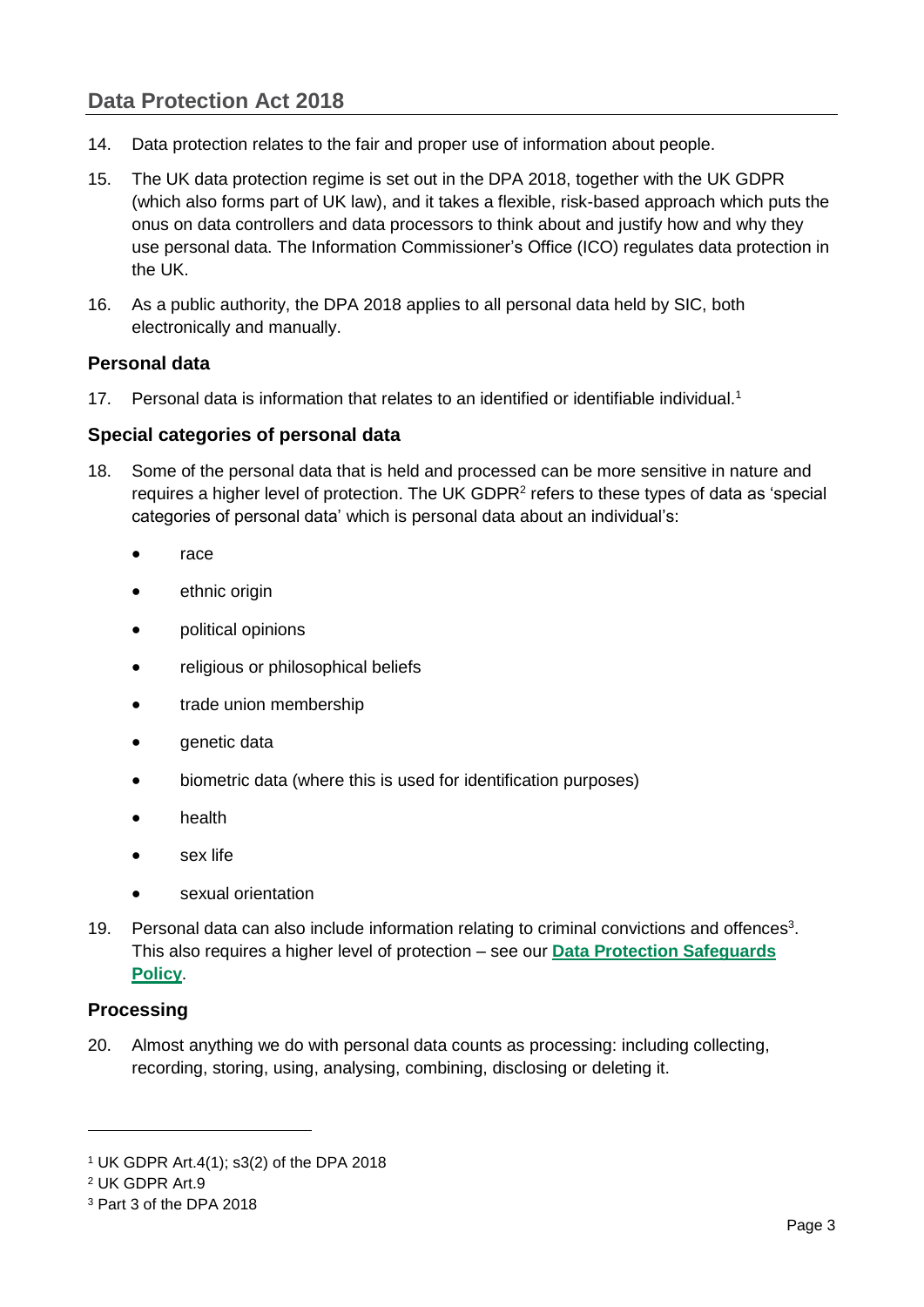### <span id="page-8-0"></span>**Data Controller**

- 21. A data controller is the person that decides how and why to collect and use the personal data.
- 22. The SIC is a data controller, as defined in Article 4(2) of the UK GDPR and the DPA, and is also a data processor. The SIC is obliged to ensure that all of the DPA and UK GPDR requirements are implemented to satisfy its duties. These duties will vary depending on whether the SIC is a data controller or data processor.

### <span id="page-8-1"></span>**Data Processor**

23. A data processor is, generally, a separate person or organisation (not an employee) who processes data on behalf of the data controller and in accordance with their instructions. Processors have some direct legal obligations, but these are more limited than the controller's obligations.

### <span id="page-8-2"></span>**Data Subject**

24. This is the legal term for the individual whom particular personal data is about. In this policy and handbook we generally refer to the data subject as an "individual".

### <span id="page-8-3"></span>**Information Commissioner's Office (ICO)**

- 25. The ICO is the supervisory authority for data protection in the UK and offers advice and guidance, promotes good practice, monitors breach reports, conducts audits and advisory visits, considers complaints, monitors compliance and takes enforcement action where appropriate.
- 26. The ICO also cooperates with data protection authorities in other countries.

## <span id="page-8-4"></span>**The UK General Data Protection Regulation (UK GDPR)**

- 27. The UK GDPR sets out seven key principles which must inform and be at the core of processing personal data. These principles are broadly similar to the principles in the Data Protection Act 1998 (the DPA 1998).
- 28. The seven key principles<sup>4</sup> which must inform and lie at the heart of our processing of personal data are:
	- (a) Lawfulness, fairness and transparency
	- (b) Purpose limitation
	- (c) Data minimisation
	- (d) Accuracy
	- (e) Storage limitation
	- (f) Integrity and confidentiality
	- (g) Accountability

<sup>4</sup> UK GDPR Article 5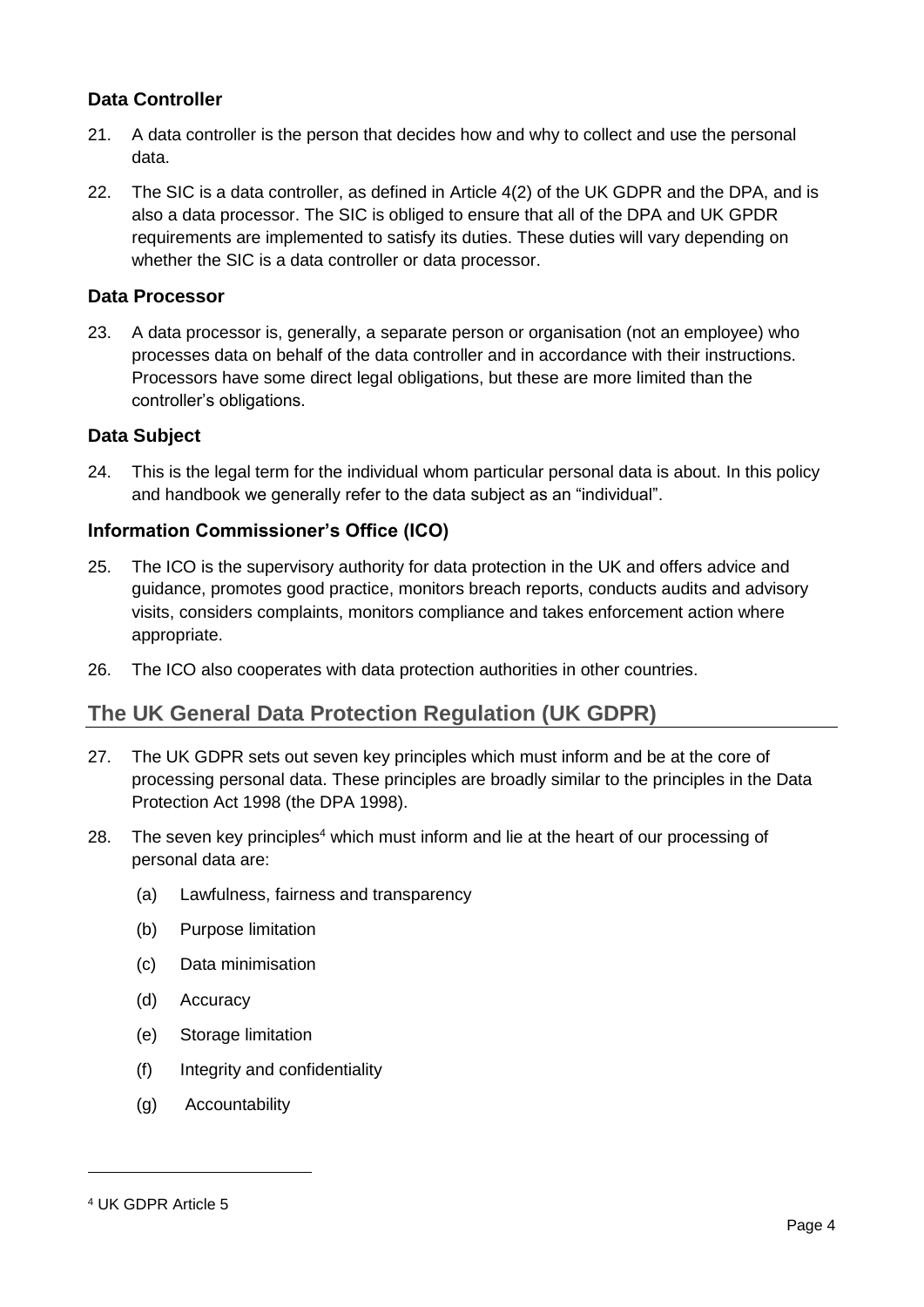29. The text of each of these principles is set out in full in **[Appendix 1: Data Protection](#page-21-0)  [Principles.](#page-21-0)** Further guidance on how we comply with each principle is set out in **[Appendix](#page-23-0)  [2: Processing of personal data](#page-23-0)**

## <span id="page-9-0"></span>**Lawful basis for processing**

- 30. The SIC must have a valid lawful basis in order to process personal data and the lawful bases for processing are set out in UK GDPR<sup>5</sup>. At least one of these must apply whenever the SIC processes personal data:
	- (a) **Consent:** the individual has given clear consent to the processing of their personal data for one or more specific purposes.
	- (b) **Contract:** the processing is necessary for a contract with the individual, or because they have asked to take specific steps before entering into a contract.
	- (c) **Legal obligation:** the processing is necessary to comply with the law (not including contractual obligations).
	- (d) **Vital interests:** the processing is necessary to protect someone's life.
	- (e) **Public task:** the processing is necessary to perform a task in the public interest or for official functions, and the task or function has a clear basis in law.
	- (f) **Legitimate interests:** the processing is necessary for the Commissioner's or a third party's legitimate interests, unless there is a good reason to protect the individual's personal data which overrides those legitimate interests. (This cannot apply if you are a public authority processing data to perform your official tasks6.)
	- (g) **Special category data:** there are ten conditions for processing special category data in the UK GDPR itself7, but the DPA 2018 introduces additional conditions and safeguards.
	- (h) **Criminal offence data:** the UK GDPR rules for special category data do not apply to information about criminal allegations, proceedings or convictions. Instead, there are separate safeguards for personal data relating to criminal convictions and offences, or related security measures<sup>8</sup>.
- 31. The lawful basis must be determined before the processing of the personal data takes place and should be documented. A different lawful basis at a later date should not be used without good reason. Which basis is most appropriate to use will depend on the SIC's purpose and relationship with the individual and no single basis is better or more important than the others.
- 32. Most of the lawful bases require that processing is "necessary" for a specific purpose. (Here, "necessary" means "reasonably" rather than absolutely or strictly necessary.) If there is a reasonable way to achieve the same purpose without processing the personal data, generally, there will not be a lawful basis. If the purposes for processing the personal data

<sup>5</sup> UK GDPR Article 6

<sup>6</sup> See section 38(5A) of FOISA and regulation 11(8) of the EIRs which allow Scottish public authority to rely on this condition in responding to information requests

<sup>7</sup> UK GDPR Art.9

<sup>8</sup> UK GDPR Article 10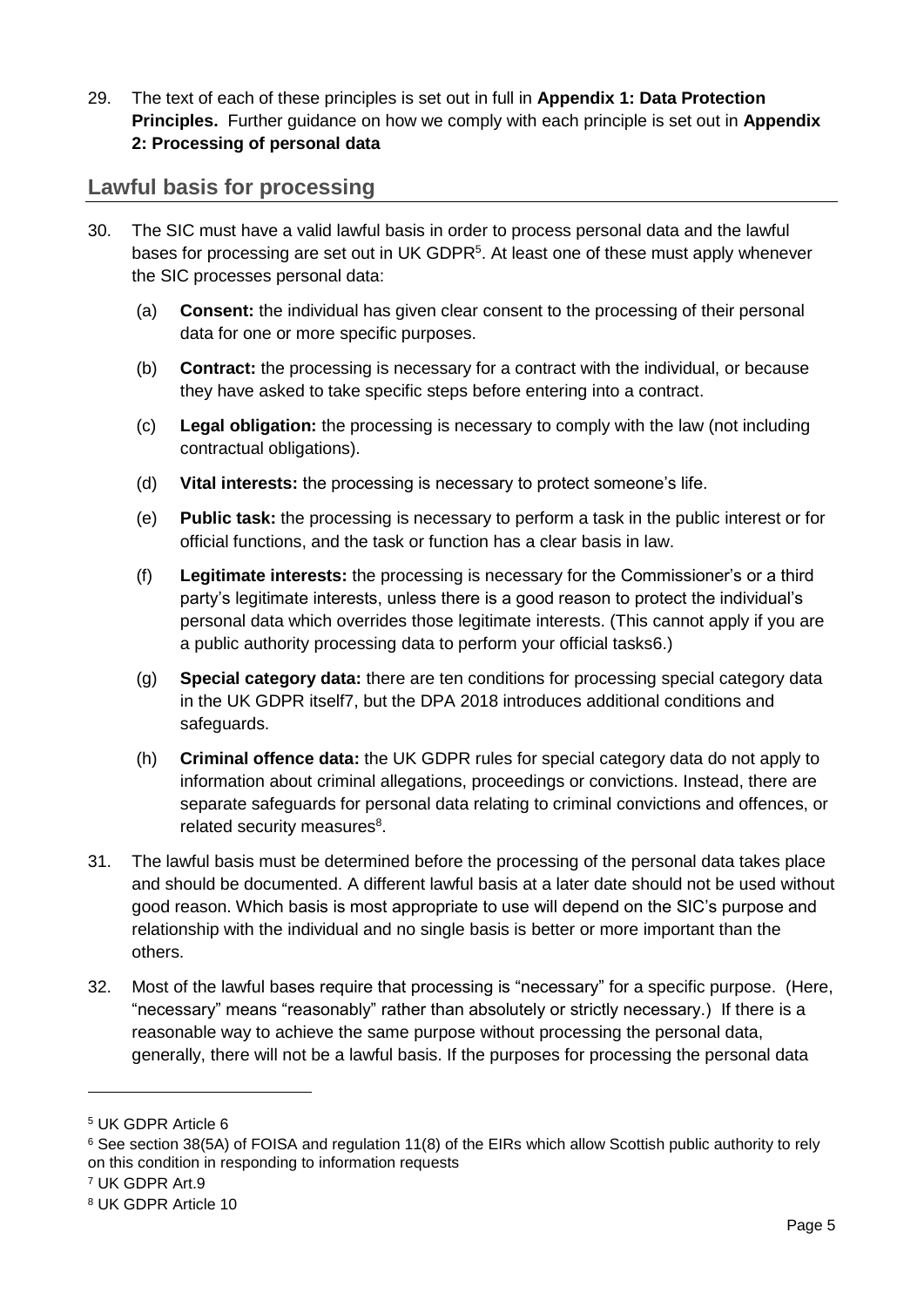change, it may be possible to continue processing under the original lawful basis if the new purpose is compatible with the initial purpose. However, it is not usual to swap from consent to a different basis.

- 33. If special category data is being processed, both a lawful basis for general processing and an additional condition for processing this type of data need to be identified.
- 34. Further guidance on the lawful bases for processing personal data is provided in **[Appendix](#page-23-0)  [2: Processing of personal data.](#page-23-0)**
- 35. If we are processing criminal conviction data or data about offences we need to identify a condition for processing this type of data in Chapter 2 of Part 3 of the DPA 2018 – see our [Safeguards Policy](http://www.itspublicknowledge.info/nmsruntime/saveasdialog.aspx?lID=13169&sID=4362)**.**
- 36. Our Privacy Notice includes the lawful basis for each type of personal data processing as well as the purposes of the processing: [http://www.itspublicknowledge.info/home/privacy.aspx.](http://www.itspublicknowledge.info/home/privacy.aspx)

## <span id="page-10-0"></span>**Individual Rights**

- 37. The UK GDPR provides the following rights for individuals as regards their personal data:
	- right to be informed
	- right of access
	- right to rectification
	- right to erasure
	- right to restrict processing
	- right to data portability
	- right to object
	- rights in relation to automated decision making and profiling.
- 38. Guidance on these individual rights is set out in **Appendix 3 – [Individual Rights](#page-39-0)**.

## <span id="page-10-1"></span>**Accountability**

### <span id="page-10-2"></span>**Contracts**

- <span id="page-10-3"></span>39. Where SIC uses a data processor to process personal data on its behalf we must be satisfied that the contractor is taking adequate steps to allow the SIC to meet its obligations under the DPA 2018. Contracts between the SIC and data processors must ensure<sup>9</sup> that all necessary security procedures and other appropriate measures are specified in the contract, and the contract must be monitored to ensure that they are being adhered to.
- 40. The SIC must only use processors that can give sufficient guarantees they will implement appropriate technical and organisational measures to ensure their processing will meet UK

<sup>9</sup> UK GDPR Art.28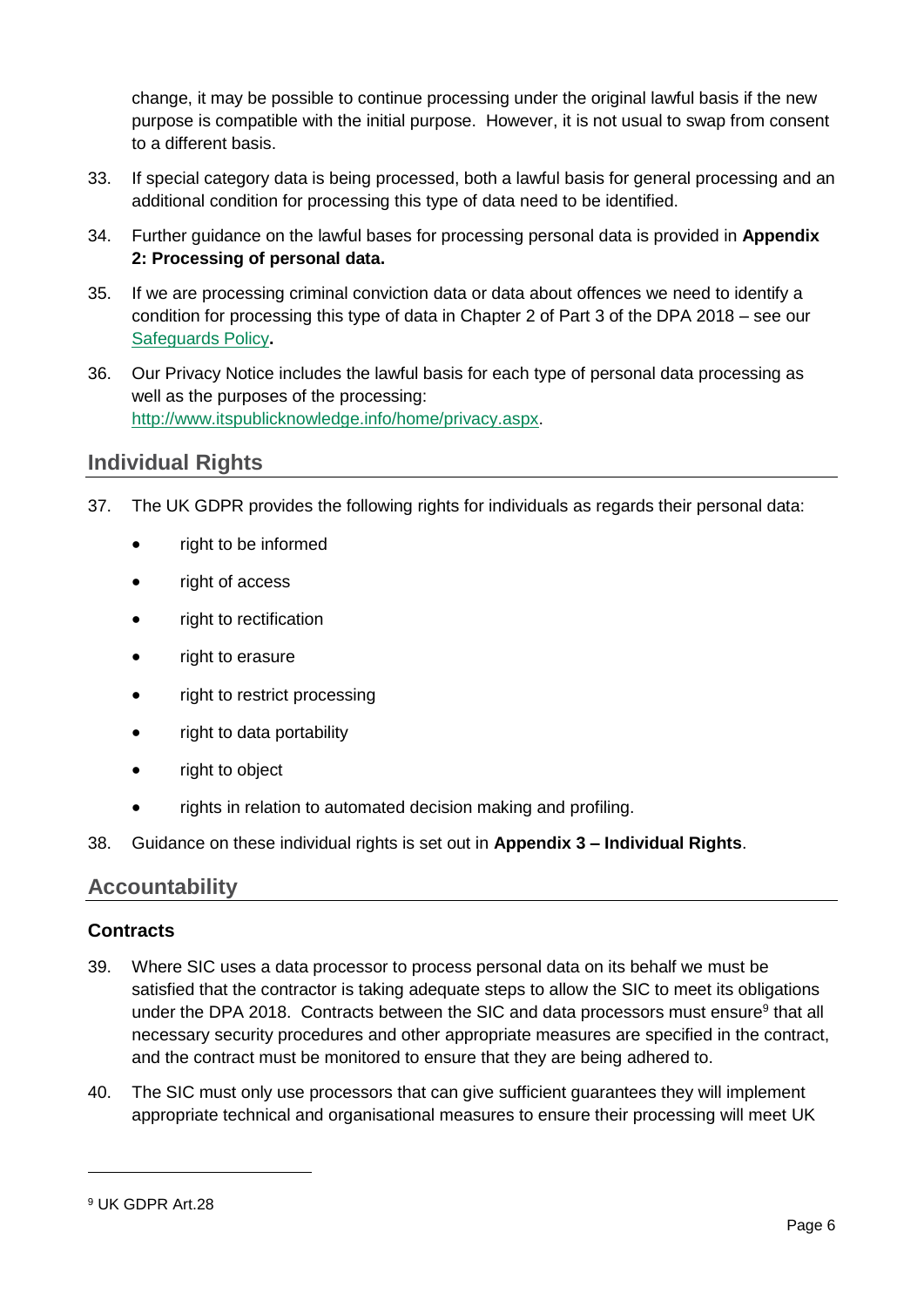GDPR requirements and protect data subjects' rights<sup>10</sup>. The detailed guidance on determining whether a data processor meets these requirements is set out in **[Appendix 4](#page-55-0)  Data [Processor Checks](#page-55-0)**.

- 41. The SIC has standard contract [terms and conditions](https://www.itspublicknowledge.info/home/WorkingwiththeCommissioner/Contractsprocurement.aspx) which should be used for contracts relating to goods and services. Where any contracts relate to the processing of personal data on the SIC's behalf the standard terms and conditions provide for the following:
	- the data processor must only act on the controller's documented instructions, unless required by law to act without such instructions
	- the data processor must ensure that any person processing the data is subject to a duty of confidence
	- the data processor must take appropriate measures to ensure the security of processing
	- the data processor must only engage a sub-processor with the SIC's prior authorisation and under a written contract
	- the data processor must take appropriate measures to help the SIC, as data controller, to respond to requests from individuals to exercise their rights
	- taking into account the nature of the data processing and the information available, the data processor must assist the SIC, as data controller, in meeting its UK GDPR obligations in relation to the security of data processing, the notification of personal data breaches and data protection impact assessments
	- the data processor must delete or return all personal data to the SIC, as data controller, at the end of the contract, and the data processor must also delete existing personal data unless the law requires its storage
	- the data processor must submit to audits and inspections
	- the data processor must also give the SIC, as data controller, whatever information is needed to ensure they are both meeting their UK GDPR Article 28 obligations.
- <span id="page-11-1"></span>42. Where SIC's standard terms and conditions are not used for a contract for the processing of personal data on behalf of SIC, the contract relating to the data processing must contain provisions relating to the matters set out in paragraph **41** above.

### <span id="page-11-0"></span>**Documentation**

- 43. The UK GDPR contains explicit provisions about documenting our data processing activities and data controllers and data processors each have documentation obligations. We must maintain written records on matters such as data processing purposes, data sharing<sup>11</sup> and data retention.
- 44. When preparing for the implementation of the DPA 2018 and the UK GDPR we carried out an information audit to determine what personal data our organisation holds and where it is.

<sup>10</sup> UK GDPR Art 28(1).

<sup>11</sup> We do not have any data sharing agreements in place – if any such agreement is put in place it should comply with [Data sharing: a code of practice issued by the ICO](https://ico.org.uk/for-organisations/data-sharing-a-code-of-practice/)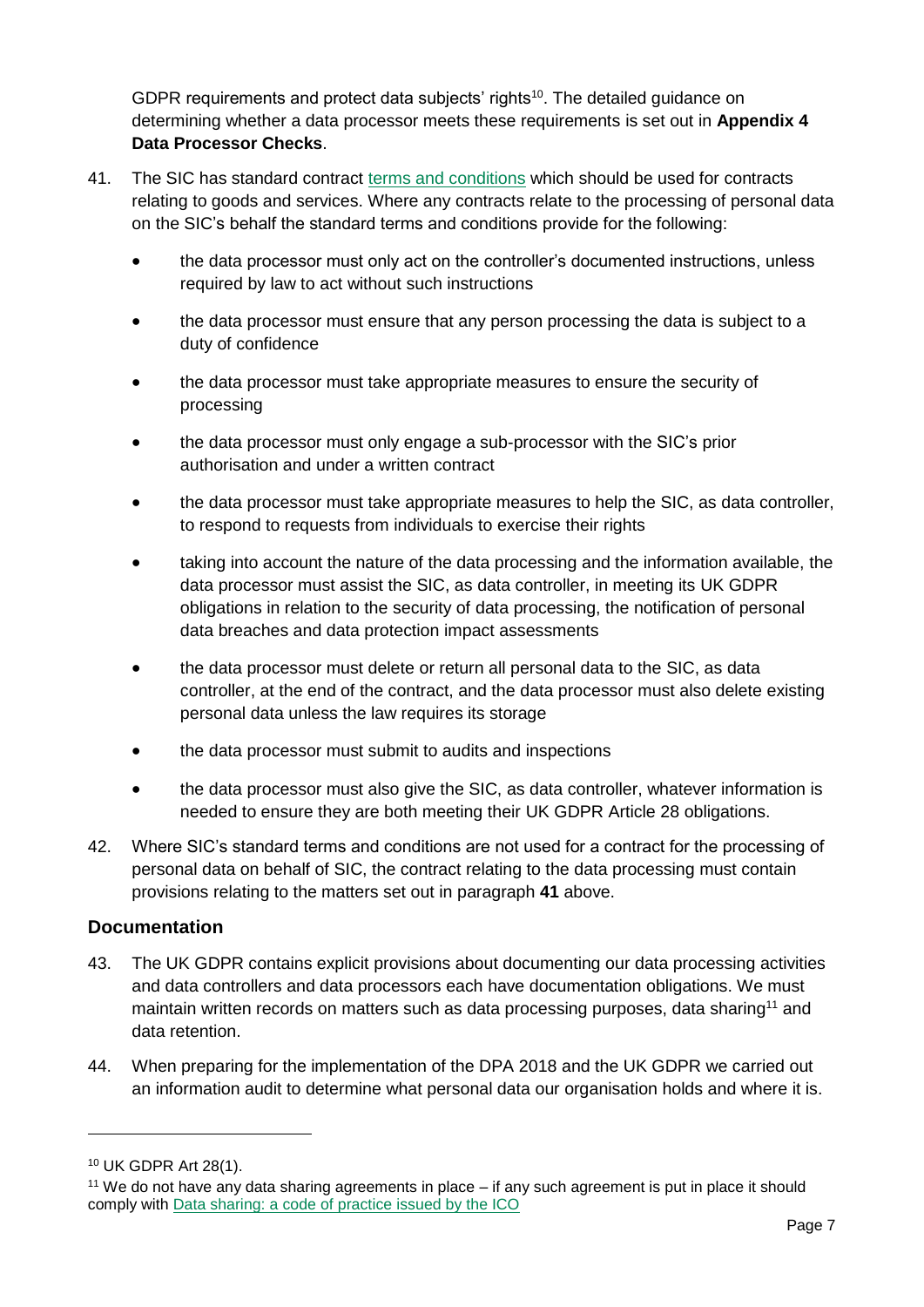- 45. Documenting our data processing activities is important, not only because it is helps to meet our legal requirements but also because it supports good data governance and helps us to demonstrate our compliance with other aspects of the UK GDPR.
- 46. As we have fewer than 250 employees we are only legally required to document processing activities that:
	- are likely to result in a risk to the rights and freedoms of individuals or
	- are not occasional or
	- involve the processing of special categories of data or criminal conviction and offence data.
- 47. Under Article 30 of the UK GDPR we document the following information:
	- the name and contact details of our organisation and our DPO
	- the purposes of our processing
	- a description of the categories of individuals and categories of personal data
	- the categories of the recipients of personal data
	- details of our transfers to third countries including documenting the transfer mechanism safeguards in place
	- retention schedules
	- a description of our technical and organisational security measures
- 48. We also document the following information
	- the information required for our Privacy Notice/s, such as:
		- o the lawful basis for the processing
		- o the legitimate interests for the processing
		- o individuals' rights
		- o the existence of automated decision-making, including profiling
		- o the source of the personal data
	- records of consent
	- our data controller-processor contracts
	- the location of personal data
	- Data Protection Impact Assessments
	- records of personal data breaches
- 49. If we process special category or criminal conviction and offence data, we document:
	- the condition for processing we rely on in the DPA 2018;
	- the lawful basis for our processing; and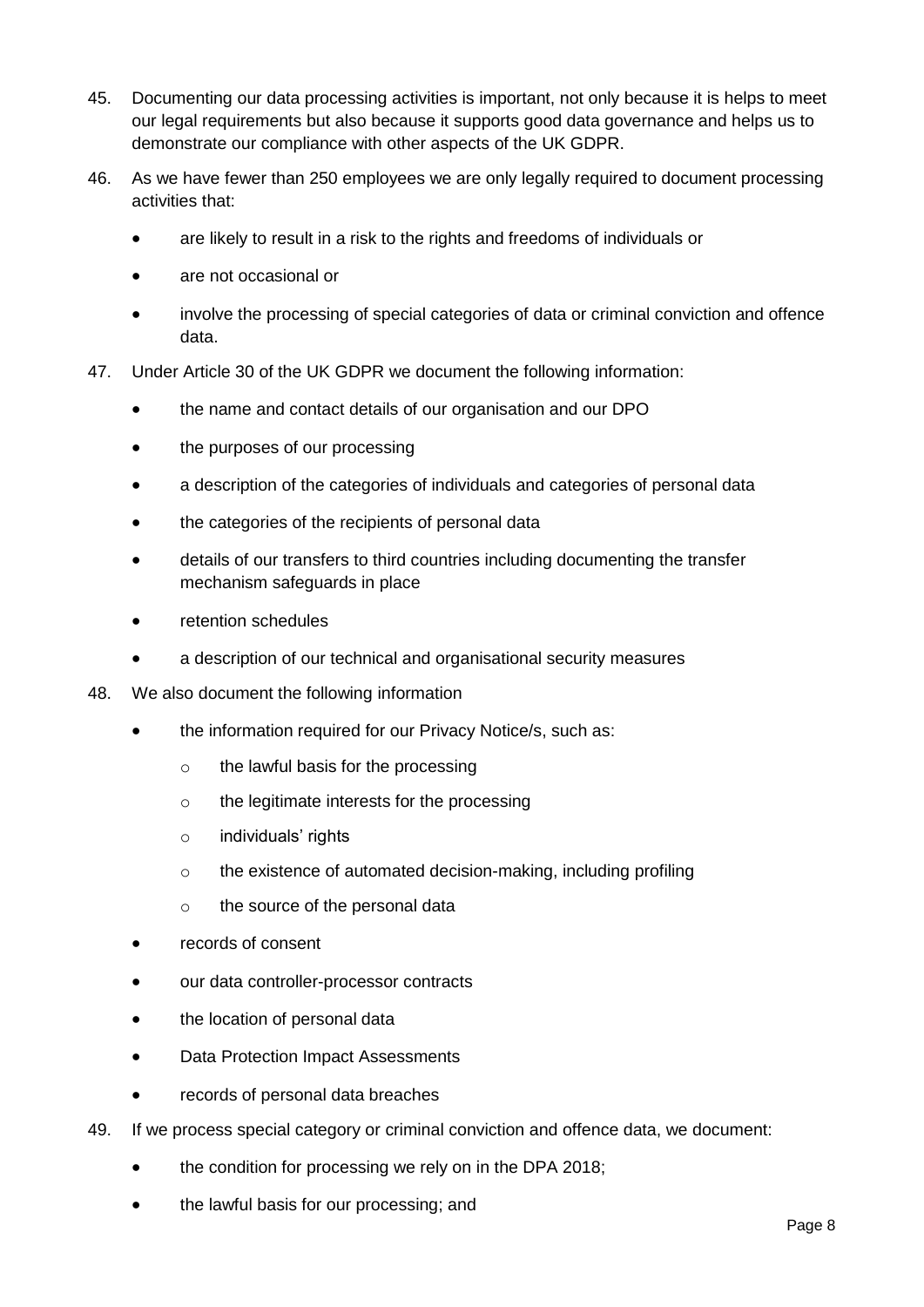- whether we retain and erase the personal data in accordance with our policy document.
- 50. See relevant guidance and our [Safeguards Policy.](http://www.itspublicknowledge.info/nmsruntime/saveasdialog.aspx?lID=13169&sID=4362)
- 51. We keep our records up to date and ensure that they reflect our current processing activities.

## <span id="page-13-0"></span>**Data protection by design and default**

- 52. The UK GDPR<sup>12</sup> requires us to put in place appropriate technical and organisational measures to implement data protection concerns in every aspect of our data processing activities. This is generally referred to as "data protection by design and by default". This recognises the importance of integrating data protection into our processing activities and business practices, from the design stage right through the lifecycle of the operation.
- 53. Data protection by design is about considering data protection and privacy issues upfront in everything we do and it helps ensure that we:
	- comply with the UK GDPR's fundamental principles and requirements
	- consider privacy and data protection issues at the design phase of any system, service, product or process and then throughout the lifecycle.
- 54. Data protection by design covers many areas in our organisation, for example:
	- the development of new IT systems, services, products and processes that involve processing personal data
	- the development of organisational policies, processes, business practices and/or strategies that have privacy implications
	- physical design of officers, storage, etc
	- $\bullet$  any data sharing initiatives we undertake<sup>13</sup>
	- using personal data for new purposes.
- 55. Data protection by default requires us to ensure that we only process the personal data that is necessary to achieve our specific purpose. It links to the fundamental data protection principles of data minimisation and purpose limitation and means we need to specify the personal data before the processing starts, appropriately inform individuals and only process the personal data we need for our purpose. When we are doing this we should:
	- adopt a "privacy-first" approach with any default settings of systems and applications
	- ensure we do not provide an illusory choice to individuals relating to the data we process
	- not process additional data unless the individual says we can (where we are relying on consent to process data)

<sup>12</sup> UK GDPR Article 25

<sup>&</sup>lt;sup>13</sup> We do not have any data sharing agreements in place – if any such agreement is put in place it should comply with [Data sharing: a code of practice issued by the ICO](https://ico.org.uk/for-organisations/data-sharing-a-code-of-practice/)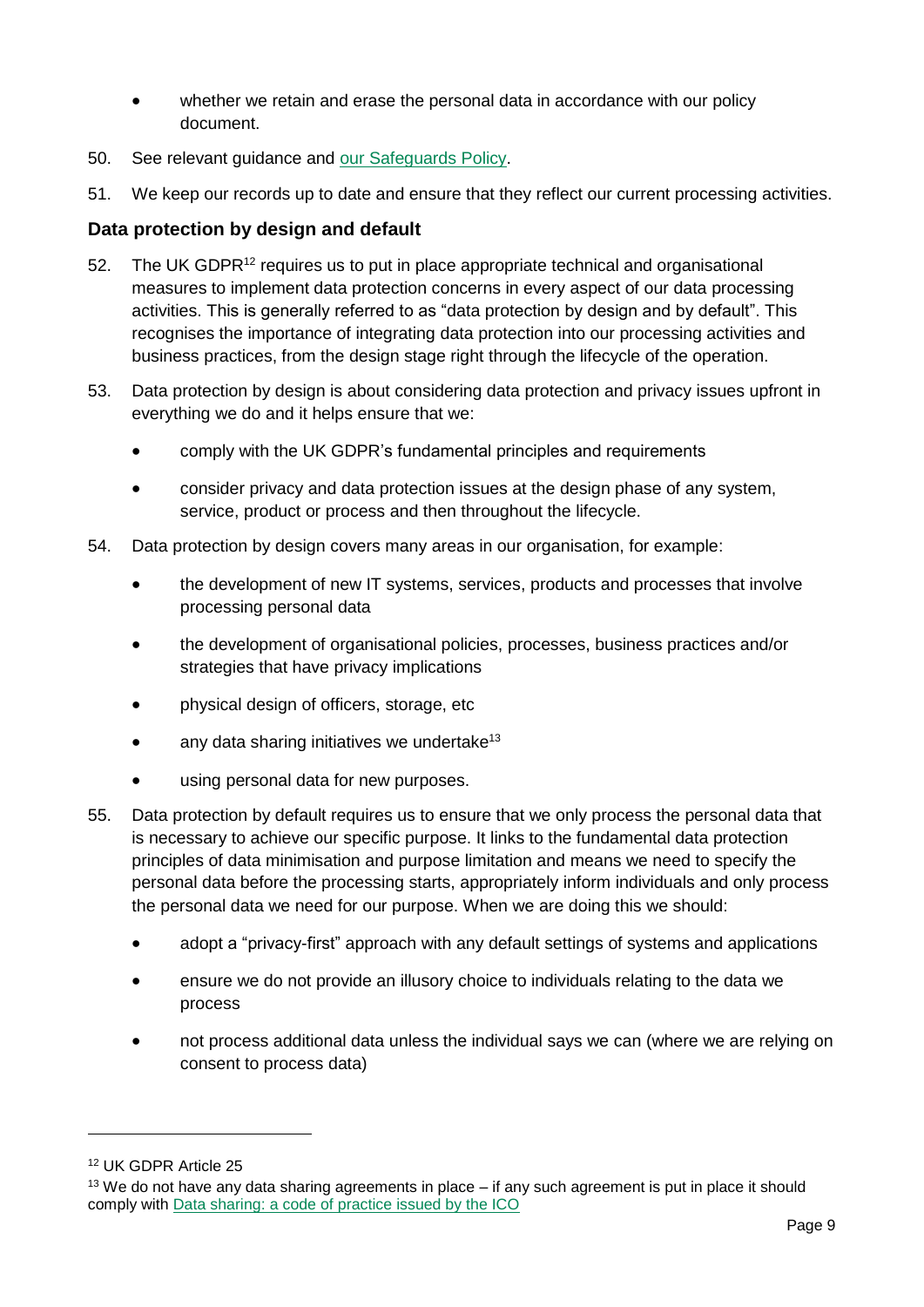- ensure that personal data is not automatically made publicly available to others unless the individual says that this can happen
- provide individuals with sufficient controls and options to exercise their rights.
- 56. The SIC, as data controller, has overall responsibility for complying with data protection by design and by default but there are different requirements and responsibilities in different areas for the organisation, for example:
	- the Senior Management Team (SMT) ensures that policies and procedures are developed with data protection in mind
	- our IT service providers take into account data protection requirements and assist us in complying with our obligations
	- our business processes are designed to ensure that data protection is embedded into all our internal processes and procedures.
- 57. If we use another organisation to process personal data on our behalf, we ensure that that organisation can provide sufficient guarantees to implement appropriate technical and organisational measures in such a manner that the processing will meet the requirements of the UK GDPR and ensure the protection of the rights of the data subject<sup>14</sup> under the UK GDPR (see paragraphs **[39](#page-10-3)** to **[42](#page-11-1)**).
- 58. When considering what products and services we need for processing personal data, we consider whether the provider of the product or service has taken data protection into account.
- 59. As an organisation, and in order to ensure that we embed "privacy by design and default" into all that we do, we:
	- consider data protection issues as part of the design and implementation of systems, services, products and business practices
	- make data protection an essential component of the core functionality of our processing systems and services
	- only process the personal data we need in relation to our purpose(s), and only use the personal data for that/those purpose(s)
	- ensure personal data is automatically protected in any IT system, service, product, and/or business practice, so that individuals should not have to take any specific action to protect their privacy
	- make sure the identity and contact information of those responsible for data protection are available both within the organisation and to individuals
	- adopt a "plain language" policy for any public documents so that individuals easily understand what we are doing with their personal data
	- provide individuals with the tools so they can determine how we are using their personal data, and whether we are properly enforcing our policies

<sup>14</sup> UK GDPR Article 25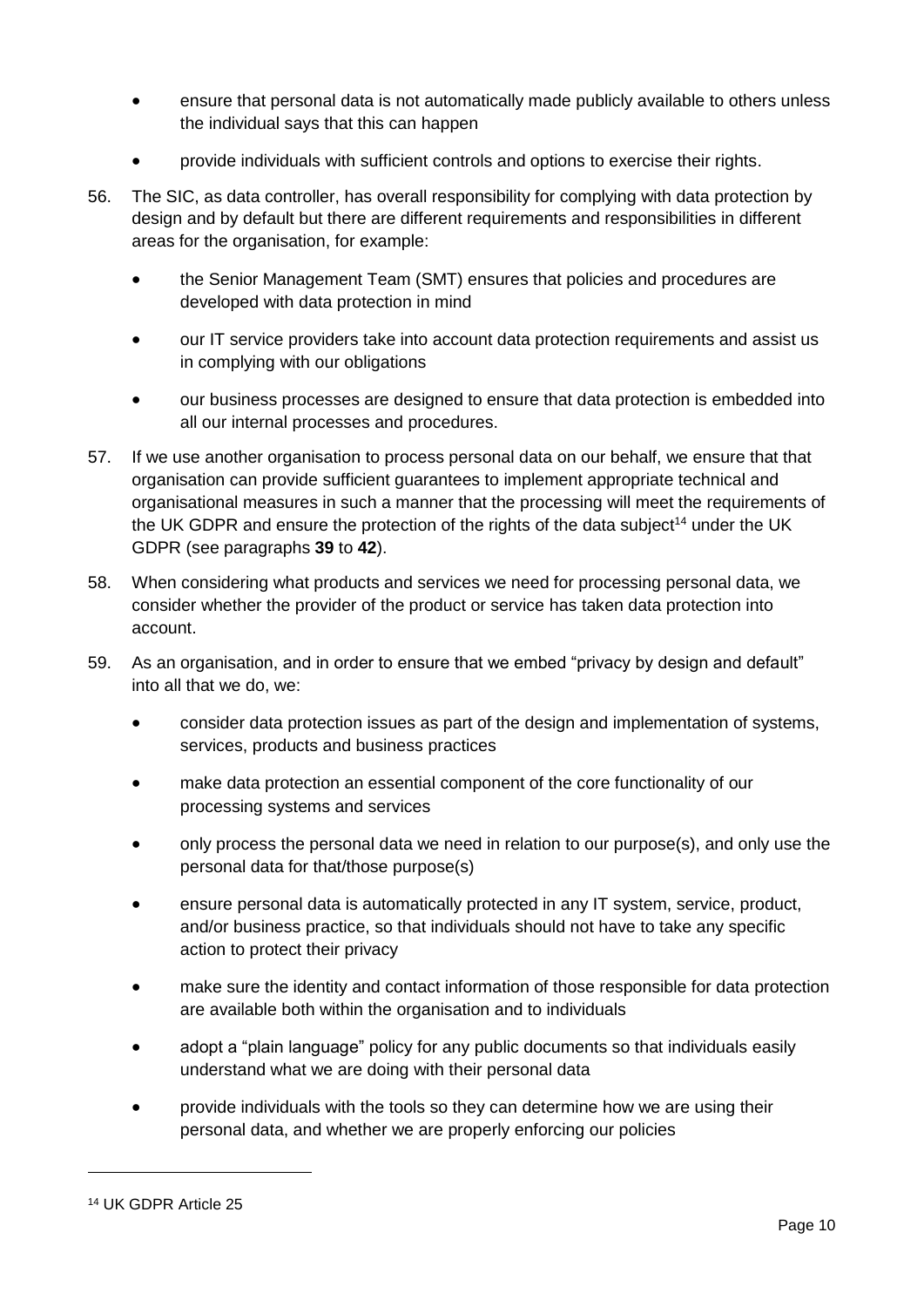- offer strong privacy defaults, user-friendly options and controls and respect user preferences.
- 60. A pre-Data Protection Impact Assessment (DPIA) check is carried out in respect of the design and implementation of systems, services, products and business practices which involve the processing of personal data. Where the pre-DPIA check indicates that it is needed, a full DPIA will be carried out to identify and reduce the data protection risks of our processing activities. See paragraphs **61** to **66** below and **Appendix 5 [Data protection](#page-57-0)  [Impact Assessments.](#page-57-0)**

### <span id="page-15-0"></span>**Data Protection Impact Assessments**

- 61. The UK GDPR introduces a new obligation to carry out a DPIA before carrying out types of processing likely to result in high risk to individuals' rights and freedoms, particularly if new technologies are being used. If a DPIA identifies a high risk to individuals' rights which we cannot mitigate we need to consult the ICO.
- 62. Even if there is no specific indication of likely high risk, a DPIA should be carried out for any major new project involving the use of personal data.
- 63. A DPIA should begin early in the life of a project, before you start your processing, and run alongside the planning and development process.
- 64. We must also seek the advice of our DPO on all DPIAs and we will also consult with relevant individuals and other stakeholders throughout the process as required.
- 65. We will publish DPIAs where possible.
- 66. The detailed guidance on DPIAs is set out in **[Appendix 5 Data protection Impact](#page-57-0)  [Assessments.](#page-57-0)**

### <span id="page-15-1"></span>**Data Protection Officer**

- 67. By law, we must have a DPO<sup>15</sup>. Our DPO does a number of things, including:
	- giving us advice on data protection laws
	- monitoring our compliance with data protection laws
	- providing advice on DPIAs
	- acting as our point of contact for our staff and the ICO
- 68. Our DPO is Robin Davidson.
- 69. These are the DPO's contact details: Scottish Parliament **Edinburgh** EH99 1SP Telephone: 0131 348 5281 Email: [dataprotection@parliament.scot](mailto:dataprotection@parliament.scot)
- 70. We have an agreement with our DPO. The agreement can be read [here.](http://www.itspublicknowledge.info/nmsruntime/saveasdialog.aspx?lID=11730&sID=2758)

<sup>15</sup> UK GDPR Article 37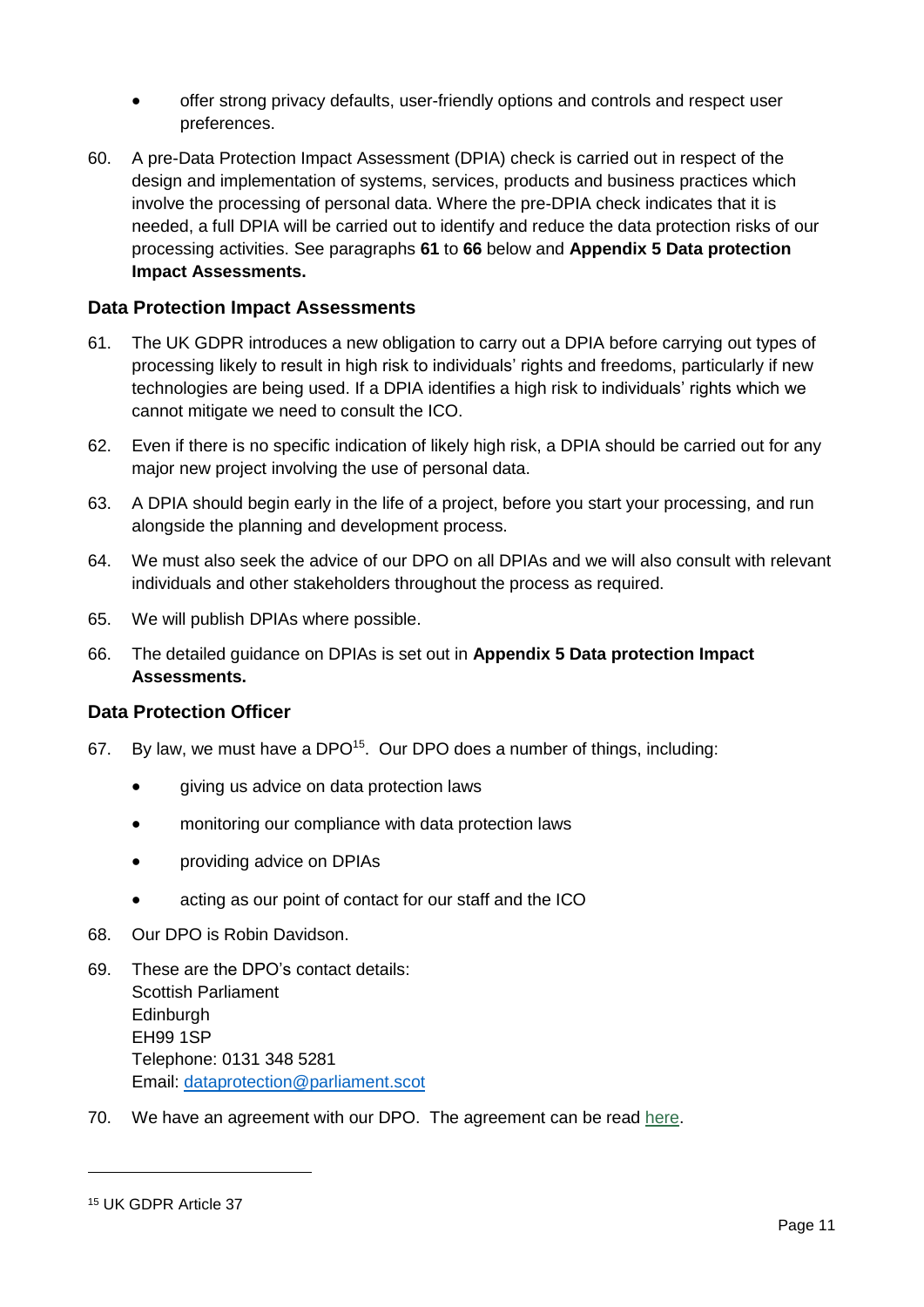71. If there is a conflict of interest, Euan McCulloch, DHOE, acts as our DPO.

## <span id="page-16-0"></span>**Security**

- 72. The UK GDPR requires us to process personal data securely. This is not a new data protection obligation but replaces and mirrors the previous requirement to have "appropriate technical and organisational measures" under the DPA 1998.
- 73. However, the UK GDPR<sup>16</sup> provides more specifics about what we have to do about the security of our processing, how we should assess our information risk and how we put appropriate security measures in place. Whilst these are broadly equivalent to what was considered good and best practice under the DPA 1998, this is now a legal requirement and is generally referred to as the "security principle". This security principle also needs to be considered alongside the UK GDPR requirements relating to the security of our processing of personal data<sup>17</sup>.
- 74. Under the security principle, every aspect of our processing of personal data is covered, not just cybersecurity. This means the security measures we have in place should seek to ensure that:
	- the personal data can be accessed, altered, disclosed or deleted only by those you have authorised to do so (and that those people only act within the scope of the authority given to them)
	- the personal data we hold is accurate and complete in relation to why we are processing it, and
	- the personal data remains accessible and usable, that is, if personal data is accidentally lost, altered or destroyed, we should be able to recover it and prevent any damage or distress to the individual/s concerned.
- 75. The UK GDPR does not define the security measures that we should have in place but it does require us to have a level of security that is 'appropriate' to the risks presented by our processing of personal data.
- 76. In preparing for the implementation of the DPA 2018 and the UK GDPR we assessed our information risk, reviewed the personal data we hold and the way we use it in order to assess how valuable, sensitive or confidential it is – as well as the damage or distress that may be caused if the personal data was compromised and took account of the following:
	- the nature and extent of our organisation's premises and computer systems:
	- the number of staff we have and the extent of their access to personal data; and
	- any personal data held or used by a data processor acting on our behalf.
- 77. We have also considered our cybersecurity and have looked at:
	- system security

<sup>16</sup> UK GDPR Article 5(1)(f)

<sup>17</sup> UK GDPR Art 32(1)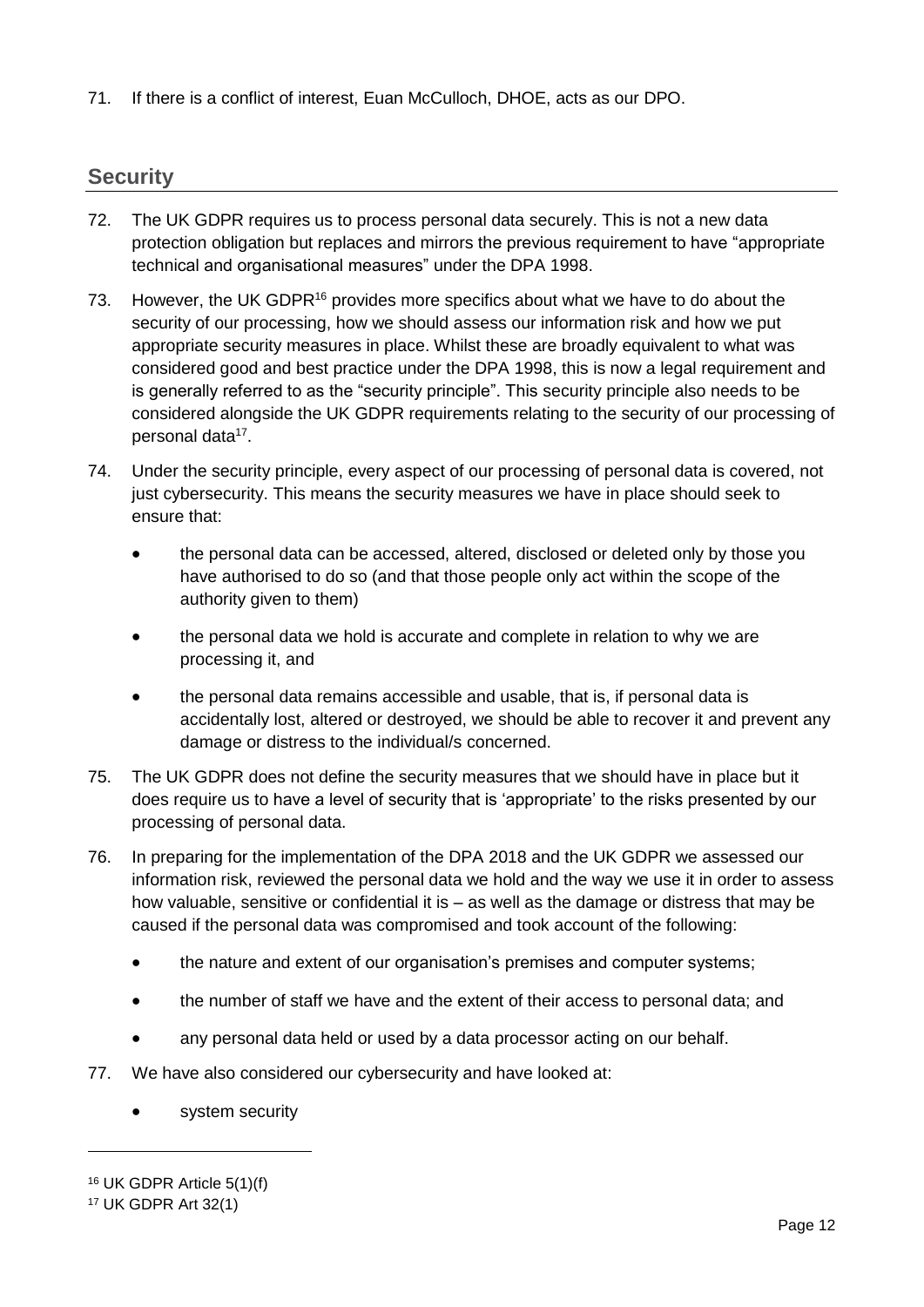- data security
- online security
- device security
- 78. We are Cyber Essentials and Cyber Essentials Plus accredited and seek annual reaccreditations.
- 79. We regularly review, test, assess and evaluate the effectiveness of the security measures that we have in place
- 80. All staff understand the importance of protecting personal data, are familiar with our security measures and put our information security procedures into practice.
- 81. We provide appropriate initial and refresher training to all staff, including training on:
	- the SIC's responsibilities as a data controller under the UK GDPR
	- staff responsibilities for protecting personal data including the possibility that they may commit criminal offences if they deliberately try to access or disclose these data without authority
	- the proper procedures to identify callers
	- the dangers of people trying to obtain personal data by deception (e.g. by pretending to be the individual whom the data concerns, or enabling staff to recognise 'phishing' attacks), or by persuading staff to alter information when they should not do so, and
	- any restrictions placed on the personal use of our systems by staff (eg to avoid virus infection or spam).

## <span id="page-17-0"></span>**Breaches of personal data and data incidents**

- 82. A personal data breach means a breach of security leading to the accidental or unlawful destruction, loss, alteration, unauthorised disclosure of, or access to, personal data. This includes breaches that are the result of both accidental and deliberate causes. It also means that a breach is more than just about losing personal data.
- 83. As soon as we become aware of a personal data breach or personal data incident, we try to contain it and assess the potential adverse consequences for individuals, based on how serious or substantial these are, and how likely they are to happen.
- 84. Under the UK GDPR we are required to report certain types of personal data breach to the ICO and must do this within 72 hours of determining that a breach has occurred, where this is feasible.
- 85. If the personal data breach is likely to result in a high risk of adversely affecting individuals' rights and freedoms, we may also have to inform those individuals without undue delay.
- 86. The SIC is required to document the facts relating to any personal data breach, its effects and the remedial action taken. We will investigate whether or not the breach of personal data was as a result of human error or a systemic issue and see how a recurrence can be prevented, whether through better processes, further training or other corrective steps.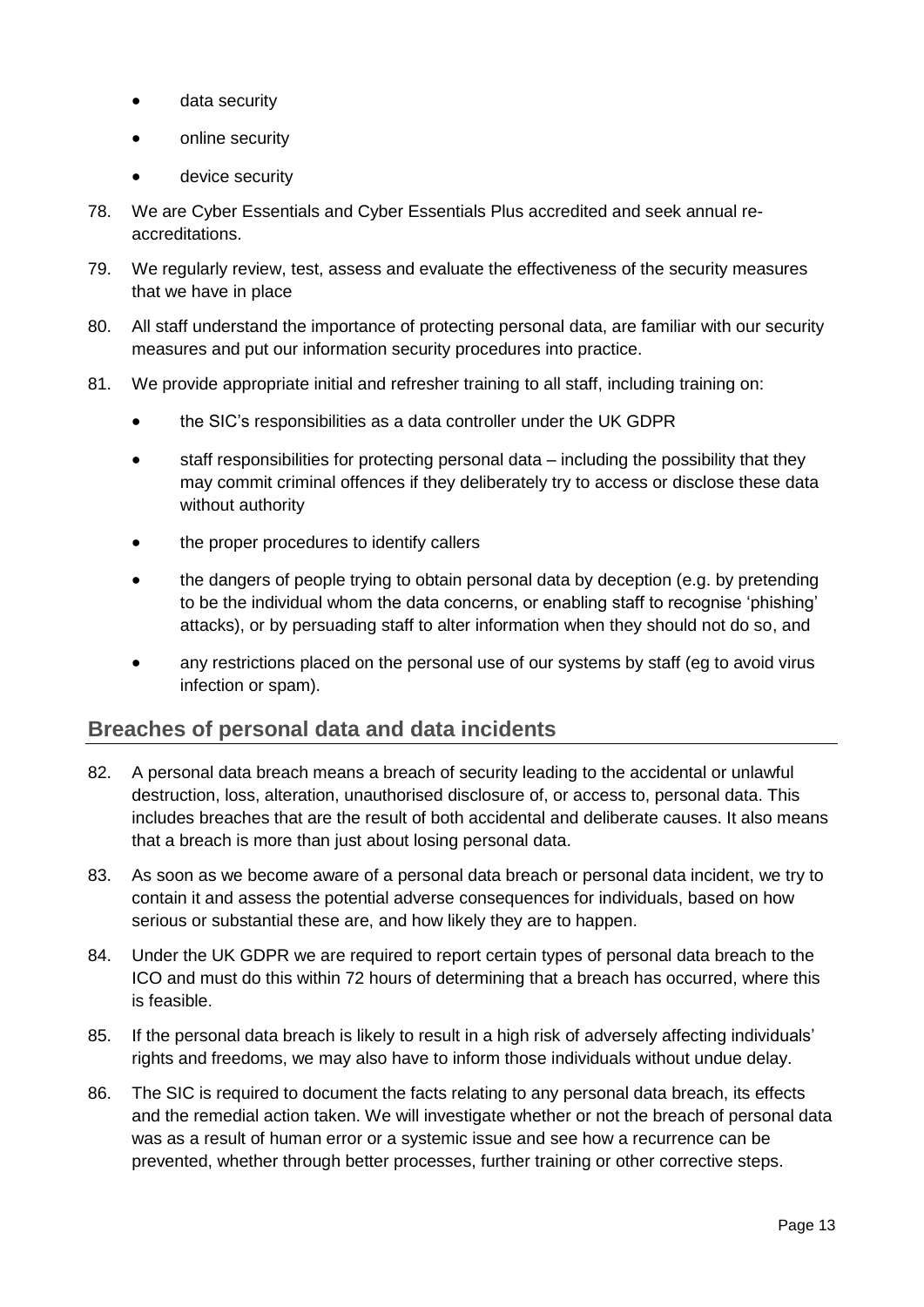- 87. We record all personal data breaches, regardless of whether or not they need to be reported to the ICO.
- 88. If we need to notify an individual about a breach of personal data we will:
	- describe, in clear and plain language, the nature of the personal data breach
	- provide the name and contact details of our DPO
	- provide a description of the likely consequences of the personal data breach
	- provide a description of the measures taken, or proposed to be taken, to deal with the personal data breach and including, where appropriate, of the measures taken to mitigate any possible adverse effects.
- 89. Detailed guidance on what to do if there is a breach of personal data or potential breach of data or data incident is set out in **Appendix 6 [Breaches of personal data and data](#page-60-0)  [incidents.](#page-60-0)**

## <span id="page-18-0"></span>**International transfers**

- 90. Following the UK's exit from the EU, a temporary bridging mechanism is in place pending an adequacy decision for the UK. The UK GDPR primarily applies to controllers and processors located in the European Economic Area (the EEA) with some exceptions. As individuals risk losing the protection of the UK GDPR if their personal data is transferred outside of the EEA, the UK GDPR restricts transfers of personal data outside the EEA, or the protection of the UK GDPR, unless the rights of the individuals in respect of their personal data is protected in another way, or one of a limited number of exceptions applies.
- 91. A transfer of personal data outside the protection of the UK GDPR (a 'restricted transfer'), most often involves a transfer from inside UK to a country outside the EEA.
- 92. The Commissioner does not generally transfer personal data outside of the EEA.
- 93. Where a restricted transfer is this considered necessary, the Commissioner must adhere to the following decision-making process to determine whether the restricted transfer can be made:
	- does the restricted transfer of personal data need to be made in order to meet our purposes?
	- if yes, has the EU made an 'adequacy decision' in relation to the country or territory where the receiver is located or a sector which covers the receiver?
	- if no, can we put in place one of the 'appropriate safeguards' referred to in the UK GDPR?
	- if no, does an exception provided for in the UK GDPR apply?
	- if yes, we can make the restricted transfer
	- if no, we will not make the restricted transfer

### <span id="page-18-1"></span>**Governance arrangements**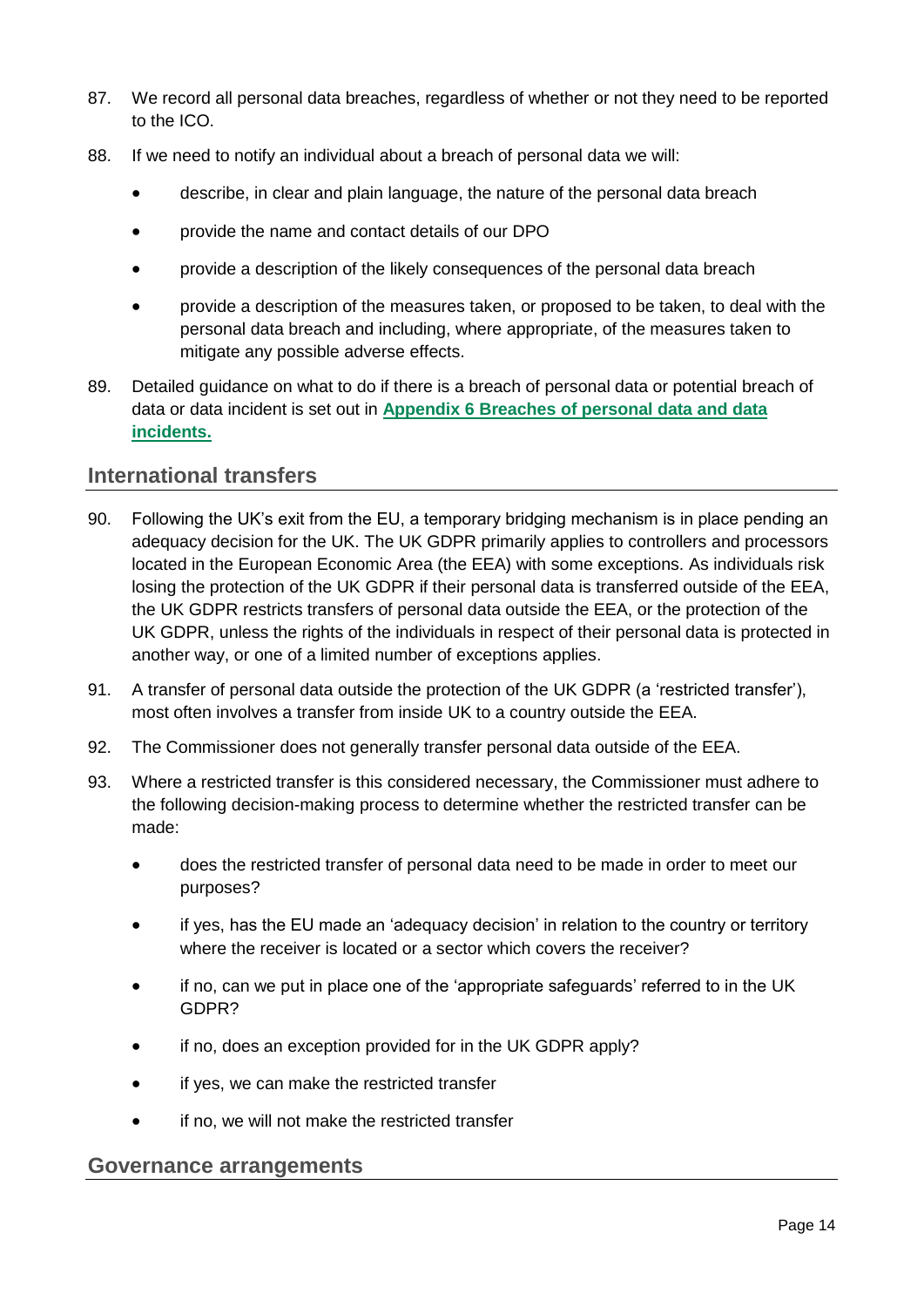- 94. In order to comply with the DPA 2018, in addition to this Data Protection Policy, the SIC has business processes and systems which include:
	- identifying a role with specific responsibility for data protection
	- the provision and implementation of procedures for SIC staff on handling personal data
	- training for all SIC staff in data protection and best practice
	- the maintenance and application of retention and disposal schedules for all SIC records to ensure information is only retained for as long as it is required
	- adherence to established information security procedures for both manual and electronic records, subject to appropriate risk assessment
	- notification with the ICO of all uses of personal data within SIC
	- an annual report on information and records management to the Senior Management Team

### <span id="page-19-0"></span>**Senior Management Team (SMT)**

- 95. The SMT has overall responsibility for the Data Protection Policy and Handbook.
- 96. The SMT is responsible for ensuring the Data Protection Policy and Handbook are followed and that staff competence is maintained and developed.

### <span id="page-19-1"></span>**The Head of Corporate Services (HOCS)**

- 97. The HOCS is the Responsible Manager for the review and update of the Data Protection Policy and Handbook as necessary.
- 98. The HOCS monitors compliance with the Data Protection Policy and Handbook, provides a quarterly update report to the SMT and provides assurance to the SMT that the Data Protection Policy and Handbook are being followed.
- 99. The HOCS is the main point of contact with the DPO and keeps under review the log of all matters upon which advice is sought from the DPO or when the DPO is notified of a data incident. If the HOCS is absent, the HOE will be the main point of contact with the DPO.
- 100. If a data incident takes place, the HOCS has overall responsibility for coordinating the Data Incident Management Plan (DIMP) and reporting to and seeking the views of the SMT on any DIMP. The HOCS will be the main point of contact when seeking advice from the DPO on a DIMP. If the HOCS is absent, the FAM will coordinate the DIMP and seek the views of the DPO.

### <span id="page-19-2"></span>**Finance and Administration Manager (FAM)**

- 101. The FAM has responsibility for ensuring that the Commissioner's<sup>18</sup> Data Protection Notification is kept up to date.
- 102. In cases where there is unlikely to be a significant data incident, the FAM will coordinate the DIMP.

<sup>18</sup> This is the annual notification provided to the ICO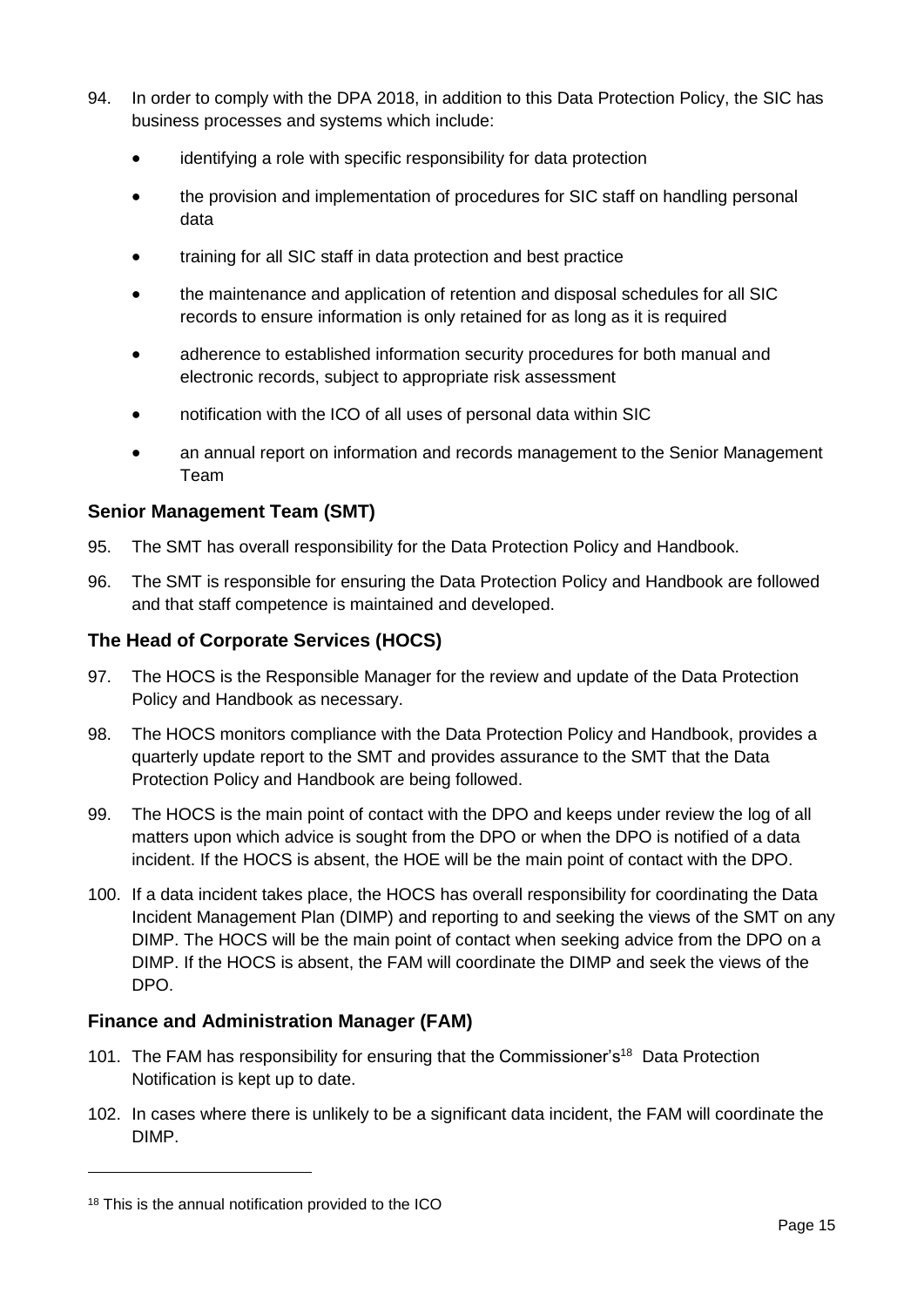## **The GDPR Working Party**

- 103. The GDPR Working Party was established in 2017 to oversee the implementation of the GDPR and DPA 2018 requirements and continues to provide advice and guidance on relevant data protection matters including the following:
	- Implementation of GDPR and DPA 2018 requirements
	- Personal Data Processing Log
	- Consent Log and consent procedures
	- Data incidents and data breaches
	- DPIAs and pre DPIA checklists
	- Guidance when considering whether a data processor meets UK GDPR requirements
- 104. The GDPR Working Party is chaired by the HOCS and is made up of representatives from each business area – SMT, Enforcement, Corporate Services and Policy and Information. In the absence of the HOCS, the GDPR Working party is chaired by the HOE.

### <span id="page-20-0"></span>**All staff**

- 105. All staff are required to be aware of the provisions of the DPA 2018 and the UK GDPR and their impact on the work SIC undertakes.
- 106. All staff must follow the guidance and procedures set out in the Data Protection Policy and Handbook.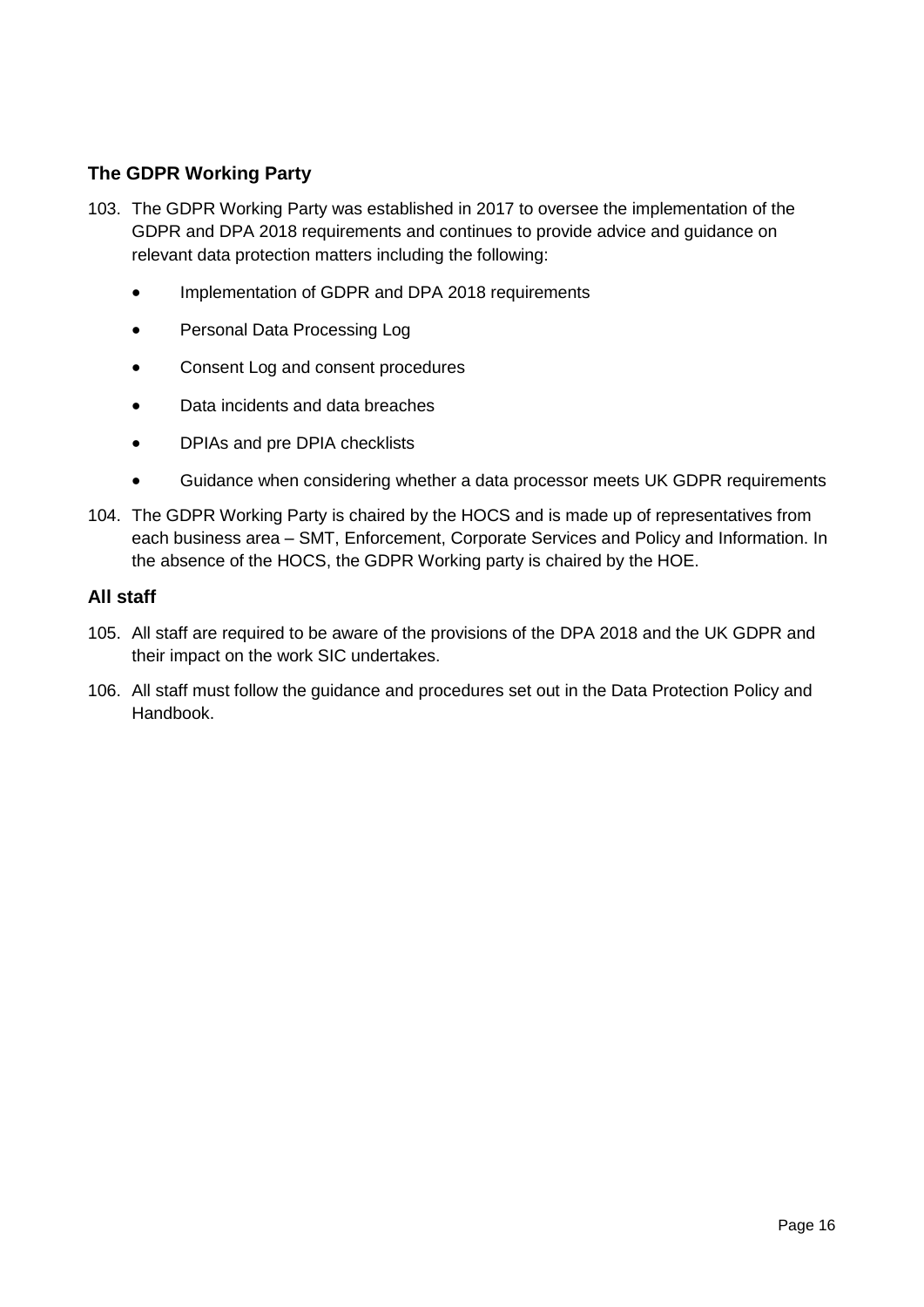## <span id="page-21-0"></span>**Appendix 1: Data Protection Principles**

- 107. Article 5 of the UK GDPR lists the data protection principles in the following terms. Personal data shall be:
	- (a) processed lawfully, fairly and in a transparent manner in relation to the data subject ("lawfulness, fairness and transparency")
	- (b) collected for specified, explicit and lawful purposes and not further processed in a manner that is incompatible with those purposes; further processing for archiving purposes in the public interest, scientific or historical research purposes or statistical purposes shall, in accordance with Article 89(1), not be considered to be incompatible with the initial purposes ("purpose limitation")
	- (c) adequate, relevant and limited to what is necessary in relation to the purposes for which they are processed ("data minimisation")
	- (d) accurate and, where necessary, kept up to date; every reasonable step must be taken to ensure that personal data that are inaccurate, having regard to the purposes for which they are processed, are erased or rectified without delay ("accuracy")
	- (e) kept in a form which permits identification of data subjects for no longer than is necessary for the purposes for which the personal data are processed; personal data may be stored for longer periods insofar as the personal data will be processed solely for archiving purposes in the public interest, scientific or historical research purposes or statistical purposes in accordance with Article 89(1) subject to implementation of the appropriate technical and organisational measures required by this Regulation in order to safeguard the rights and freedoms of the data subject ("storage limitation")
	- (f) processed in a manner that ensures appropriate security of the personal data, including protection against unauthorised or unlawful processing and against accidental loss, destruction or damage, using appropriate technical or organisational measures ("integrity and confidentiality") accordance with the rights of data subjects under [the DPA].
- 108. Article 5(2) requires that the controller shall be responsible for, and be able to demonstrate compliance with, the data protection principles ('accountability').
- 109. In order to meet the data protection principles set out in the UK GDPR the SIC will:
	- fully observe the conditions regarding the fair collection and use of personal data.
	- meet its legal obligations to specify the purposes for which information is collected and used.
	- collect and process personal data only to the extent that it is required to fulfil operational purposes or to comply with legal requirements.
	- put in place adequate processes to ensure the quality of data.
	- hold personal data on our systems only for the length of time necessary to fulfil our operational purposes and in line with our corporate records retention schedule.
	- ensure all the rights of the individuals about whom we hold data can be fully exercised.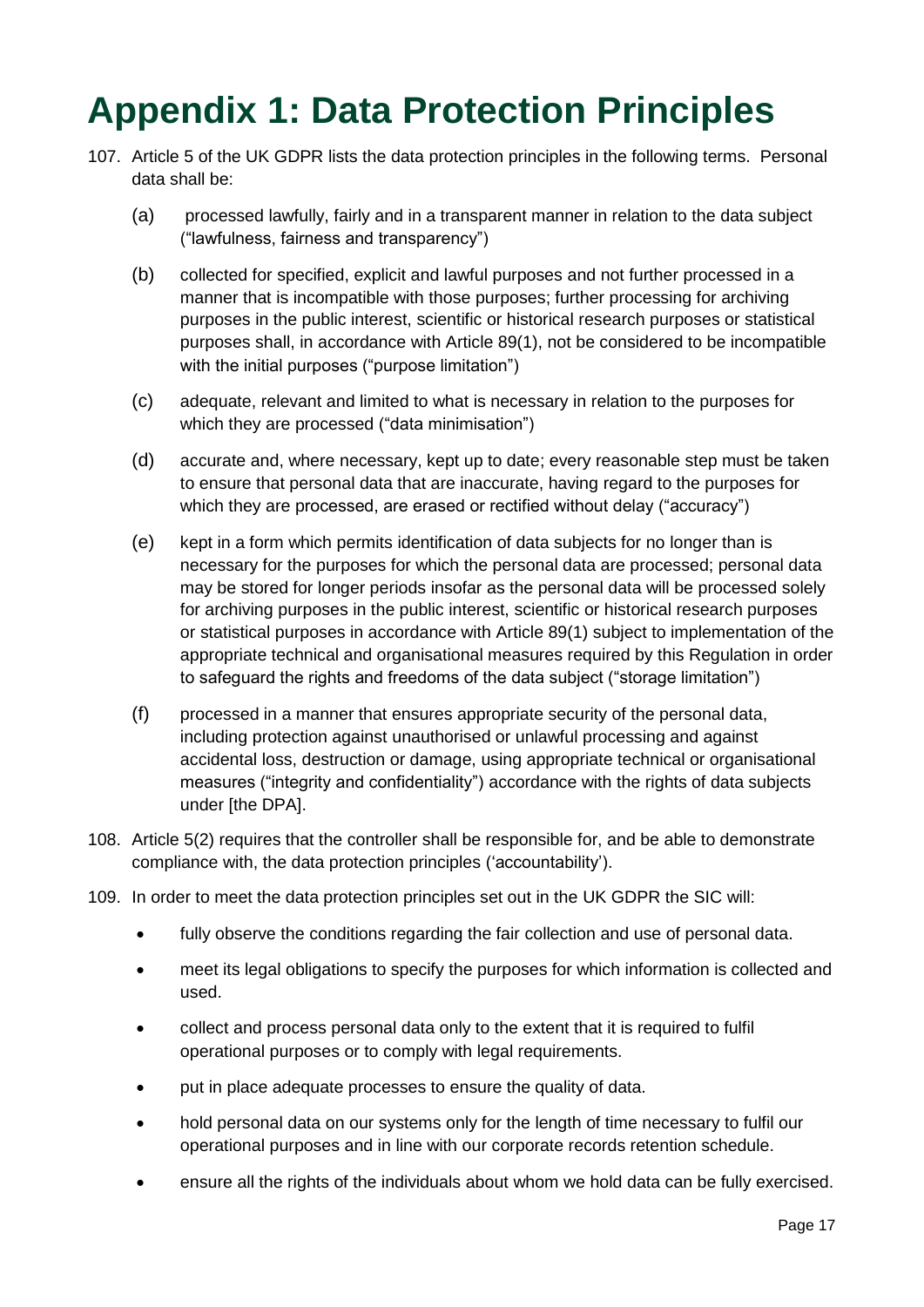- take all appropriate technical and organisational security measures to safeguard personal data. ensure appropriate security of the personal data, including protection against unauthorised or unlawful processing and against accidental loss, destruction or damage, using appropriate technical or organisational measures
- ensure that personal data held by the Commissioner is not transferred to areas outside the EEA without appropriate safeguards.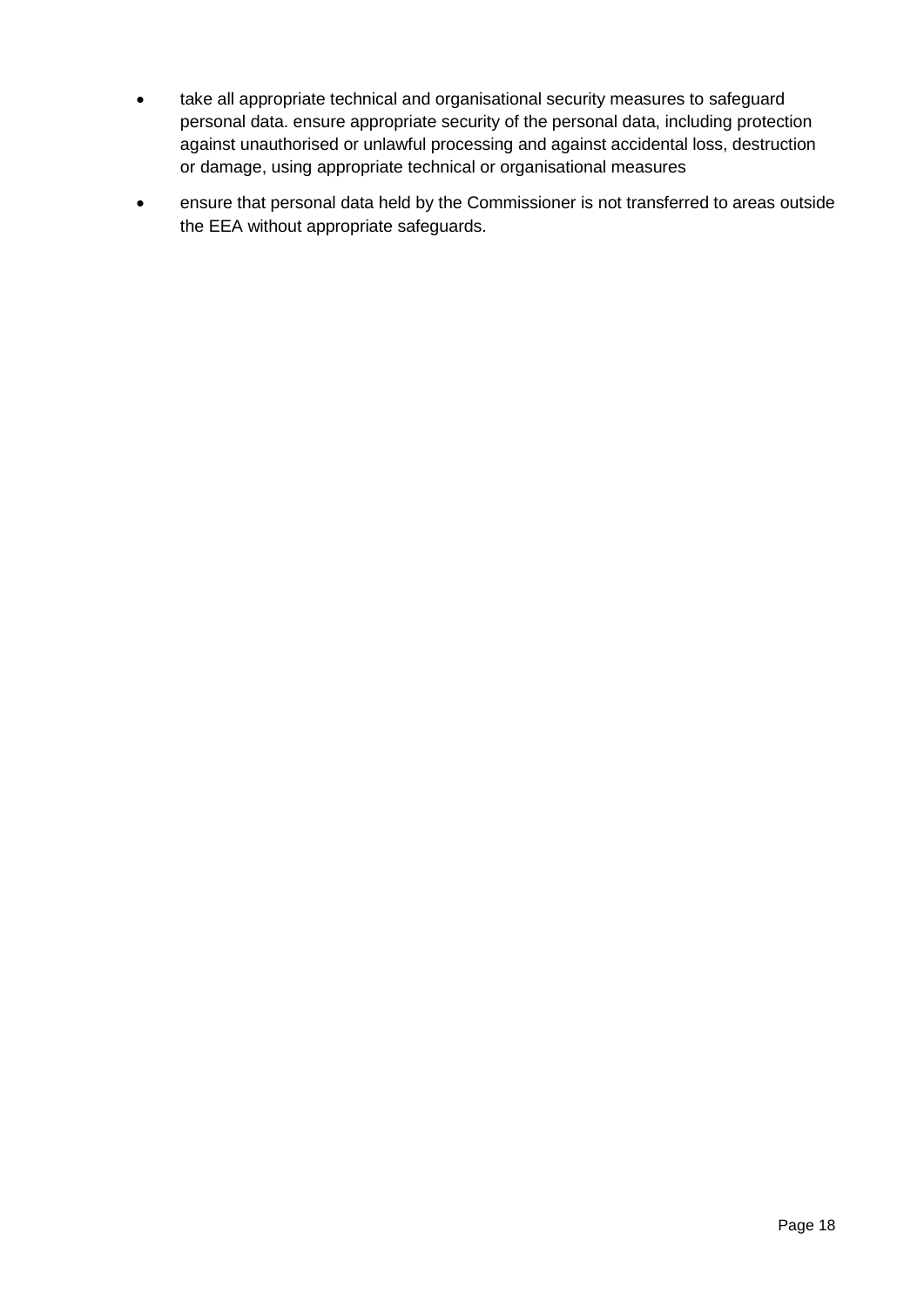## <span id="page-23-0"></span>**Appendix 2: Processing of personal data**

- 110. The SIC must have a valid lawful basis in order to process personal data and the lawful bases for processing are set out in UK GDPR<sup>19</sup>. At least one of these must apply whenever we process personal data (see paragraph **[204](#page-35-3)** onwards for special category data and paragraph **[212](#page-38-1)** onwards for criminal convictions data):
	- **Consent:** the individual has given clear consent to the processing of their personal data for one or more specific purposes.
	- **Contract:** the processing is necessary for a contract with the individual, or because they have asked to take specific steps before entering into a contract.
	- **Legal obligation:** the processing is necessary to comply with the law (not including contractual obligations).
	- **Vital interests:** the processing is necessary to protect someone's life.
	- **Public task:** the processing is necessary to perform a task in the public interest or for official functions, and the task or function has a clear basis in law.
	- **Legitimate interests:** the processing is necessary for our legitimate interests or the legitimate interests of a third party, unless there is a good reason to protect the individual's personal data which overrides those legitimate interests. (This cannot apply if you are a public authority processing data to perform your official tasks.<sup>20</sup>)

## <span id="page-23-1"></span>**Why is the principle of lawful processing important?**

- 111. The first principle requires us to process all personal data lawfully, fairly and in a transparent manner. If no lawful basis applies to our processing, our processing will be unlawful and in breach of the first principle.
- 112. Individuals also have the right to erase personal data which has been processed unlawfully.
- 113. The individual's right to be informed<sup>21</sup> requires us to provide people with information about our lawful basis for processing. This means we need to include these details in our privacy notice.
- 114. The lawful basis for our processing can also affect which rights are available to individuals.

## <span id="page-23-2"></span>**When is processing necessary?**

115. Most of the lawful bases for processing depend on the processing being "necessary". Here, "necessary" means "reasonably" rather than absolutely or strictly necessary. It does not mean that processing has to be absolutely essential. However, it must be more than just useful, and more than just standard practice. It must be a targeted and proportionate way of achieving a specific purpose. The lawful basis will not apply if you can reasonably achieve the purpose by some other less intrusive means, or by processing less data.

<sup>19</sup> UK GDPR Article 6

<sup>&</sup>lt;sup>20</sup> See section 38(5A) of FOISA and regulation 11(8) of the EIRs which allow Scottish public authority to rely on this condition in responding to information requests

<sup>21</sup> UK GDPR Articles 13 and 14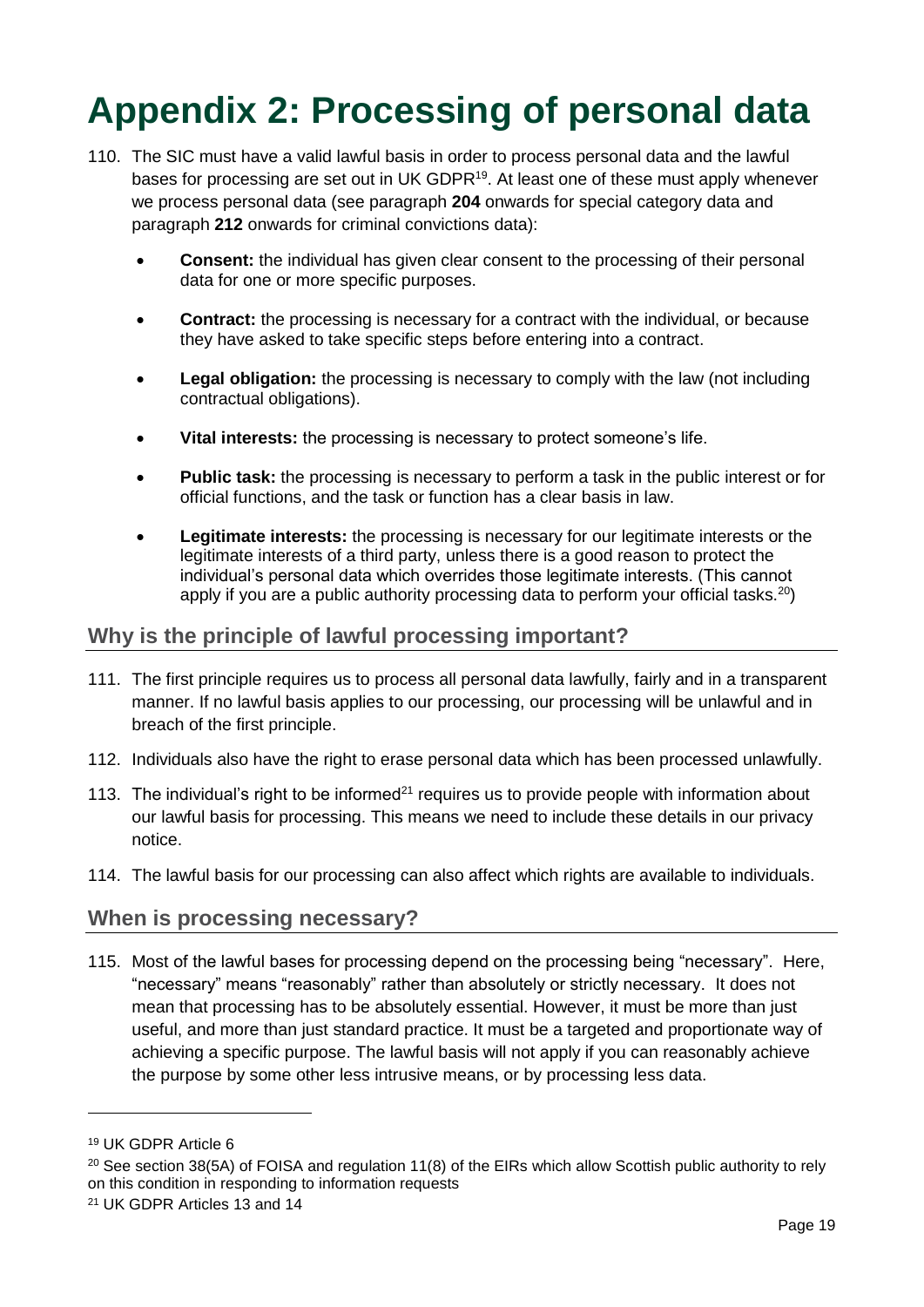116. It is not enough to argue that processing is necessary because we have chosen to operate our business in a particular way. The question is whether the processing is objectively necessary for the stated purpose, not whether it is a necessary part of our chosen methods.

## <span id="page-24-0"></span>**How do we decide which lawful base to use?**

- 117. This will depend on our specific purpose/s and the context of the personal data processing. When processing personal data, we need to think about why the data is to be processed and consider which lawful basis best fits the circumstances.
- 118. More than one basis may apply and if this is the case we should identify and document all of them from the start.
- 119. We cannot adopt a one-size-fits-all approach as no individual basis is considered as better, safer or more important than the any other basis and there is no hierarchy in the order of the list in the UK GDPR.
- 120. Several of the lawful bases relate to a particular specified purpose a legal obligation, performing a contract with the individual, protecting someone's vital interests, or performing our public tasks. If we are processing for these purposes, then the appropriate lawful basis may well be obvious, so it is helpful to consider these first.
- 121. In other cases we are likely to have a choice between using legitimate interests or consent and, if so, we need to consider the wider context, including:
	- Who does the processing benefit?
	- Would individuals expect this processing to take place?
	- What is our relationship with the individual?
	- Are we in a position of power over them?
	- What is the impact of the processing on the individual?
	- Are they vulnerable?
	- Are some of the individuals concerned likely to object?
	- Are we able to stop the processing at any time on request?
- 122. We may prefer to consider legitimate interests as our lawful basis if we wish to keep control over the processing and take responsibility for demonstrating that it is in line with people's reasonable expectations and would not have an unwarranted impact on them. However, if we consider that individuals should be given full control over and responsibility for their data (including the ability to change their mind as to whether it can continue to be processed), we may wish to consider relying on individuals' consent.
- 123. As we are a public authority for the purposes of the DPA 2018, the public task basis is more likely to be relevant to much of what we do. If we can demonstrate that the personal data processing is to perform our tasks as set down in UK law, then we are able to use the public task basis. However, if the personal data processing is for another basis we must consider what that other basis is.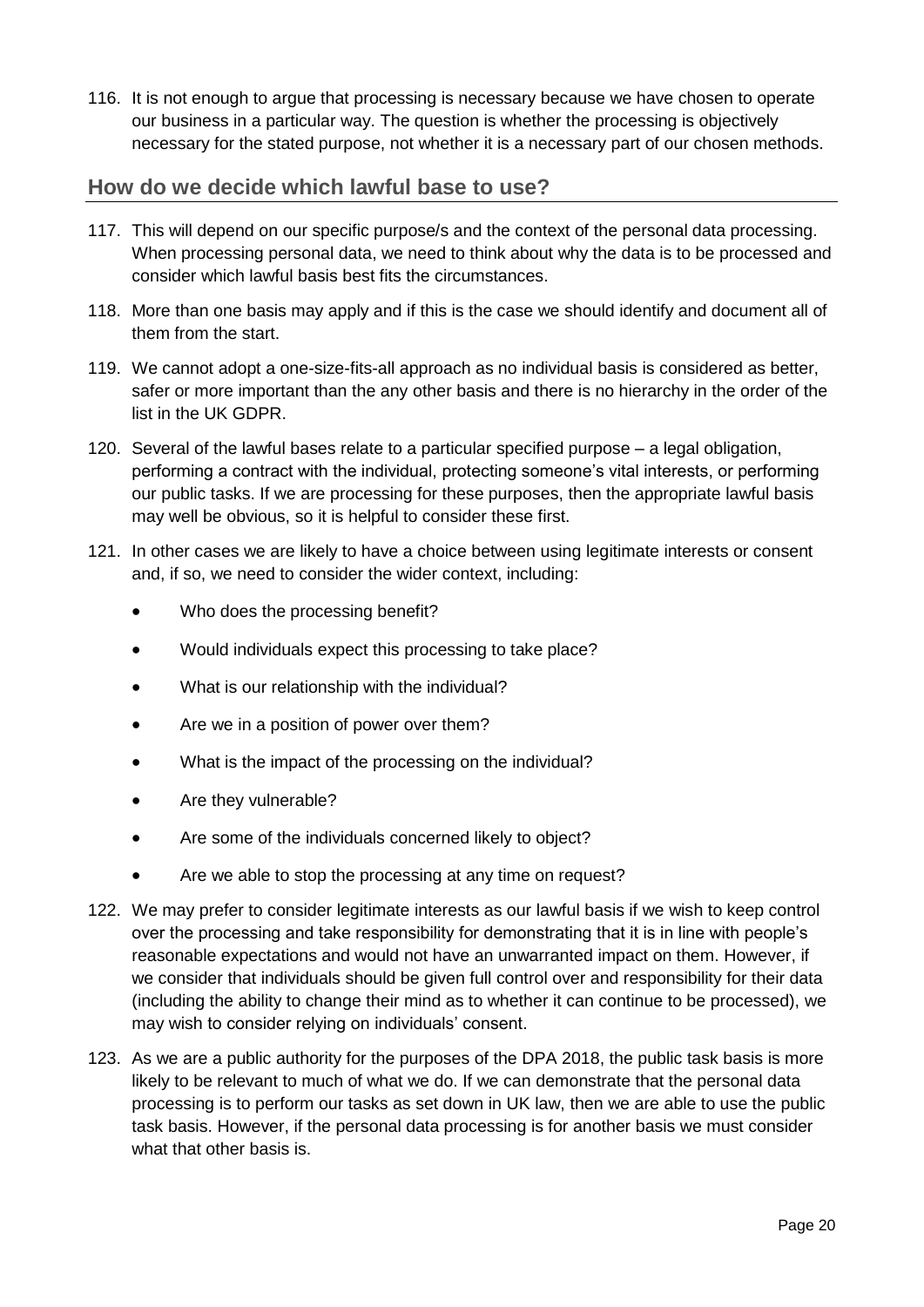## <span id="page-25-0"></span>**Can we change our lawful basis?**

- 124. If we find at a later date that the chosen basis is inappropriate, it may be difficult to simply swap to a different one. Even if a different basis could have applied from the start, retrospectively switching lawful basis is likely to be inherently unfair to the individual and lead to breaches of accountability and transparency requirements. Therefore, it is important to thoroughly assess upfront which basis is appropriate and document this. It may be possible that more than one basis applies to the processing because we have more than one purpose, and if this is the case then we should make this clear from the start.
- 125. If there is a genuine change in circumstances or we have a new and unanticipated purpose which means there is a good reason to review our lawful basis and make a change, we need to inform the individual and document the change.

## <span id="page-25-1"></span>**How do we document our lawful basis?**

- 126. The principle of accountability requires us to demonstrate that we are complying with the UK GDPR and have appropriate policies and processes in place. We need to be able to show that we have properly considered which lawful basis applies to each processing purpose and can justify our decision.
- 127. We keep a record of which basis we are relying on for each personal data processing purpose and reasons why this is the case in our **Personal Data Processing Log<sup>22</sup>** . This helps us to comply with our accountability obligations, and will also help us when writing privacy notices. We must ensure that we can demonstrate which lawful basis applies to the particular processing purpose.

## <span id="page-25-2"></span>**Consent**

- 128. Consent is one of the lawful bases for processing. Genuine consent should put individuals in control, build trust and engagement, and enhance our reputation. If we rely on an inappropriate or invalid consent this could destroy trust, harm our reputation and leave us open to enforcement action by the ICO.
- 129. When this is used as a lawful basis, the consent must be unambiguous and involve a clear affirmative action. The consent should be separate from other terms and conditions and should not generally be a precondition of signing up to any type of service. If we cannot offer a genuine choice, using consent as a lawful basis is not appropriate
- 130. We must keep clear records to demonstrate consent.
- 131. There is no set time limit for consent. How long it lasts will depend on the context. We should review and refresh consent as appropriate.

### <span id="page-25-3"></span>**Obtaining, recording and managing consent**

132. When relaying on consent as a lawful basis, our template consent forms must be used.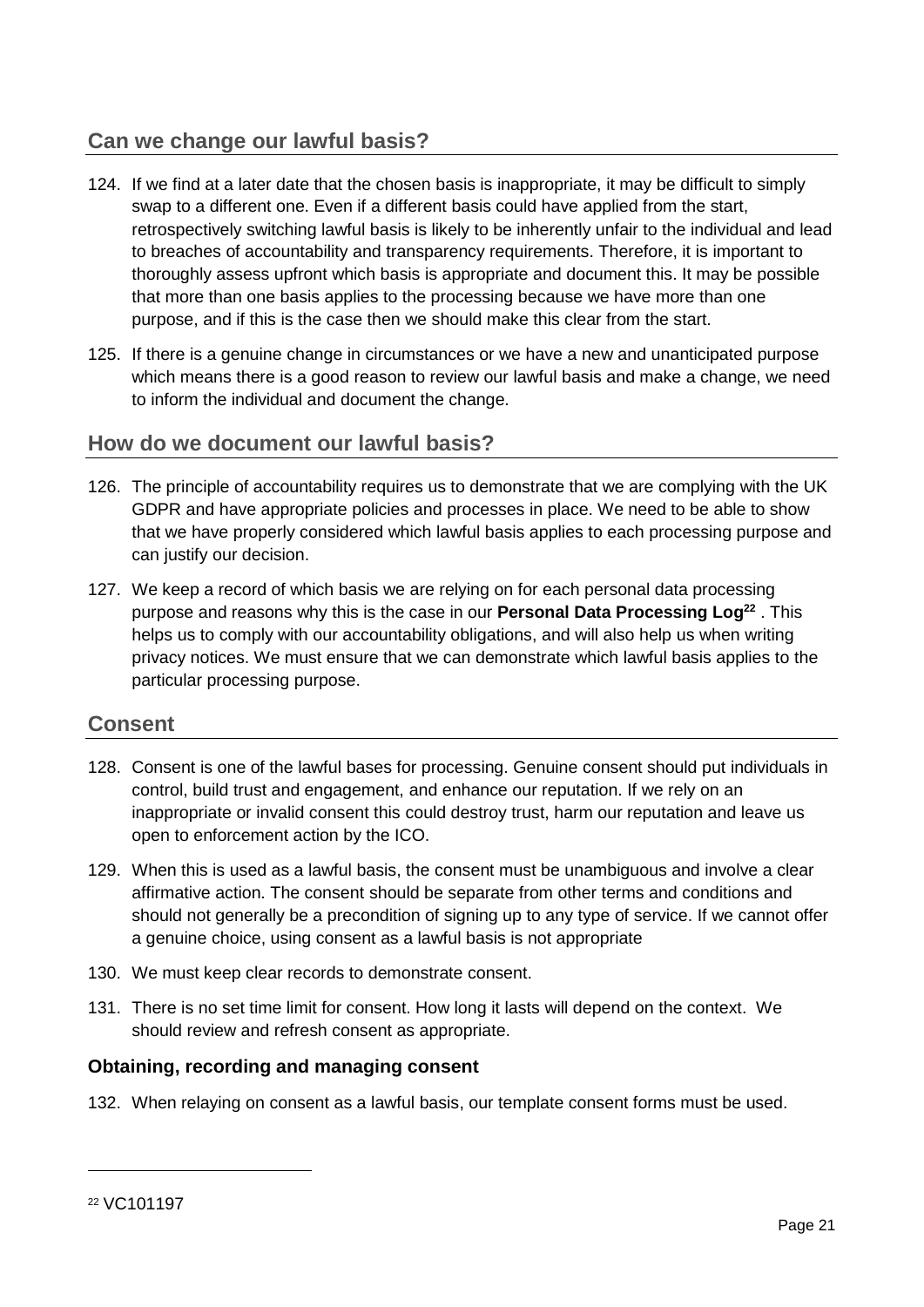- 133. When using a consent form, the consent request must be prominent, concise, separate from other terms and conditions and easy to understand. It must also include:
	- the name of our organisation
	- the name of any third party controllers who will rely on the consent
	- why we want the data
	- what we will do with it; and
	- a statement making it clear that individuals can withdraw consent at any time.
- 134. The data subject must be required to actively opt in. Pre-ticked boxes, opt-out boxes or other default settings must not be used.
- 135. Wherever possible, separate ("granular") options to consent to different purposes and different types of processing must be provided in the consent form.
- 136. If unsure about what to include (or not include) in a consent form, seek advice from your head of department or from the HOCS<sup>23</sup>.

### <span id="page-26-0"></span>**Managing consent**

### *Obtaining consent*

- 137. Our data protection obligations don't end when we get consent and we need to keep all consents under review and refresh them if anything changes. For example:
	- if our processing operations or purposes evolve, the original consent may not be specific or informed enough.
	- if we have relied on parental consent, we may need to refresh consent more regularly as the data subject gets older and can consent for themselves.
- 138. If we are seeking consent to process personal data there must be a consent review process incorporated into the related business process. If we are in any doubt about whether the consent is still valid we should refresh it.
- 139. We also need to consider whether to automatically refresh consent at appropriate intervals. How often depends on the particular context, including people's expectations, whether we are in regular contact with the data subject and how disruptive repeated consent requests would be to the data subject. The ICO recommends that we consider refreshing consent every two years, but we may be able to justify a longer period, or need to refresh more regularly, to ensure good levels of trust and engagement.
- 140. Keep consents under review and refresh them if anything changes. Build regular consent reviews into your business processes.

### *Withdrawing consent*

 $23$  - In due course, there will be a consent assessment similar to a legitimate interests assessment. The guidance for this is being worked on and will be included in this Data Protection Policy and Handbook in due course.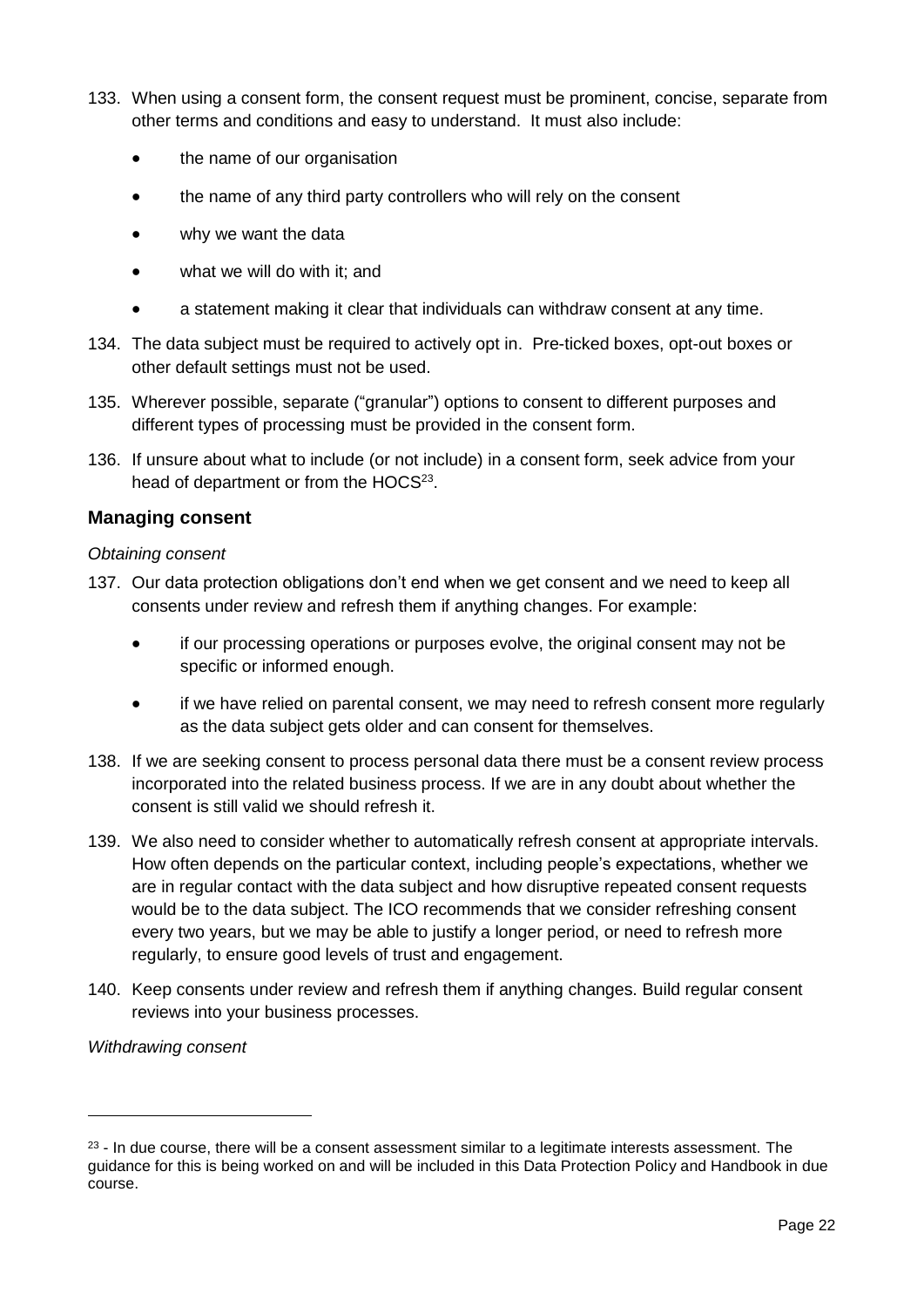- 141. The UK GDPR<sup>24</sup> gives people a specific right to withdraw their consent and we need to ensure that we have proper withdrawal procedures in place to record this and to ensure that processing no longer takes place.
- 142. The data subject has right to withdraw consent "at any time" and it is not enough to provide an opt-out only by reply. The data subject must be able to opt out at any time they choose and on their own initiative.
- 143. It must also be as easy to withdraw consent as it was to give it. This means the process of withdrawing consent should be an easily accessible one-step process. If possible, data subjects should be able to withdraw their consent using the same method as when they gave it.

### <span id="page-27-0"></span>**Consent Records**

- 144. We must have an effective audit trail of how and when consent was given, so we can provide evidence if challenged. Good records also help us to monitor and refresh consent as appropriate. The records of consent need to be kept for as long as we are still processing based on the consent, so that we can demonstrate our compliance in line with our accountability obligations.
- 145. Our records<sup>25</sup> must show the following:

### • **who consented**

 $\circ$  the name of the data subject, or other identifier (e.g., online user name, session ID)

### • **when they consented**

- o a copy of a dated document
- o online record that include a timestamp
- $\circ$  for oral consent a note of the time and date which was made at the time of the conversation.
- **what they were told at the time**
	- o a master copy of the document or data capture form containing the consent statement in use at that time, along with the privacy notice or other privacy information, including version numbers and dates matching the date consent was given.
	- o if consent is given orally, a copy of the script used at that time.

### • **how they consented**

- $\circ$  for written consent, a copy of the relevant document or data capture form.
- $\circ$  if consent is given online, our records should include the data submitted as well as a timestamp to link it to the relevant version of the data capture form.

<sup>24</sup> UK GDPR Article 7(3)

 $25$  At present, these records are kept in VC - there must be an adequate record of times and review periods and these procedures are being worked on and guidance will be included in this guidance. In the meantime, if you have any questions about this please speak to your HOD or the HOCS.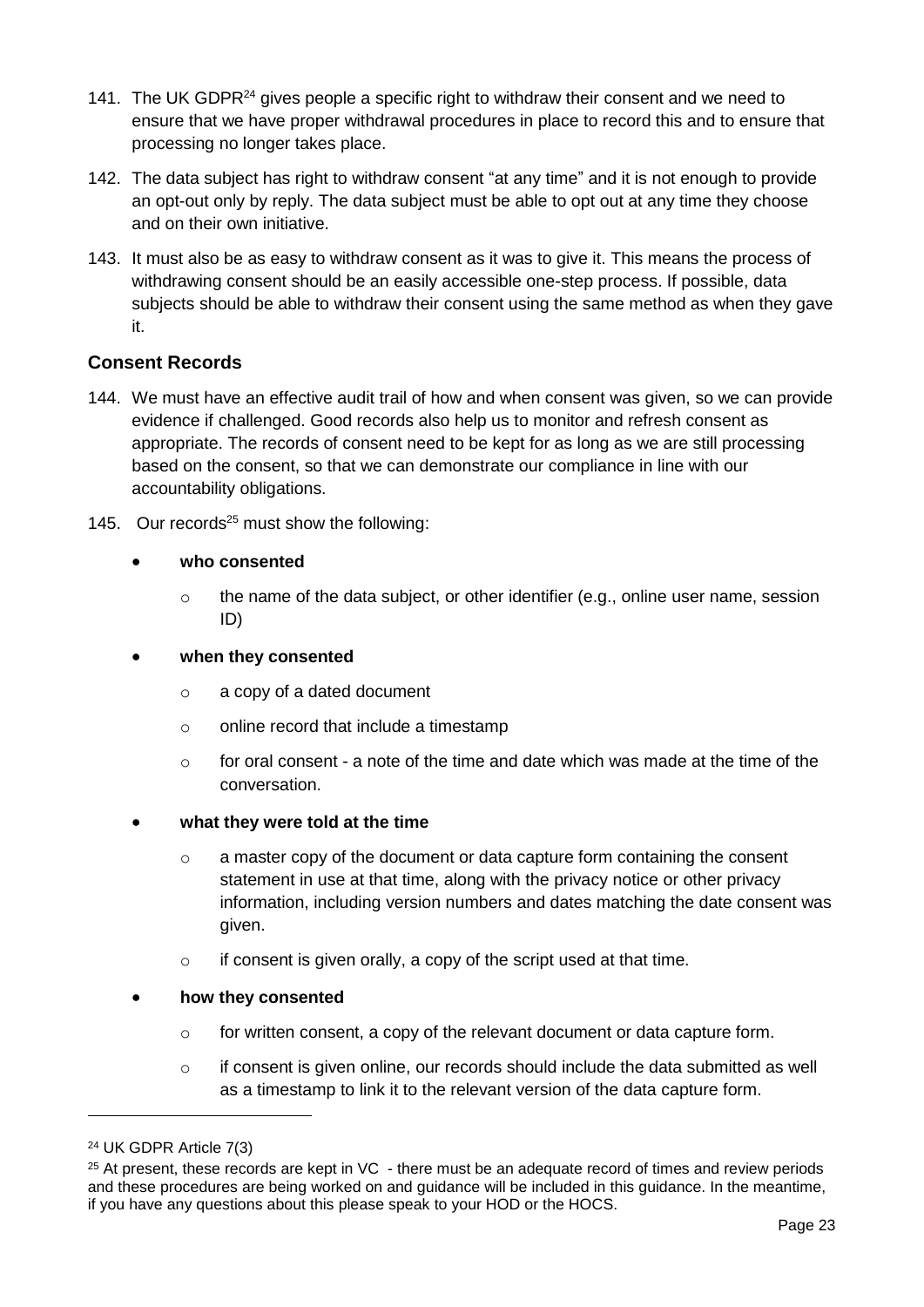- $\circ$  if consent is given orally, we should keep a note of this made at the time of the conversation; however, it does not need to include the full record of the conversation.
- **whether they have withdrawn consent:**
	- o if so, details of when and how.
- 146. The ICO provides detailed guidance on consent which can be found [on their website.](https://ico.org.uk/for-organisations/guide-to-data-protection/guide-to-the-general-data-protection-regulation-gdpr/lawful-basis-for-processing/consent/)

### <span id="page-28-0"></span>**Contract**

- 147. This lawful basis can be relied on where processing is necessary for the performance of a contract to which the data subject is party or in order to take steps at the request of the data subject prior to entering into a contract<sup>26</sup>.
- 148. "Necessary" in this context does not mean that the processing must be absolutely essential or the only way to perform the contract or take relevant pre-contractual steps. Here, "necessary" means "reasonably" rather than absolutely or strictly necessary. However, it must be:
	- more than just useful, and more than just part of our standard contractual terms
	- a targeted and proportionate step which is integral to delivering the contractual service or taking the requested action - this lawful basis does not apply if there are other reasonable and less intrusive ways to deliver the contractual service or take the steps requested
	- necessary to perform the contract with this particular person if the processing is instead necessary to maintain our business model more generally, or is included in our terms for other business purposes beyond delivering the contractual service, this lawful basis will not apply and we will need to consider another lawful basis, such as legitimate interests.
- 149. We can use this lawful basis for processing personal data if:
	- we have a contract with the data subject and we need to process their personal data to comply with our obligations under the contract
	- we have a contract with the data subject and we need to process their personal data so that we can comply with specific counter-obligations under the contract (for example, we are processing payment details)
	- we haven't yet entered into a contract with the data subject, but we have asked them to do something as a first step (for example, provide a quote) and we need to process their personal data to do this. This applies even if we don't actually go on to enter into a contract with the data subject, as long as the processing was in the context of a potential contract with that data subject.
- 150. We cannot use this lawful basis for processing data when**:**
	- we need to process one person's details but the contract is with someone else

<sup>26</sup> UK GDPR Article 6(1)(b)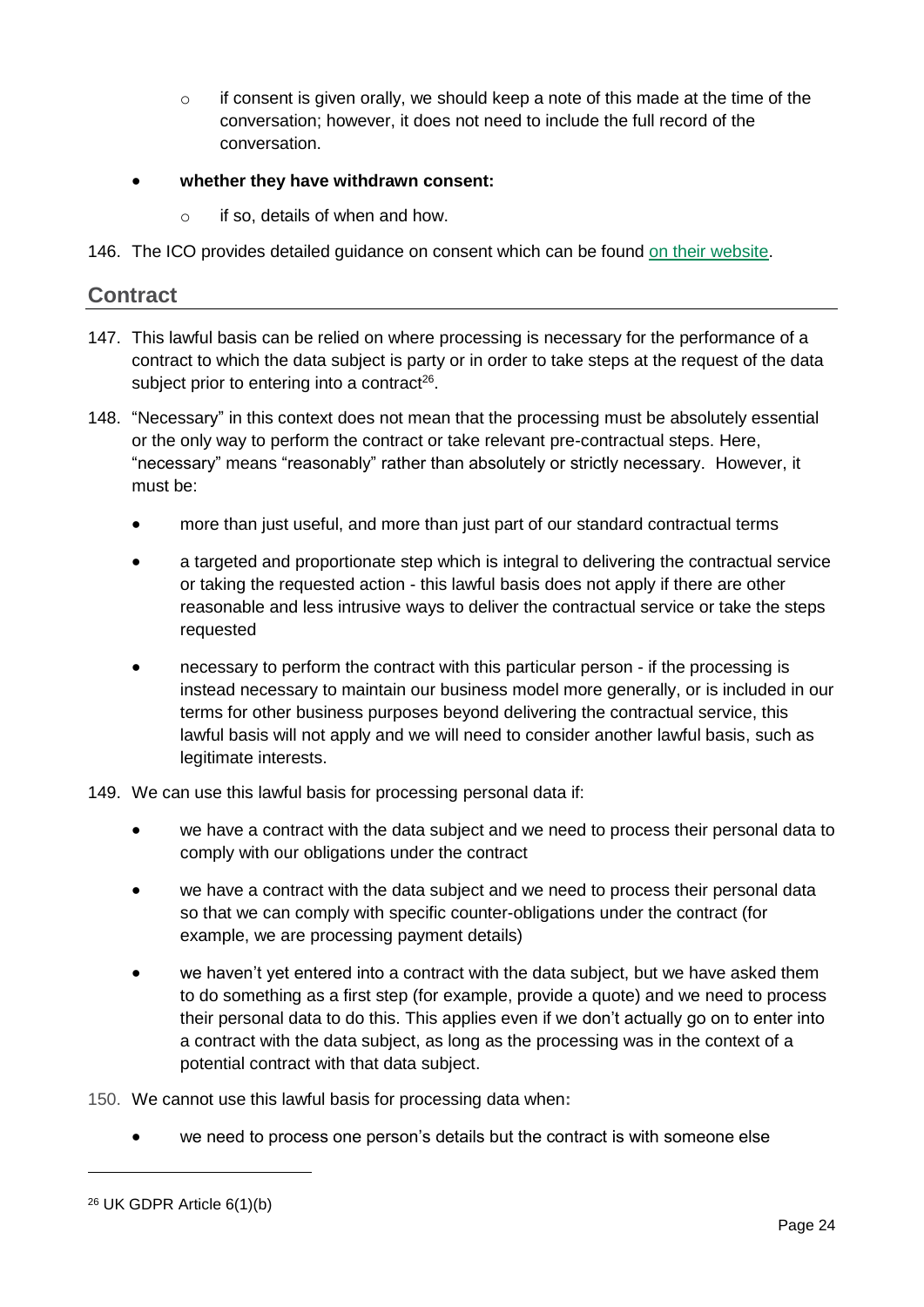- we collect and reuse the data subject's personal data for our own business purposes (distinct from the purposes of the contract), even if this is permitted under the related contractual terms
- we take pre-contractual steps on our own initiative, to meet other obligations, or at the request of a third party.
- 151. If processing of special category data is necessary for a contract, we also need to identify a separate condition for processing this data – see paragraphs **[204](#page-35-3)** to **[211](#page-38-2)**.
- 152. If the contract is with a data subject under 16, we need to consider whether they have the necessary capacity to enter into the contract. Children under 16 are taken to have capacity where they have a general understanding of what entering into the contract means. Children aged 12 or over are presumed to be of sufficient age and maturity to have such an understanding, unless the contrary is shown.<sup>27</sup>
- 153. If we have doubts about their competence, we may wish to consider an alternative basis such as legitimate interests, which can help us to demonstrate that the child's rights and interests are properly considered and protected.
- 154. If we are processing on the basis of contract, the individual's right to object and right not to be subject to a decision based solely on automated processing will not apply. However, the individual will have a right to data portability – see the Section on individual rights.
- 155. All processing of personal data on this basis must be documented to include information about the purposes relied on and the lawful basis. The relevant information must also be included in our Privacy Notice: http://www.itspublicknowledge.info/home/privacy.aspx.

## <span id="page-29-0"></span>**Legal obligation**

- 156. This provides a lawful basis for processing personal data where the processing is necessary for compliance with a legal obligation to which the data controller is subject<sup>28</sup>, that is, when we are obliged to process the personal data to comply with the law.
- 157. The legal obligation must be laid down by domestic (UK) law<sup>29</sup> and can include a common law obligation. This does not mean that there must be a legal obligation specifically requiring the specific processing activity. The point is that the overall purpose must be to comply with a legal obligation which has a sufficiently clear basis in either common law or statute.
- 158. The personal data processing must be necessary. Here, "necessary" means "reasonably" rather than absolutely or strictly necessary. If we can reasonably comply without processing the personal data, this basis does not apply. It is likely to be clear from the law in question whether the processing is actually necessary for compliance.
- 159. We must document any decision to rely on this lawful basis and this needs to include:
	- our reasoning and justification as to why this lawful basis should relied on

<sup>27</sup> Section 208 of the DPA 2018

<sup>28</sup> UK GDPR Article 6(1)(c)

<sup>&</sup>lt;sup>29</sup> UK GDPR Article 6(3) - Recital 41 confirms that this does not have to be an explicit statutory obligation, as long as the application of the law is foreseeable to those individuals subject to it and, therefore, it includes clear common law obligations.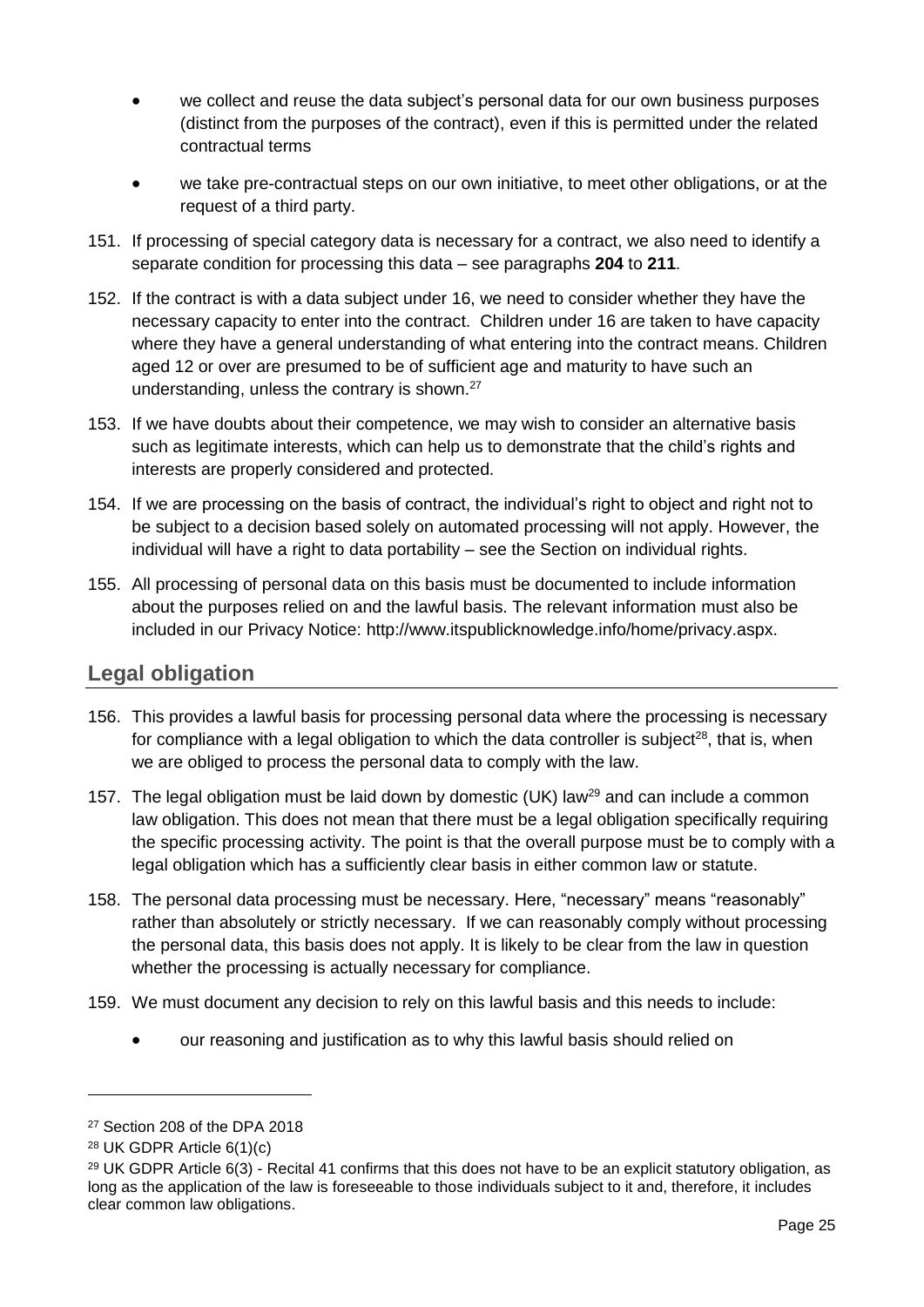- the specific legal provision that clearly sets out our obligation
- include relevant details in the Privacy Notice (if required) seek advice on this from HOCS or HOE
- 160. This lawful basis does not apply to contractual obligations as contractual obligations do not comprise a legal obligation in this context.
- 161. If we are processing on the basis of legal obligation, the data subject has no right to erasure, right to data portability, or right to object – see the Section on Individual Rights.

## <span id="page-30-0"></span>**Vital interests**

- 162. There is a lawful basis for processing where processing in necessary to protect the vital interests of the data subject or of another natural person<sup>30</sup>. Here, "necessary" means "reasonably" rather than absolutely or strictly necessary. The UK GDPR provides further guidance on this and states that the processing of personal data should also be regarded as lawful where it is necessary to protect an interest which is essential for the life of the data subject or that of another natural person. Processing of personal data based on the vital interest for another natural person should in principle take place only where the processing cannot be manifestly based on another legal basis<sup>31</sup>.
- 163. The lawful basis for vital interests is very similar to the old condition for processing in the DPA 1998<sup>32</sup>. However, one key difference is that anyone's vital interests can now provide a basis for processing, not just those of the data subject themselves. (Although no longer directly applicable, in the UK, it is clear from Recital 46 to the GDPR that vital interests are intended to cover only interests that are essential for someone's life. So this lawful basis is very limited in its scope, and generally only applies to matters of life and death.)
- 164. In most cases, the protection of vital interests is likely to arise in the context of health data. As health data is one of the special categories of data, this means we will also need to identify a condition for processing special category data - see paragraphs **[204](#page-35-3)** to **[211](#page-38-2)**. We cannot rely on vital interests for health data or other special category data if the individual is capable of giving consent, even if they refuse their consent.
- 165. We have reviewed our existing personal data processing to identify if we have any ongoing processing for this reason, or are likely to need to process for this reason in future. If we use this as a lawful basis we will need to document this basis and inform individuals if relevant. You must seek guidance from the HOE or a DHOE or the HOCS is you intend to use this as lawful basis for processing personal data before you do this.

## <span id="page-30-1"></span>**Public Task**

166. We can rely on this lawful basis to process personal data

• in the exercise of official authority - this covers public functions and powers that are set out in law, or

<sup>30</sup> UK GDPR Article 6(1)(d)

<sup>31</sup> GDRP Recital 46

<sup>32</sup> DPA 1998 Schedule 2, Paragraph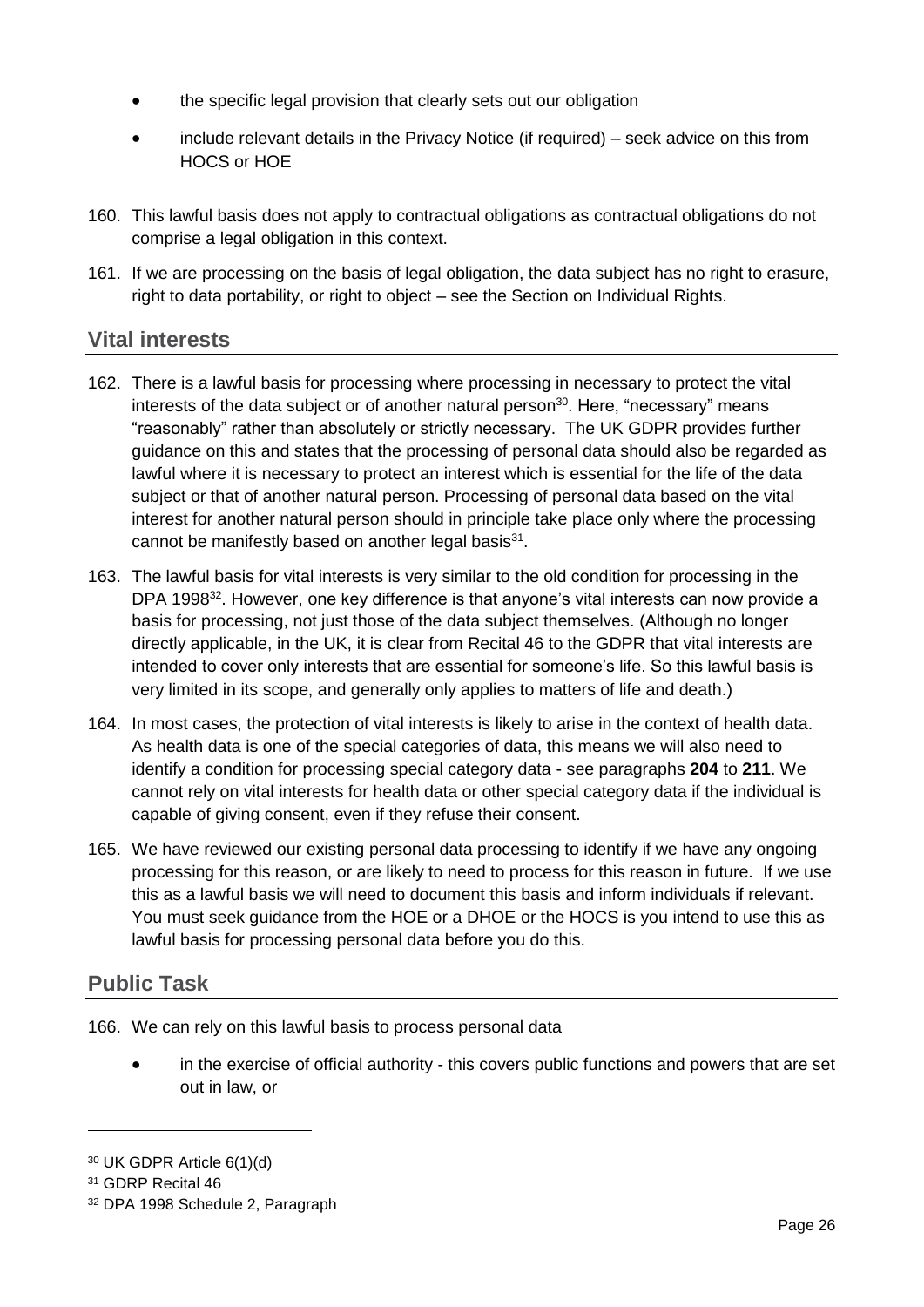- $\bullet$  to perform a specific task in the public interest that is set out in law<sup>33</sup>.
- 167. The public task basis is similar to the old condition for processing for functions of a public nature in of the DPA 1998<sup>34</sup>. However, the relevant task or function must now have a clear basis in domestic (UK) law<sup>35</sup>. This will most often be a statutory function. The UK GDPR also clarifies that this does not have to be an explicit statutory provision, as long as the application of the law is clear and foreseeable<sup>36</sup>. This means that it includes clear common law tasks, functions or powers as well as those set out in statute or statutory guidance. The overall purpose must be to perform a public interest task or exercise official authority and that overall task or authority has a sufficiently clear basis in law.
- 168. The ICO uses the term "public task" to help describe and label this lawful basis. However, this is not a term used in the UK GDPR and is not the same as that referred to in the test used in the Re-use of Public Sector Regulations 2015
- 169. The DPA 2018<sup>37</sup> provides some examples of when the public task basis will cover personal data processing:
	- the administration of justice
	- parliamentary functions
	- statutory functions
	- governmental functions or
	- activities that support or promote democratic engagement.
- 170. The above list is not an exhaustive list and we do not need a specific legal authority for the particular processing activity. However, the underlying task, function or power must have a clear basis in law. If there are other official non-statutory functions or public interest tasks, the public task basis can be relied on as long as the underlying legal basis for that function or task is clear and foreseeable.
- 171. The UK GDPR also makes it clear that public authorities can no longer rely on legitimate interests for personal data processing carried out in performance of their tasks<sup>38</sup>. Therefore, as a public authority, we need to consider the public task basis for more of our personal data processing.
- 172. As the Commissioner is a public authority (as defined in the DPA 2018), our ability to rely on consent or legitimate interests as an alternative basis is more limited, but the legitimate interests basis is still available for processing which falls outside our tasks as a public authority or for responding to requests under FOISA and the EIRs - and other lawful bases may also be relevant.

<sup>33</sup> UK GDPR Article 6(1)(e)

<sup>34</sup> DPA 1998 Schedule 2

<sup>35</sup> UK GDPR Article 6(3)

<sup>36</sup> UK GDPR Recital 41

<sup>37</sup> DPA 2018 Section 8

<sup>38</sup> See section 38(5A) of FOISA and regulation 11(8) of the EIRs which allow Scottish public authorities to rely on legitimate interests in responding to information requests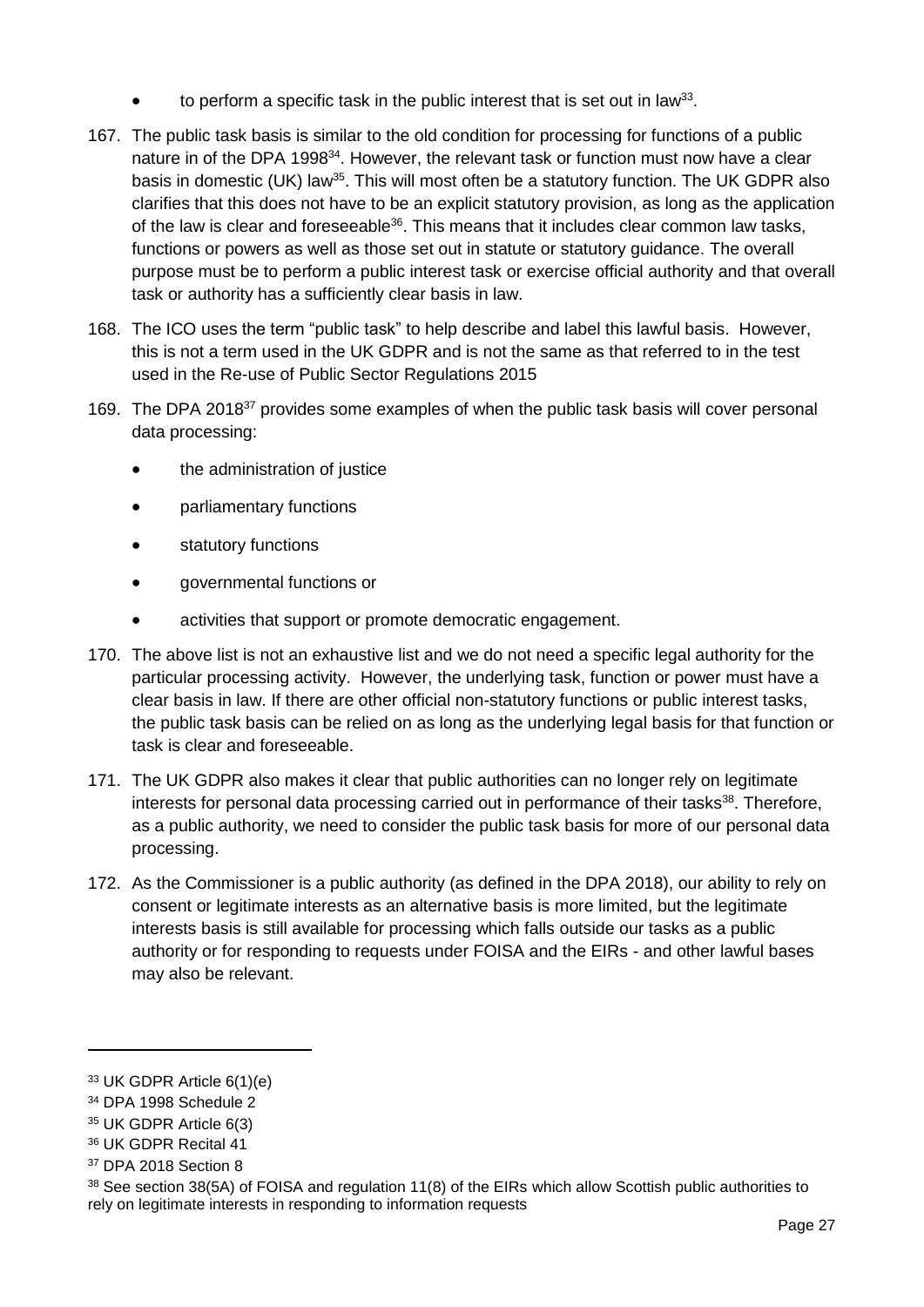- 173. If we can show we are exercising official authority (including using discretionary powers), there is no additional public interest test. However, we must be able to demonstrate that the processing is "necessary" for that purpose. "Necessary" means that the processing must be a targeted and proportionate way of achieving our purpose.
- 174. The public task basis cannot be relied on as a lawful basis for processing if there is another reasonable and less intrusive way to achieve the same result.
- 175. When we rely on this basis to process personal data we must document the following:
	- the clear base either in statute or common law for the relevant task, function or power for which we are using the personal data
	- update our Privacy Notice (if necessary) to show the lawful basis
	- record that we have communicated this to the data subject/s
- 176. If we are processing special category data, we also need to identify an additional condition for processing this type of data – [see paragraphs **[204](#page-35-3)** to **[211](#page-38-2)** for guidance on this]
- 177. Individuals' rights to erasure and data portability do not apply if we are processing on the basis of public task. However, individuals do have a right to object. See our guidance on individual rights for more information.
- 178. If we originally processed personal data for a relevant task or function, we do not need a separate lawful basis for any further processing for:
	- archiving purposes in the public interest
	- scientific research purposes
	- statistical purposes.

## <span id="page-32-0"></span>**Legitimate interests**

- 179. There is a lawful basis for personal data processing where processing is necessary for the purposes of the legitimate interests pursued by the data controller or by a third party, except where such interests are overridden by the interests or fundamental rights and freedoms of the data subject which require protection of personal data, in particular where the data subject is a child<sup>39</sup>.
- 180. Public authorities (as defined in the DPA 2018) can only rely on legitimate interests if they are processing for a legitimate reason *other than performing their tasks as a public authority*.
- 181. Legitimate interests is considered the most flexible lawful basis for processing and we cannot assume it will always be the most appropriate. However, section 38 of FOISA (Personal information) and regulation 11 of the EIRs (Personal data) were amended by the DPA 2018 to allow Scottish public authorities to rely on legitimate interests in responding to information requests. Guidance issued by the Commissioner on section 38 and regulation 11 recognises that, when responding to requests under FOISA or the EIRs, "legitimate interests" is likely to be the only lawful basis on which personal data can be disclosed.<sup>40</sup>

<sup>39</sup> UK GDPR Article 6(1)

<sup>40</sup> https://www.itspublicknowledge.info/Law/FOISA-EIRsGuidance/Briefings.aspx.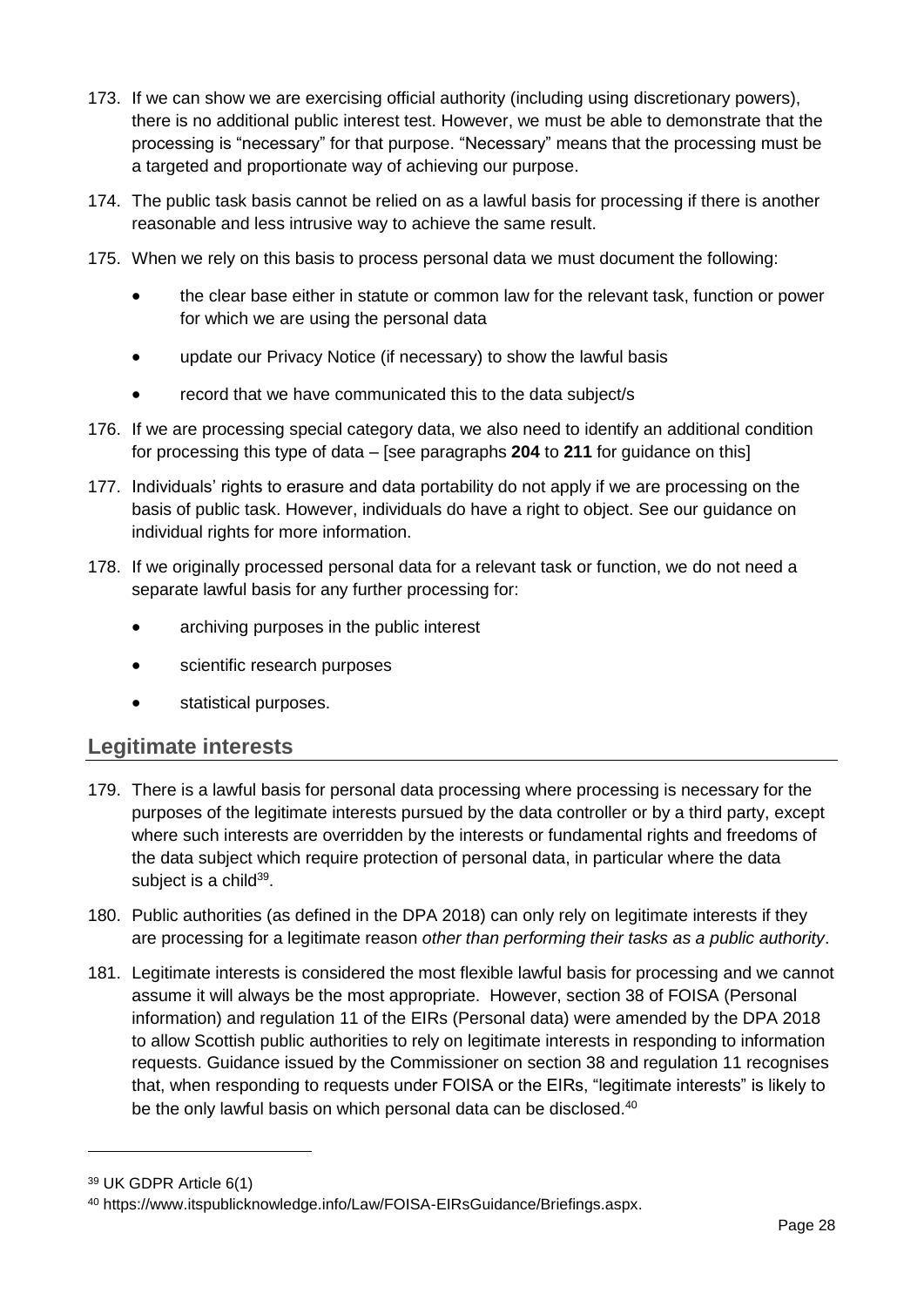- 182. This basis is likely to be most appropriate where we use people's data in ways they would reasonably expect and which have a minimal privacy impact or where there is a compelling justification for the processing. If we choose to rely on legitimate interests, we are taking on extra responsibility for considering and protecting people's rights and interests.
- 183. The concept of legitimate interests as a lawful basis for processing is essentially the same as the equivalent in the DPA 1998 $41$ , with some changes:
	- we can now consider the legitimate interests of any third party, including wider benefits to society and when weighing against the individual's interests: the focus is wider than the emphasis on 'unwarranted prejudice' to the individual in the DPA 1998.
	- the UK GDPR is clearer that we must give particular weight to protecting children's data.
	- the biggest change is that we need to document our decisions on legitimate interests so that we can demonstrate compliance under the new UK GDPR accountability principle
	- we must include more information in our privacy information.
- 184. There are three elements to the legitimate interests basis this forms a three part test. If we seek to rely on this basis for processing personal data we need to:
	- purpose test are we pursuing a legitimate interest?
	- necessity test is the processing necessary for that purpose?
	- balancing test the individual's interests, rights and freedoms override the legitimate interest?

### <span id="page-33-0"></span>**Purpose test**

.

- 185. The legitimate interests can be our own interests or the interests of third parties and can include commercial interests, individual interests or broader societal benefits (the latter are particularly relevant when responding to requests under FOISA or the EIRs). They may be compelling or trivial, but trivial interests may be more easily overridden in the balancing test.
- 186. The UK GDPR specifically mentions the use of client or employee data, marketing, fraud prevention, intra-group transfers, or IT security as potential legitimate interests, but this is not an exhaustive list. The UK GDPR also says that we have a legitimate interest in disclosing information about possible criminal acts or security threats to the relevant authorities.

### <span id="page-33-1"></span>**Necessity test**

- 187. The processing must be necessary. Here, "necessary" means "reasonably" rather than absolutely or strictly necessary. Processing must therefore be a targeted and proportionate way of achieving our purpose. If we can reasonably achieve the same result in another less intrusive way, legitimate interests will not apply.
- 188. We can consider legitimate interests for processing children's data but must take extra care to make sure their interests are protected. If children's data is to be processed relying on this

<sup>41</sup> Schedule 2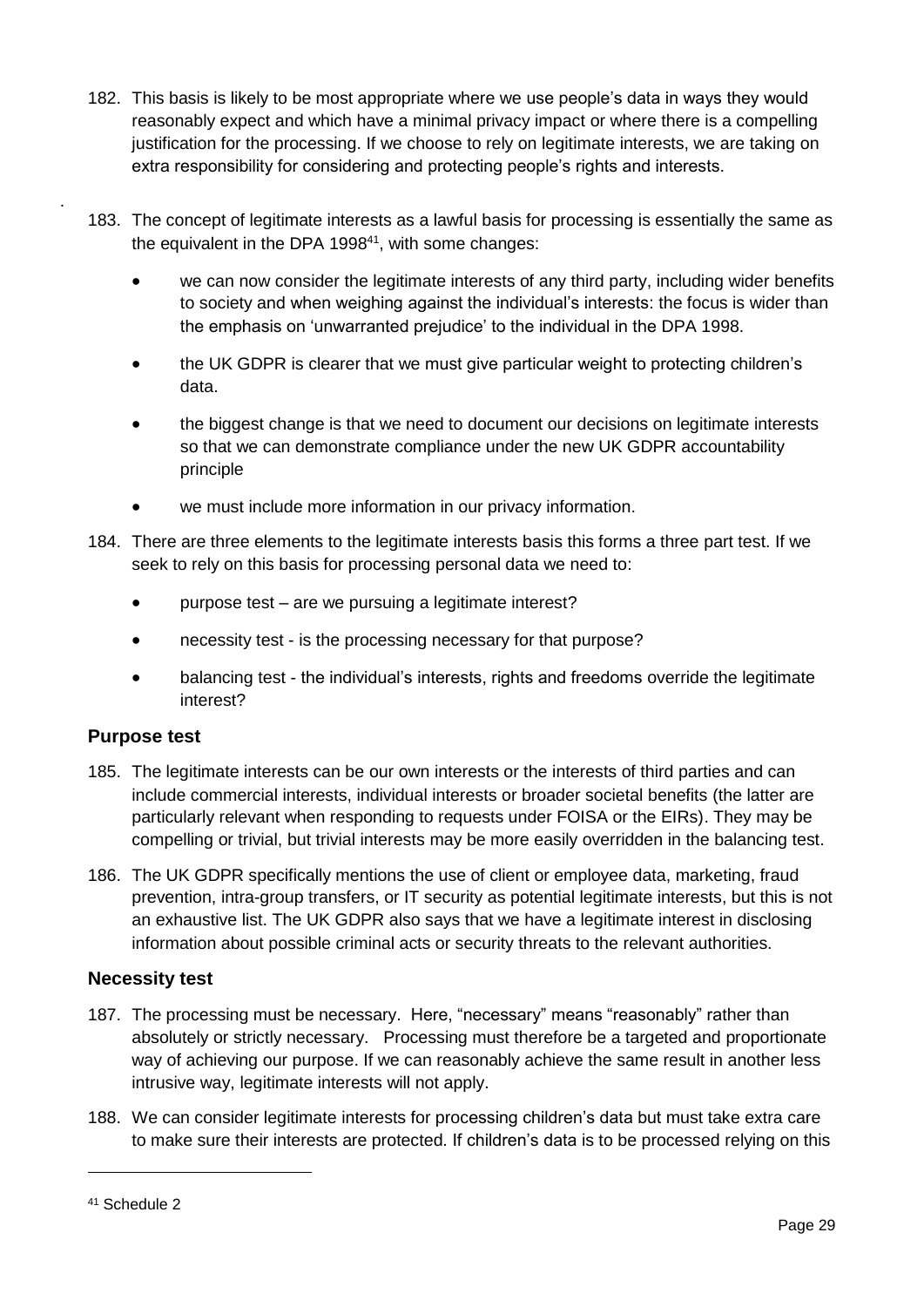basis, guidance must be sought from the HOE or the HOCS before any processing takes place. The ICO also has detailed guidance on [Children and the UK GDPR](https://ico.org.uk/for-organisations/guide-to-data-protection/guide-to-the-general-data-protection-regulation-gdpr/children-and-the-gdpr/) which should be taken into account in the processing of any children's data.

- 189. We will be able to rely on legitimate interests in order to lawfully disclose personal data to a third party, but if we do this we should consider:
	- why they want the information
	- whether they actually need it and
	- what they will do with it.
- 190. We will need to demonstrate that the disclosure is justified. However, it will be the responsibility of the third party to determine their lawful basis for their own processing. If you intend to disclose personal data to a third party relying on this basis, guidance must be sought from the HOE or the HOCS before any processing takes place.

### <span id="page-34-0"></span>**Balancing test**

-

- 191. We must balance the interests (this could be our, or a third party's interest see paragraph 184) against the individual's interests. In particular, if they would not reasonably expect their data to be used in the proposed way, or it would cause them unwarranted harm, their interests may override the interests in disclosure (this depends on what the legitimate interest is and how weighty it is). However, the legitimate interest in disclosure does not always have to align with the individual's interests. If there is a conflict, the legitimate interests can still prevail as long as there is a clear justification for the impact on the individual.
- 192. Recital (47) of the GDPR made it clear that much will depend on the reasonable expectations of the data subjects. We should therefore avoid legitimate interests as a basis for processing personal data if we are using personal data in ways people do not understand or would object to, or where processing could cause harm, unless we are confident that there is nevertheless a compelling reason to go ahead
- 193. If we are not sure about the outcome of the balancing test, it may be safer to look for another lawful basis. Legitimate interests will not often be the most appropriate basis for processing which is unexpected or high risk although, as noted above, it is likely to be the appropriate basis to consider when responding to a request for third party personal data under FOISA or the EIRs.

### <span id="page-34-1"></span>**Legitimate interests assessment (LIA)**

- 194. Where we are intending to rely on this basis to process personal data, we need to carry out a LIA. We have a LIA template<sup>42</sup> which must be completed before any personal data processing relying on this basis is carried out.
- 195. Where the processing is ongoing, the LIA must be kept under review and refreshed if there is a significant change in the purpose, nature or context of the processing (as opposed to the "one off" disclosure when personal data is being disclosed in response to an FOI request).

<sup>42</sup> See VC146968: this has not yet been finalised as a template document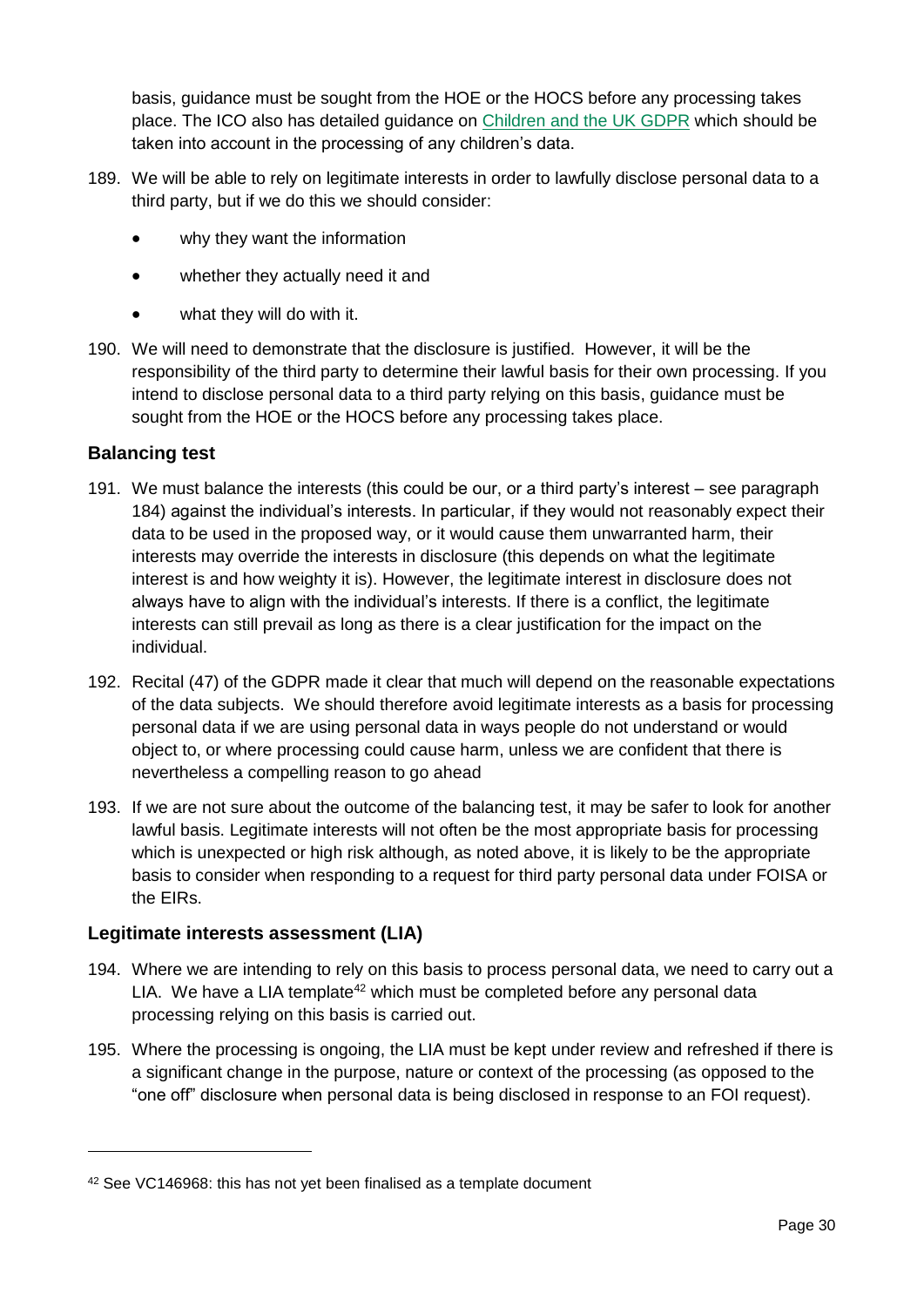- 196. An LIA is a type of light-touch risk assessment based on the specific context and circumstances. It will help us ensure that our personal data processing is lawful. In some cases an LIA will be quite short, but in others there will be more to consider.
- 197. Once the LIA has been completed, the Head of Department who will be responsible for the personal data processing will make a decision as to whether legitimate interests is an appropriate basis. It is likely that this will mostly happen where third party data is being disclosed in response to a request for information and in such a case the HOE or a DHOE will need to approve the use of legitimate interests in such circumstances.
- 198. A record of the LIA and the outcome must be filed in VC/WP as appropriate.
- 199. If a LIA identifies significant risks, we may need to do a DPIA to assess the risk and potential mitigation in more detail.
- 200. Where we rely on this basis to process personal data, details of our legitimate interests must be included in the Privacy Notice.

### <span id="page-35-0"></span>**New purpose**

201. If we want to process the personal data for a new purpose, we may be able to continue processing under legitimate interests as long as the new purpose is compatible with our original purpose. However, a new LIA should still be conducted, as this will help us demonstrate compatibility.

### <span id="page-35-1"></span>**Individual rights**

- 202. If we rely on legitimate interests, the right to data portability does not apply.
- 203. If we rely on legitimate interests for direct marketing, the right to object is absolute and we must stop processing when someone objects. For other purposes, we must stop unless we can show that our legitimate interests are compelling enough to override the individual's rights. (See **Appendix 3 – [Individual Rights](#page-39-0)**.)

## <span id="page-35-2"></span>**Special Category Data**

- <span id="page-35-3"></span>204. Special category data are personal data which the UK GDPR says are more sensitive, and so need more protection as processing this type of data could create more significant risks to a person's fundamental rights and freedoms by putting them at risk of unlawful discrimination. It relates to information about an individual's:
	- race
	- ethnic origin
	- politics
	- religion
	- trade union membership
	- genetics
	- biometrics (where used for ID purposes)
	- health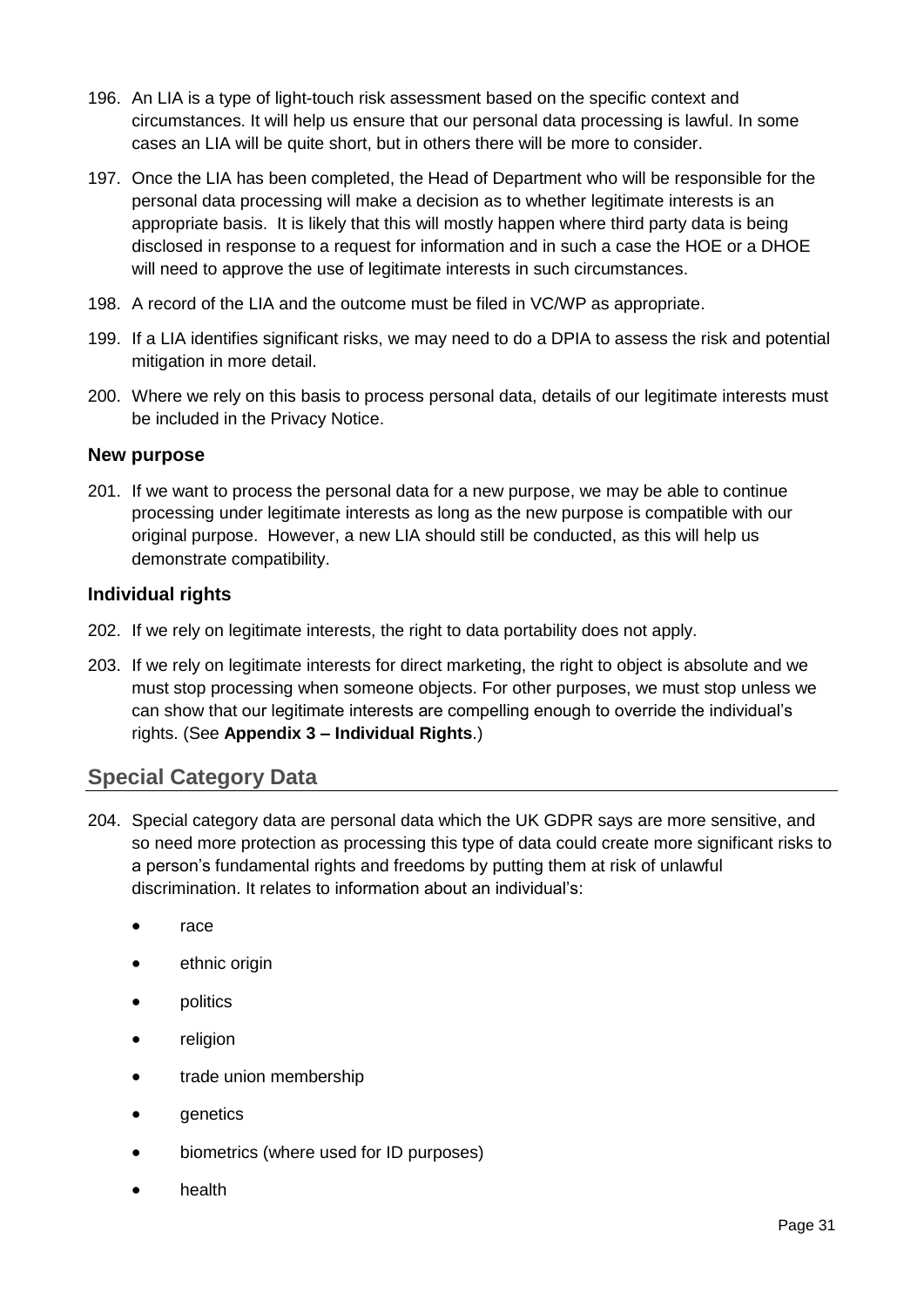- sex life
- sexual orientation.
- 205. Special category data are broadly similar to the concept of sensitive personal data under the DPA 1998. The requirement to identify a specific condition for processing this type of data is also very similar. One change is that the UK GDPR includes genetic data and some biometric data in the definition. However, the UK GDPR does not include personal data relating to criminal offences and convictions, as there are separate and specific safeguards for this type of data<sup>43</sup> (see paragraphs **[212](#page-38-1)** to **[215](#page-38-3)**).
- 206. There are ten conditions for processing special category data in the UK GDPR itself. The conditions for processing special category data under the UK GDPR in the UK are broadly similar to the Schedule 3 conditions under the DPA 1998 for the processing of sensitive personal data but the DPA 2018 introduces additional conditions and safeguards<sup>44</sup>.
- 207. If we process special category data
	- we must identify both a lawful basis<sup>45</sup> and
	- a separate condition for processing special category data<sup>46</sup>
- 208. The choice of lawful basis does not dictate which special category condition must apply and vice versa. We should choose whichever special category condition is the most appropriate in the circumstances – although in many cases there may well be an obvious link between the two. For example:
	- if consent is the lawful basis, we are not restricted to using explicit consent for special category processing
	- if the lawful basis is vital interests, it is highly likely that the condition for vital interests will also be appropriate.

### <span id="page-36-0"></span>**The conditions for processing special category<sup>47</sup>**

- 209. Special category personal data can only be processed if one or more of the following applies:
	- (a) the data subject has given **explicit consent** to the processing of those personal data for one or more specified purposes (note there will be some circumstances where even explicit consent is not a sufficient ground for processing)
	- (b) processing is necessary for the purposes of carrying out the obligations and exercising specific rights of the controller or of the data subject in the field of **employment and social security and social protection law** in so far it is authorised by Union or Member State law or a collective agreement pursuant to Member State law providing for appropriate safeguards for the fundamental rights and the interests of the data subject

<sup>43</sup> UK GDPR Article 10

<sup>&</sup>lt;sup>44</sup> This will be updated/revised when the relevant ICO guidance on this is published

<sup>45</sup> UK GDPR Article 6

<sup>46</sup> UK GDPR Article 9

<sup>47</sup> UK GDPR Article 9(2)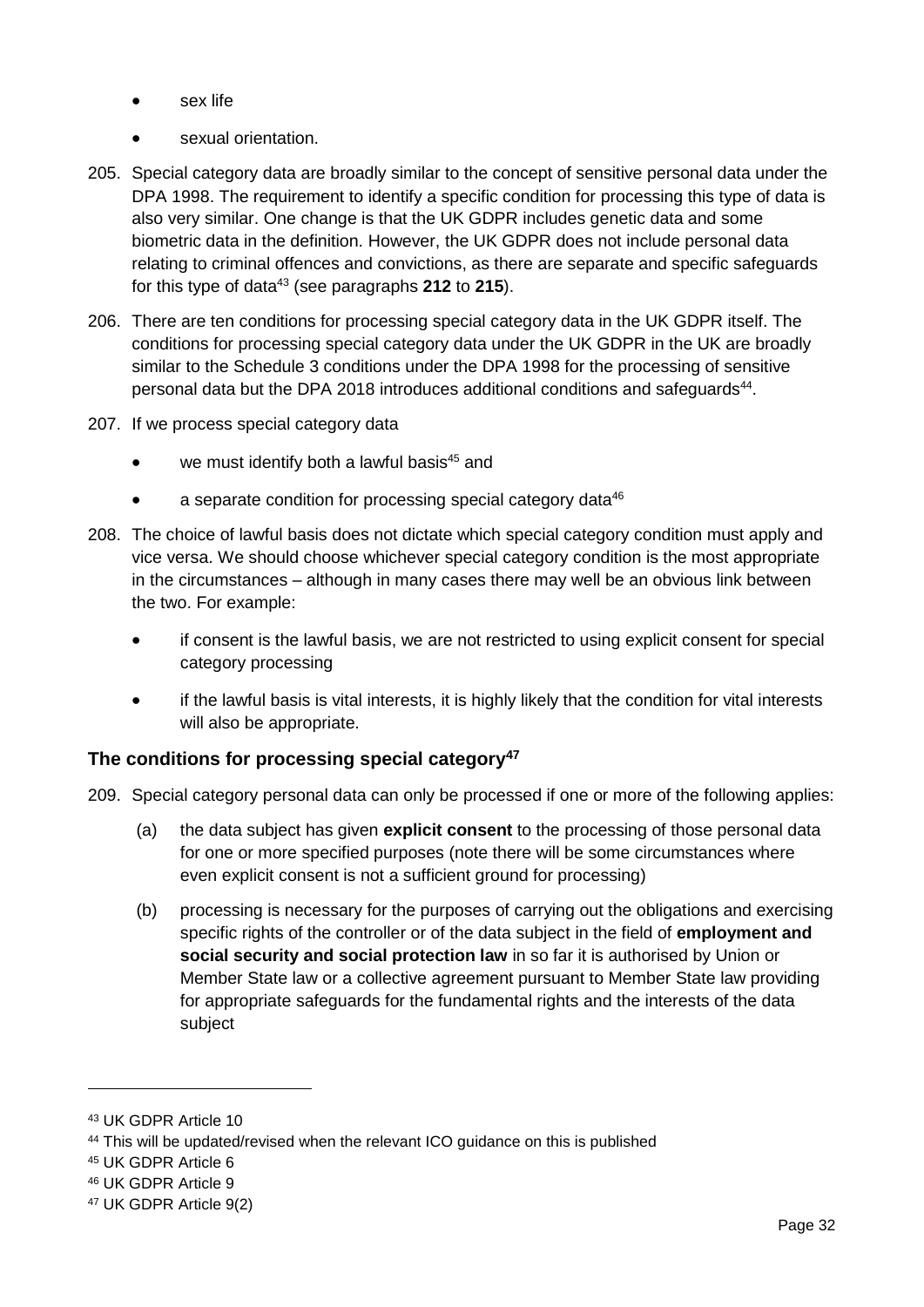- (c) processing is necessary to protect the **vital interests** of the data subject or of another natural person where the data subject is physically or legally incapable of giving consent
- (d) processing is carried out in the course of a foundation's, association's or other not-forprofit's body's **legitimate activities**, provided the processing is carried out with appropriate safeguards; the body has a political, philosophical, religious or tradeunion aim and on condition that the processing relates solely to the members or to former members of the body or to persons who have regular contact with it in connection with its purposes and that the personal data are not disclosed outside that body without the consent of the data subjects
- (e) processing relates to personal data which are **manifestly made public** by the data subject
- (f) processing is necessary for the establishment, exercise or defence of **legal claims** or whenever courts are acting in their judicial capacity
- (g) processing is necessary for reasons of **substantial public interest**, on the basis of Union or Member State law which shall be proportionate to the aim pursued, respect the essence of the right to data protection and provide for suitable and specific measures to safeguard the fundamental rights and the interests of the data subject
- (h) processing is necessary for the purposes of preventive or occupational medicine, for the assessment of the working capacity of the employee, medical diagnosis, the provision of **health or social care** or treatment or the management of health or social care systems and services on the basis of Union or Member State law or pursuant to contract with a health professional and subject to the conditions and safeguards set out in Article 9(3)
- (i) processing is necessary for reasons of public interest in the area of **public health**, such as protecting against serious cross-border threats to health or ensuring high standards of quality and safety of health care and of medicinal products or medical devices, on the basis of Union or Member State law which provides for suitable and specific measures to safeguard the rights and freedoms of the data subject, in particular professional secrecy
- (j) processing is necessary for **archiving purposes** in the public interest, scientific or historical research purposes or statistical purposes in accordance with Article 89(1) based on Union or Member State law which shall be proportionate to the aim pursued, respect the essence of the right to data protection and provide for suitable and specific measures to safeguard the fundamental rights and the interests of the data subject
- 210. The above conditions need to read alongside the DPA 2018, which adds a wide range of more specific conditions and safeguards<sup>48</sup>:
	- Schedule 1 Part 1 contains specific conditions for the various employment, health and research purposes under Articles 9(2)(b), (h), (i) and (j).

<sup>&</sup>lt;sup>48</sup> The ICO is working on more detailed guidance in this area this will be updated in due course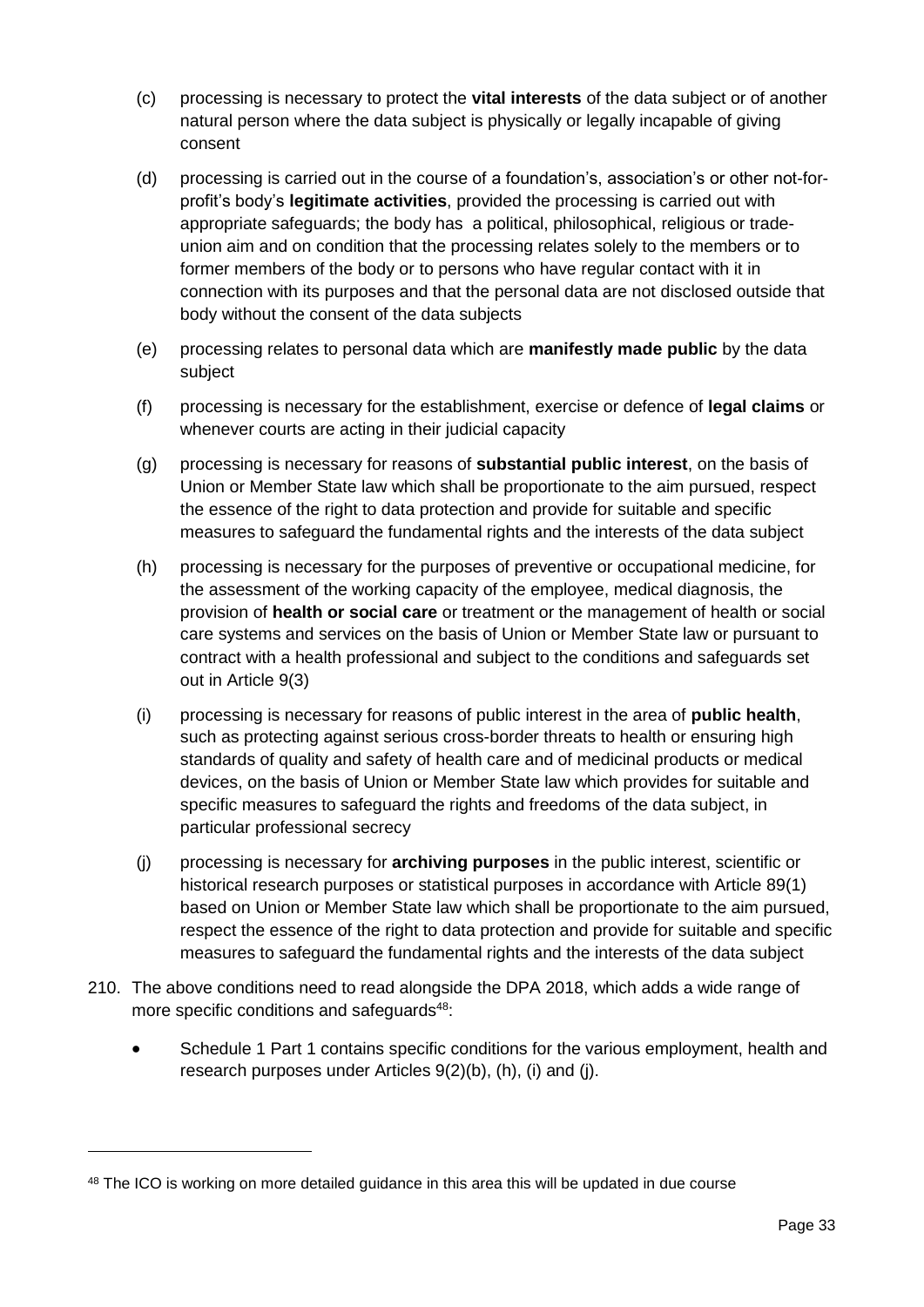- Schedule 1 Part 2 contains specific "substantial public interest" conditions for Article  $9(2)(q)$ .
- <span id="page-38-2"></span>211. In some cases we must also have an "appropriate policy document" in place to rely on these conditions. See our [Data Protection Safeguards Policy.](http://www.itspublicknowledge.info/nmsruntime/saveasdialog.aspx?lID=13169&sID=4362)

## <span id="page-38-0"></span>**Criminal convictions**

- <span id="page-38-1"></span>212. The UK GDPR does not apply to information about criminal allegations, proceedings or convictions. The rules for processing this type of data are set out in the DPA 2018.
- 213. Criminal offence data includes the type of data about criminal allegations, proceedings or convictions that would have been sensitive personal data under the DPA 1998. However, it also extends to personal data linked to related security measures.
- 214. The Commissioner is a "competent authority" for the purposes of Part 3 of the DPA 2018 in relation to personal data processed in relation to the investigation of offences under section 65 of FOISA and regulation 19 of the EIRs.
- <span id="page-38-3"></span>215. We have issued specific guidance on this: [Investigations for law enforcement purposes](http://www.itspublicknowledge.info/nmsruntime/saveasdialog.aspx?lID=12578&sID=4362) and we also have a issued [Data Protection Safeguards Policy](http://www.itspublicknowledge.info/nmsruntime/saveasdialog.aspx?lID=13169&sID=4362) .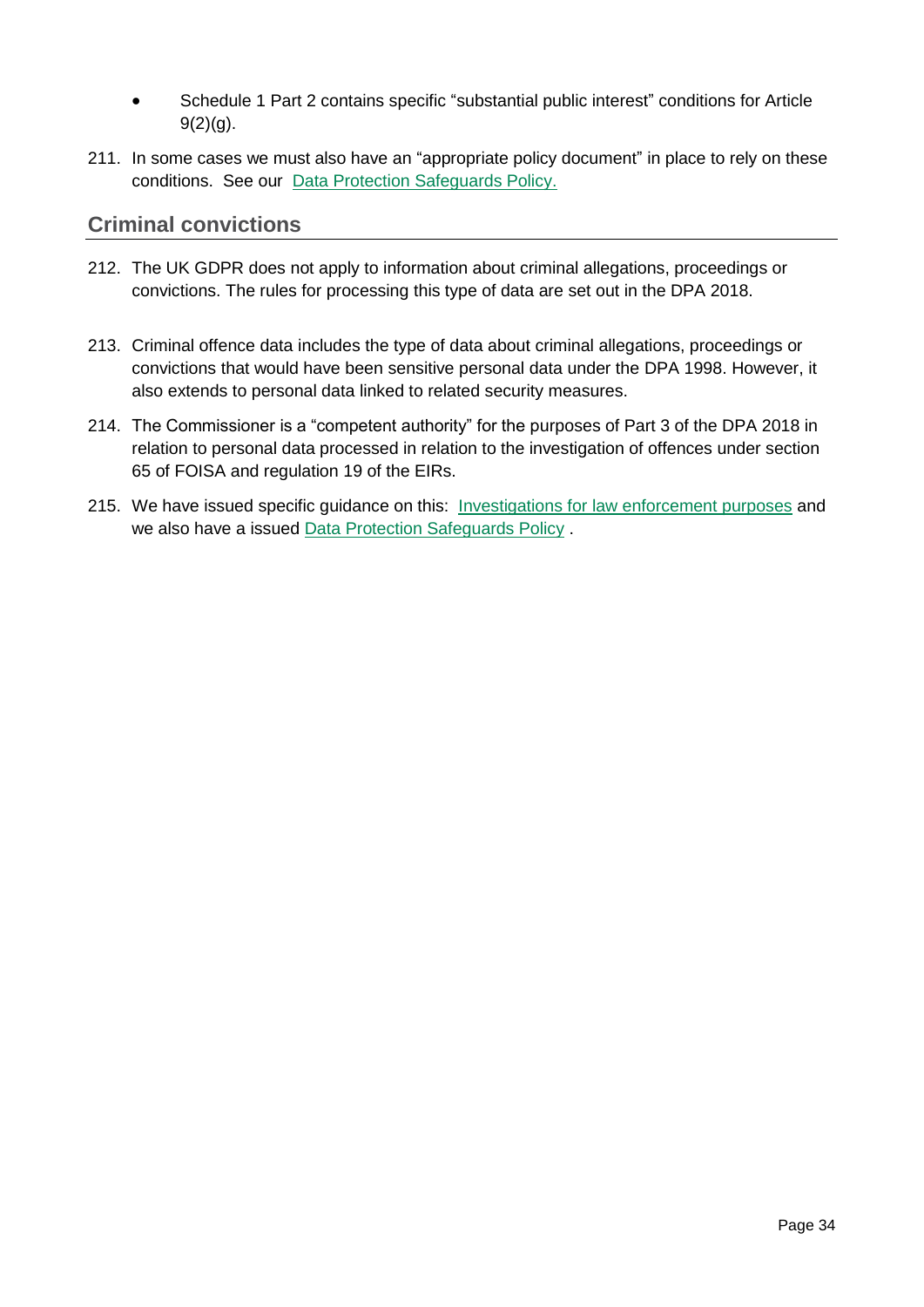## <span id="page-39-0"></span>**Appendix 3 – Individual Rights**

## <span id="page-39-1"></span>**Right to be informed**

- 216. Individuals have the right to be informed about the collection and use of their personal data. This is a key transparency requirement under the UK GDPR.
- 217. We must provide individuals with privacy information including: our purposes for processing their personal data, our retention periods for that personal data, and who it will be shared with.
- 218. Privacy information must be provided to individuals at the time their personal data is collected from them.
- 219. If we obtain personal data from other sources, we must provide individuals with privacy information within a reasonable period of obtaining the data and no later than one month.
- 220. There are a few circumstances when we do not need to provide people with privacy information, such as if an individual already has the information or if it would involve a disproportionate effort to provide it to them.
- 221. The information we provide to people must be concise, transparent, intelligible, easily accessible, and it must use clear and plain language.
- 222. We must regularly review, and where necessary, update our privacy information.
- 223. We must bring any new uses of an individual's personal data to their attention before we start processing the personal data.

## <span id="page-39-2"></span>**Right of access (subject access requests)**

### <span id="page-39-3"></span>**Introduction**

-

- 224. Administratively, subject access requests will generally be processed in the same way as FOISA and EIRs requests. To avoid repetition, administrative guidance (opening files, searching for information, etc.) is not reproduced in this section, but references are made to other relevant guidance in this document.<sup>49</sup>
- 225. Those dealing with subject access requests must also take account of the ICO's [UK GDPR](https://ico.org.uk/for-organisations/guide-to-data-protection/guide-to-the-general-data-protection-regulation-gdpr/right-of-access/) [guidance on the right of access](https://ico.org.uk/for-organisations/guide-to-data-protection/guide-to-the-general-data-protection-regulation-gdpr/right-of-access/) (updated 21 October 2020).

### <span id="page-39-4"></span>**What are Subject Access Requests?**

- 226. Subject access requests (SARs) are requests to the Commissioner for information about (and identifying) a living person, made by that person. They are governed by Article 15 of the UK GDPR. Individuals the right to obtain the following:
	- confirmation that we are processing their data
	- a copy of their personal data and
	- other supplementary information

<sup>49</sup> Following the review of RFI procedures there will be separate procedures for SARs.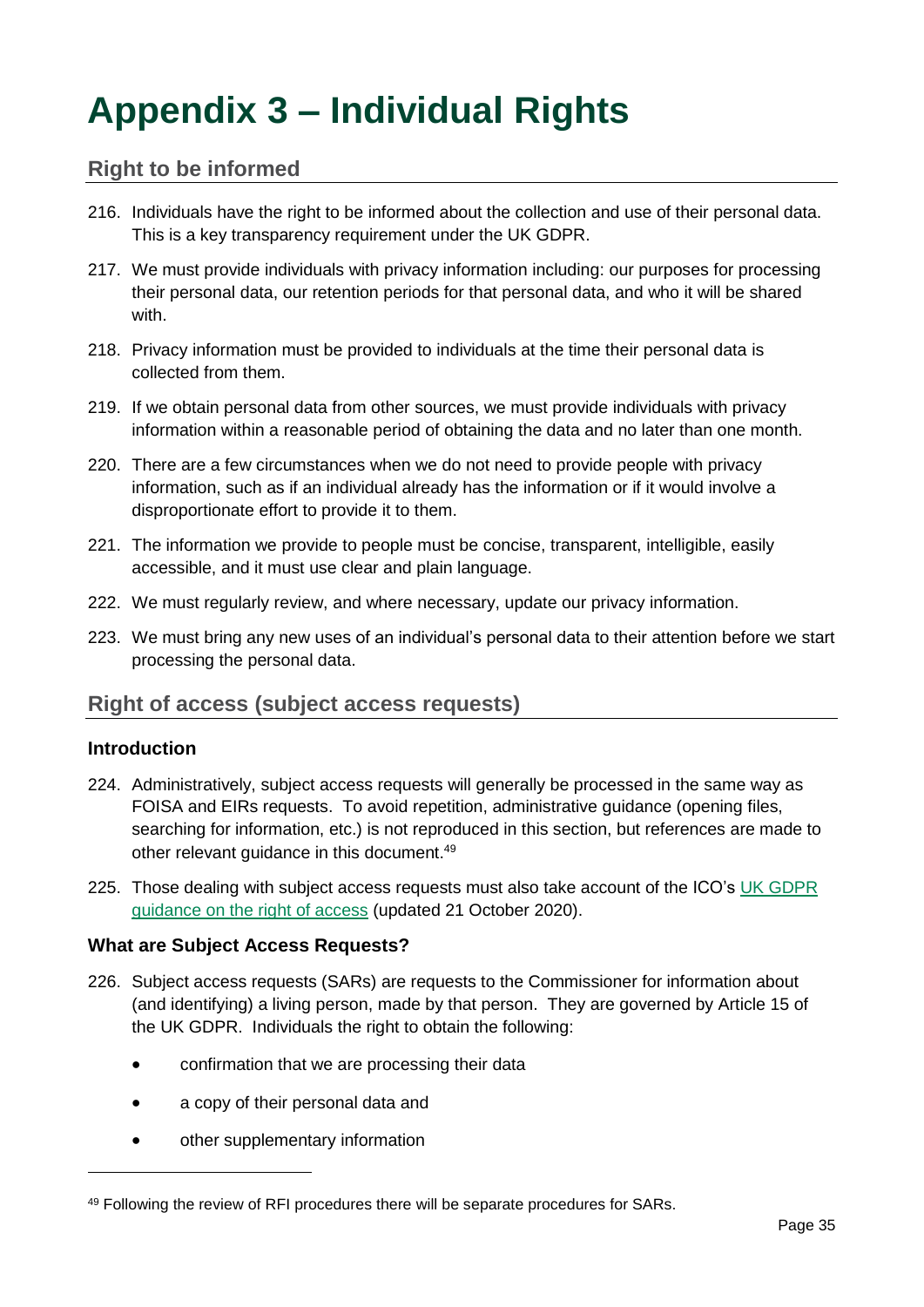- 227. If the request relates to our law enforcement purposes, the SAR will be governed by section 45 of the DPA 2018.
- 228. We must take reasonable steps to make sure that the person making the SAR is who they say they are and need to be satisfied as to the identity of the requester (or the person the request is made on behalf of) and further guidance on this is set out below. The timescale for responding to a SAR does not begin until we have received the requested information. Any request for ID documents should be made promptly.
- 229. In some cases, a SAR may be made by a third party, e.g.
	- by a parent on behalf of a young child (a child aged 12 or over is presumed to be of sufficient age and maturity to make a SAR on their own behalf)
	- by a representative on behalf of an adult with incapacity
	- by a solicitor on behalf of a client.
- 230. If someone is making a request on behalf of a third party before responding, you need to be satisfied that the third party making the request is entitled to act on behalf of the individual.It is the third party's responsibility to provide us with evidence that they are entitled to act on behalf of the individual, for example by providing us with written authority, signed by the individual, stating that they give the third party permission to make a SAR on their behalf. Seek advice from the HOE/DHOE or the HOCS if you are uncertain whether a third party has the necessary authority.
- 231. If the third party does not have the authority to make the subject access request, their request should be treated as a request for third party personal information under FOISA or the EIRs and responded to in accordance with the RFI procedures.
- 232. Before responding to a SAR for information held about a child, you should consider whether the child is mature enough to understand their rights. Generally, a child aged 12 or over is presumed to be of sufficient age and maturity to make a SAR on their own behalf. If the request is from a child and you are confident they can understand their rights, you should usually respond directly to the child. You may, however, allow the parent or guardian to exercise the child's rights on their behalf if the child authorises this, or if it is evident that this is in the best interests of the child. If a child is competent, they may authorise someone else, other than a parent or guardian, to make a SAR on their behalf.

### <span id="page-40-0"></span>**Receipt and allocation of SARs**

### *Receipt*

<span id="page-40-1"></span>233. All SARs made by:

- a current employee or by someone acting on behalf of a current employee
- an ex-employee or by someone acting on behalf of an ex-employee
- (provided the SAR relates to their application) anyone who has applied for a job with the Commissioner

must be passed to the HOCS immediately. In the case of HOCS' absence or conflict of interest, the SAR will be passed to the Commissioner for response.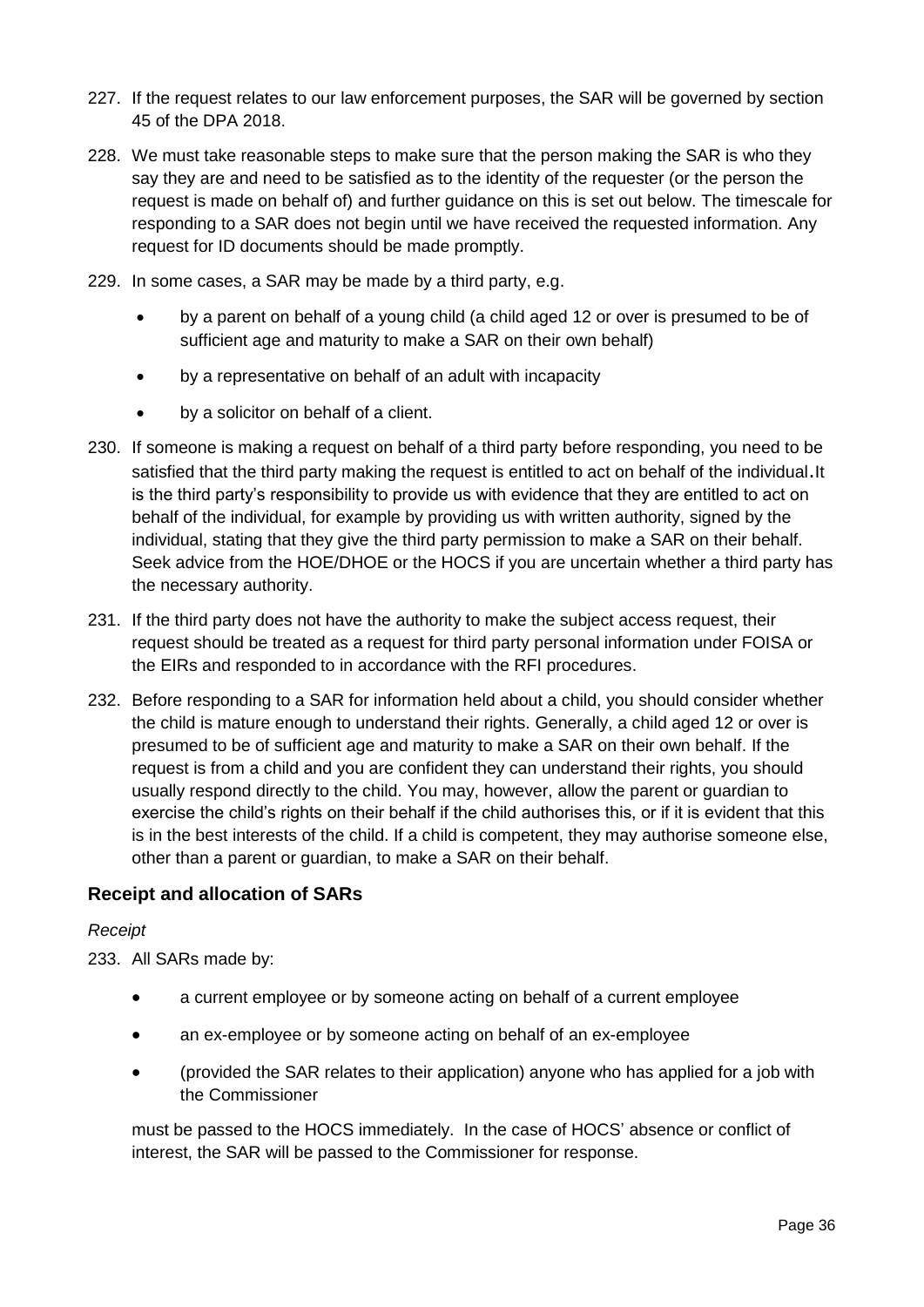- <span id="page-41-1"></span>234. All SARs made under section 45 of the DPA 2018 (law enforcement) must be passed to the HOE.In the case of HOE's absence or conflict of interest, the SAR will be passed to the Commissioner for response.
- 235. In these cases, the HOCS/HOE/Commissioner (as appropriate) will open a SAR file in WP to record the fact that the SAR has been made. However, no details as to the identity of the requester will be recorded in WP ("Anon" should be used) and all records relating to the SAR, including the SAR itself, must be saved in VC, subject to relevant restrictions. (In most cases, the records in VC will be management access only.) Any hard copy files opened must be kept in locked drawers or cupboards or filing cabinets to which only the HOCS/HOE/Commissioner (as appropriate) has access.
- 236. In all other cases, SARs must be passed to the CST immediately. The CST will create the case records (WorkPro and hard copy). Guidance on creating case records can be found in [Responding to Information Requests: Guidance and Procedures.](http://www.itspublicknowledge.info/nmsruntime/saveasdialog.aspx?lID=7940&sID=105)
- 237. All references to "HOE" in what follows should be taken to be a reference to "HOCS" or "the Commissioner" for the cases referred in paragraphs **[233](#page-40-1)** and **[234](#page-41-1)**.

### *Allocation*

- 238. After the case has been created, it will be passed immediately to the HOE (or DHOE in the HOE's absence) for allocation in line with guidance set out in the "responding to Information Requests: Guidance and Procedure which can be found [on our website.](http://www.itspublicknowledge.info/Law/FOISA-EIRsGuidance/Briefings.aspx#procedures)<sup>50</sup>
- 239. The HOE will allocate the case to the designated officer (DO).

### <span id="page-41-0"></span>**Charging**

- <span id="page-41-2"></span>240. We can charge a reasonable fee for complying with a SAR, but only where:
	- the request is manifestly unfounded or excessive; or
	- an individual requests further copies of their data following a request
- 241. Our general policy is not to charge. A charge may be made in either of the above circumstances, with the agreement of the Commissioner (or, in the Commissioner's absence, the HOCS). When seeking agreement, it is important to state why a charge is considered appropriate in the circumstances (if the requests are considered manifestly unreasonable or unfounded, we must give the requester reasons for our decision).
- 242. When determining a reasonable fee, we can take into account the administrative costs of:
	- staff time assessing whether we are processing the information
	- locating, retrieving and extracting the information
	- providing a copy of the information (e.g. cost of photocopying, printing, USB devices) and
	- communicating the response to the individual (e.g. postage), including contacting the individual to inform them that we hold the information (even if we are not providing the information).

<sup>50</sup> Following the review of RFI procedures there will be separate procedures for SARs.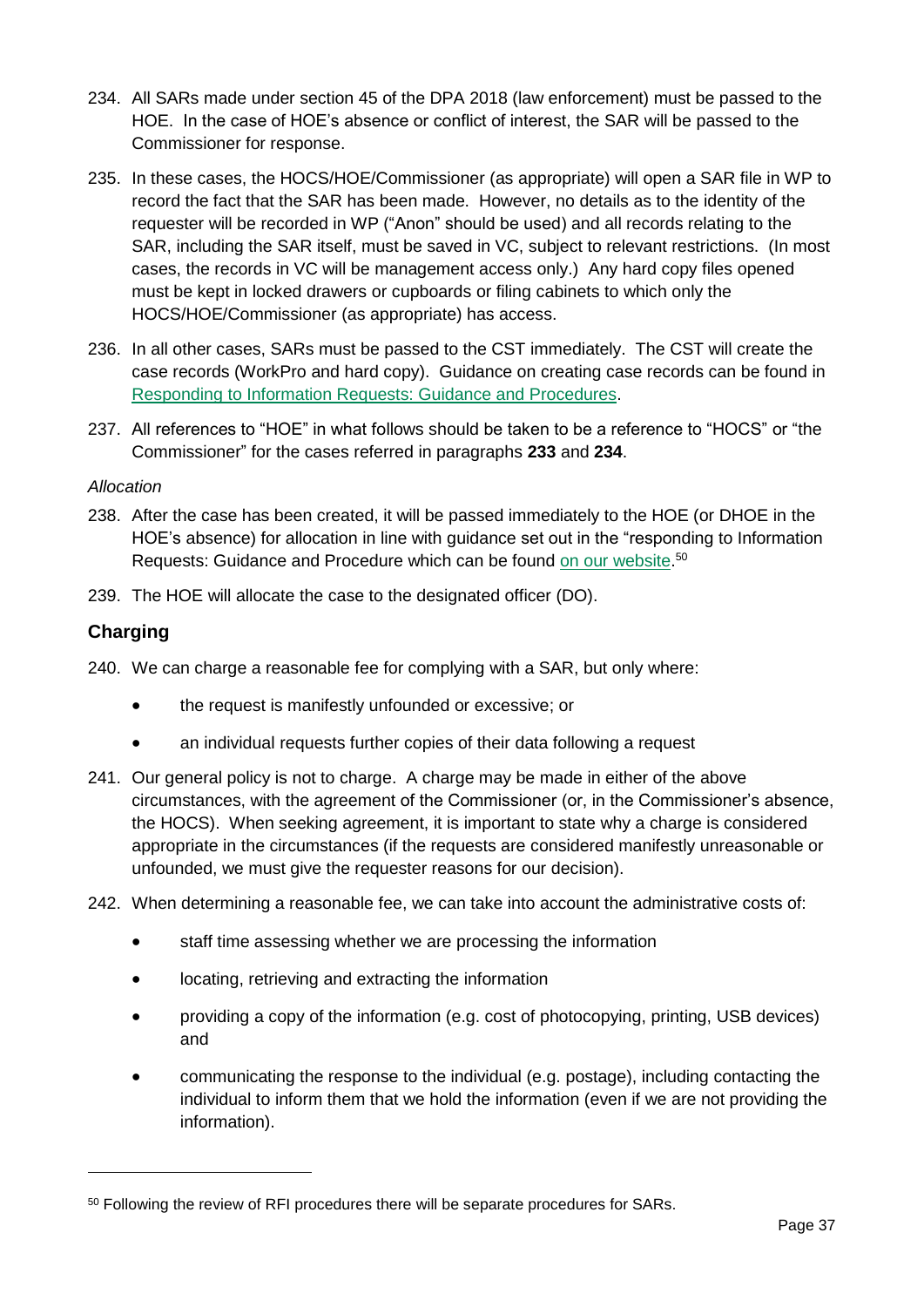- 243. There is likely to be some overlap between these activities, so it is important not to "doublecharge." A file note stating the reasons why a charge is being made, how the charge has been calculated and who has authorised the charge, must be included in the file.
- 244. There are specific provisions providing for access to "manual unstructured data" the SIC holds. If the data requested fall into this category, we are under no obligation to comply with the request where the cost of doing so exceeds £450. We are also under no obligation to comply unless the requester provides a description of the manual unstructured data they are seeking.
- 245. This issue is unlikely to arise in practice: basically, "manual unstructured data" are manual records which are not structured by reference to individuals or to criteria relating to individuals. We are likely to hold information in that form only where it is of exceptional sensitivity, in which case it is likely to be exempt from disclosure: any cases which appear to involve unstructured personal data should be discussed with the HOE (DHOE). (Note that the right to make a SAR under section 45 of the DPA 2018 does not extend to manual unstructured data.)

### <span id="page-42-0"></span>**"Validity" of SARs**

#### *Format of SARs*

- 246. A SAR does not have to mention the UK GDPR/DPA 2018. The requester might just ask for access to personal data/information/files/records relating to them.
- 247. There is no requirement that a SAR must be made in writing, although we will generally need documentary evidence of the data subject's identity (see below). Requests can be made by email, fax, etc., as well as orally (although evidence of an oral request may be helpful, for example writing it down and sending a copy to the requester to confirm what they are looking for, particularly if the request is complex).
- 248. Depending on how it is framed, a SAR may also be an information request under FOISA or the EIRs: if it is, it should be refused as such under section 38(1)(a)/regulation 11(1), before going on to respond to the SAR. Remember that the timescales for responding are likely to be different for responding under FOISA/the EIRs and the UK GDPR/DPA 2018.

#### *Making reasonable adjustments for disabled people*

- 249. A person may have a disability and may find it difficult to communicate and, therefore, have difficulty making a SAR. Under the Equality Act 2010, the Commissioner has a duty to make reasonable adjustments. If the request is complex, it would be good practice to document it in an accessible format and send it to the person to confirm the details of the request.
- 250. We may also have to respond in a format which is accessible to a person who has a disability, for example, Braille, large print, email or audio formats. If this is needed, refer the matter to the HOCS for advice.

### *Verifying the identity of the Requester*

251. It is important that the DO is satisfied as to the identity of the requester. Disclosure to the wrong person may have serious consequences. While we can ask for information to determine whether the requester (or the person the request is made on behalf of) is the person the data is about, we must be reasonable and proportionate about what we ask for. If the requester's identity is obvious to us, or we have an ongoing relationship with the requester, it would not be reasonable and proportionate for us to ask, for example, for a copy of a utility bill or driving licence. The level of checks that can be made are also likely to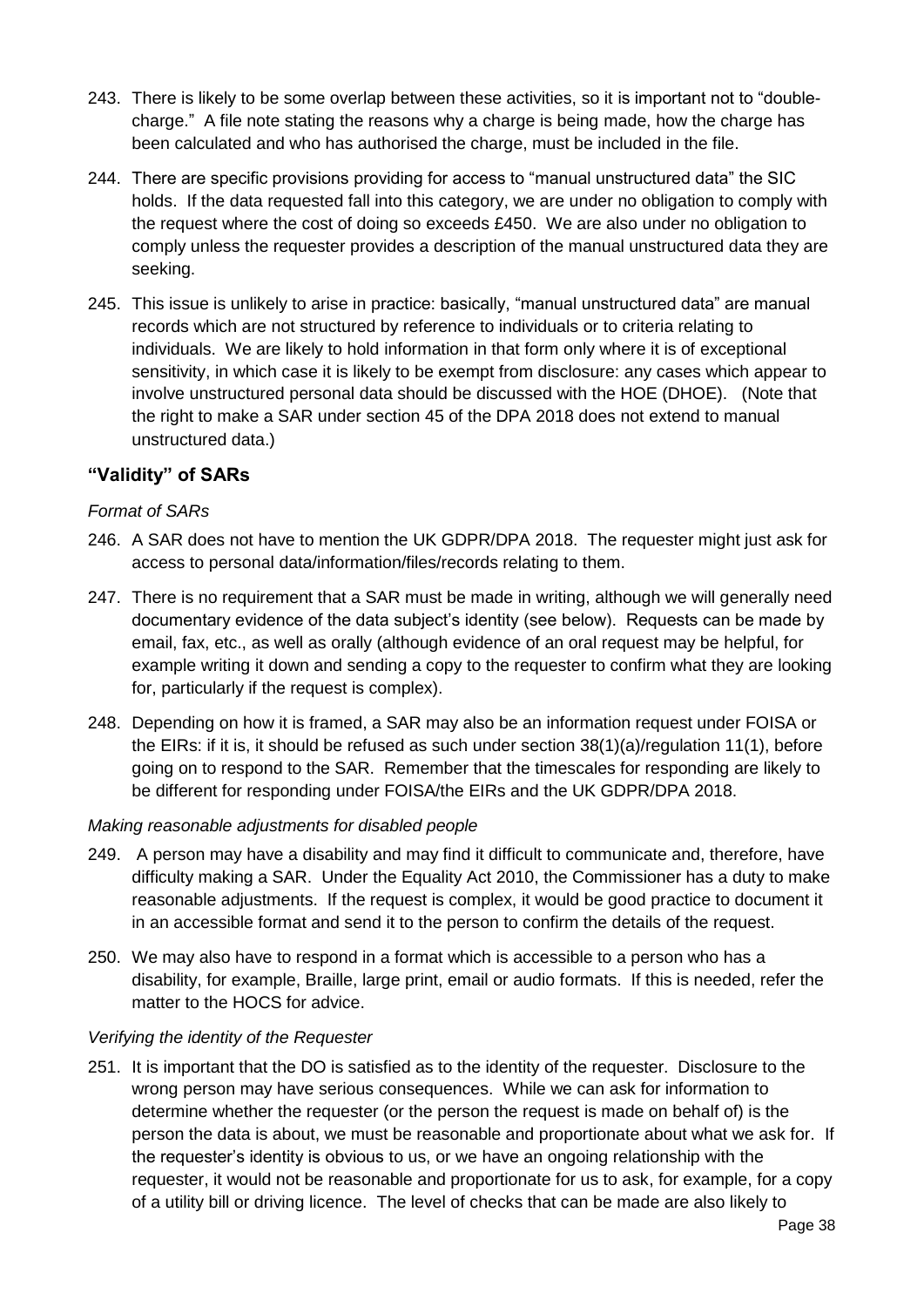depend on the possible harm and distress inappropriate disclosure could cause to the individual concerned.

252. The DO, taking guidance from the HOE (DHOE), will check the request to ensure that all of the necessary information has been provided to confirm the identification of the requester (and the location of the personal data).

### *Clarifying the request*

- 253. In limited circumstances, we can ask the requester to clarify the information or processing activities their request relates to before responding to the request. However, clarification can only be sought if:
	- it is genuinely required and
	- we process a large amount of information about an individual. (Even if we do, clarification won't be necessary if we can obtain and provide the information quickly and easily.)
- 254. Individuals are entitled to all the information we hold about them (subject to exemptions, etc.), so clarification should not be used to try to force the requester to narrow the scope of their request.

### *Acknowledging the request*

- 255. The timescale for responding to a request will not begin until we have, where necessary, received proof of identity and we are clear what is being asked for. If we have all the information we need, the DO will issue letter **SAR01.<sup>51</sup>**
- 256. Where further information is required, the DO will issue letter **SAR02**. This must be done as soon as possible.
- 257. As noted above, where a third party has made a SAR on behalf of another person, in addition to verifying the requester's identity, it is important to check that they have the authority to make the SAR. Use standard letter **SAR03**.

## <span id="page-43-0"></span>**Searching for personal data**

- 258. The UK GDPR places a high expectation on us to provide information in response to a SAR. The DO should therefore make reasonable efforts to find and retrieve the requested information.
- 259. The DO will initiate the search for the personal data, in line with guidance on searching in the guidance on Responding to Information Requests: Guidance and Procedures which can be found [here](http://www.itspublicknowledge.info/Law/FOISA-EIRsGuidance/Briefings.aspx#procedures)**<sup>52</sup> .**
- 260. The information to be provided in response to a SAR is the information we hold when the SAR is received (unless routine use of the data has resulted in it being amended or even deleted while the SAR is being dealt with). However, no amendments or deletions should be made to the information if we would not otherwise have made them: under the DPA 2018, it is an offence to amend personal data with the intention of preventing it being disclosed.

<sup>51</sup> Standard letters to be reviewed

<sup>52</sup> Following the review of RFI procedures there will be separate procedures for SARs.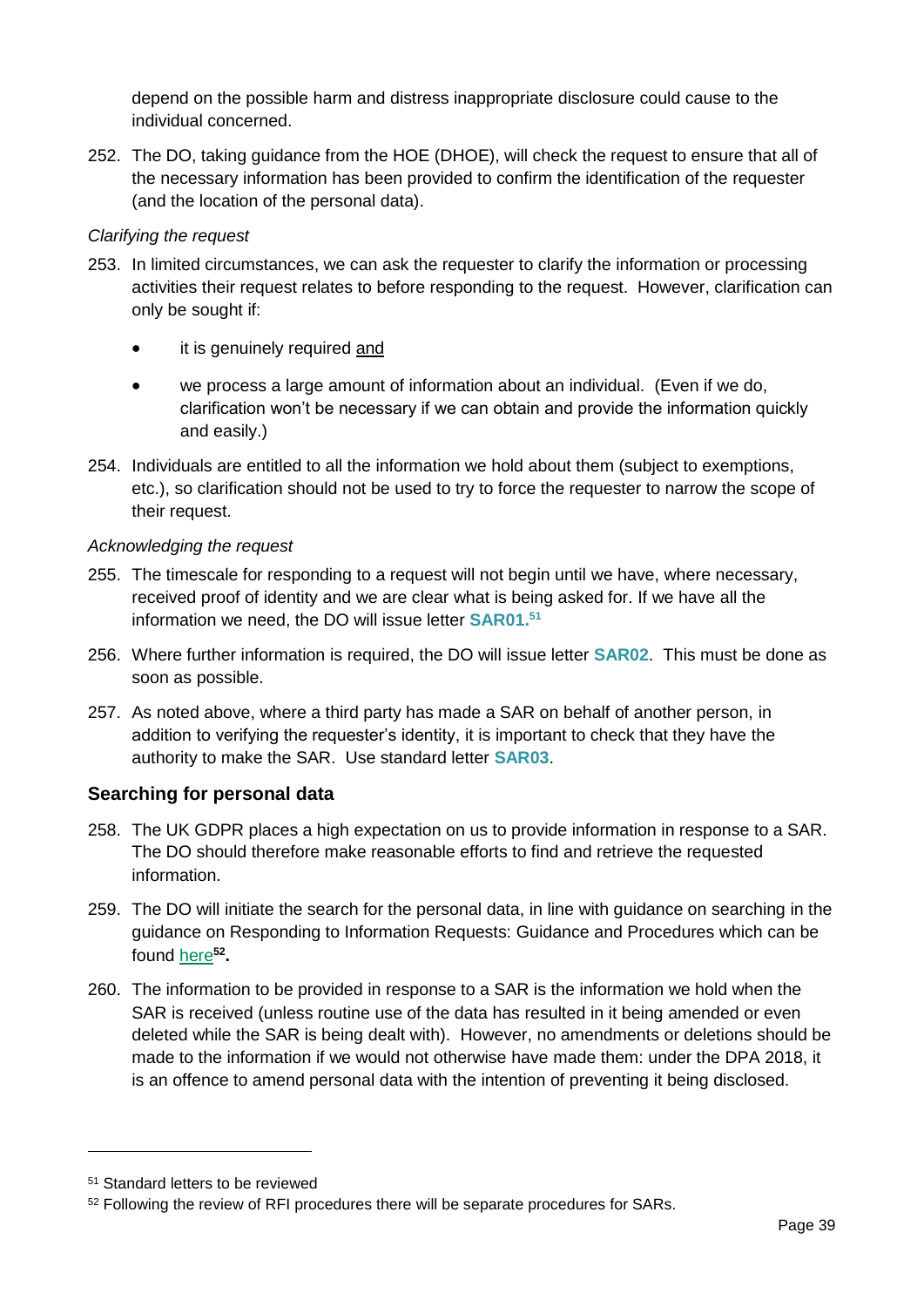### <span id="page-44-0"></span>**Assessment of SARs**

#### *Information to be provided*

261. Under Article 15 of the UK GDPR, an individual is entitled to the following information:

- confirmation of whether the Commissioner (or a data processor on behalf of the Commissioner) is processing their personal data
- if their personal data are being processed by the Commissioner, a description of:
	- (a) the category or categories of personal data being processed
	- (b) the purposes for which the personal data are being or will be processed
	- (c) any recipients or classes of recipients to whom the personal data are or will be disclosed (basically, any person or organisation who is likely to receive the personal data in the course of processing, but not any person or organisation, for example, - the police or other law enforcement agency, who might obtain the data in pursuance of a statutory right
	- (d) the period for which the Commissioner intends to retain the data (or, where that is not possible, the criteria used to determine that period) – if in doubt, check the File Plan and Retention Schedule (VC72711)
	- (e) the source of the personal data, where available and where the source is not the data subject
	- (f) the logic involved in any automated decision-making about the requester (highly unlikely to arise in relation to personal data held by the Commissioner)
	- (g) where personal data are being processed for law enforcement purposes (e.g. for the purposes of investigating whether an offence has been committed under section 65 of FOISA), the legal basis for processing. Such cases will always be dealt with by the HOE.
- if their personal data is/are being processed, information about exercising the following rights:
	- (a) rectification (Article 16 of the UK GDPR)
	- (b) erasure (Article 17)
	- (c) restriction of processing (Article 18)
	- (d) the right to object (Article 21)
	- (e) the right to complain to the ICO (section 165 of the DPA 2018)
	- a copy of any personal data being processed.
- 262. When describing the personal data, the purposes and the recipients, it is sufficient to refer to general categories rather than being any more specific. The personal data must be provided in an understandable, clear and easily accessible form. This must be a permanent form, generally in writing, unless the requester agrees otherwise: we should approach SARs on the basis that the data (and any other information to be provided to the requester) will be provided in permanent form. The data can be provided electronically, and should be (in a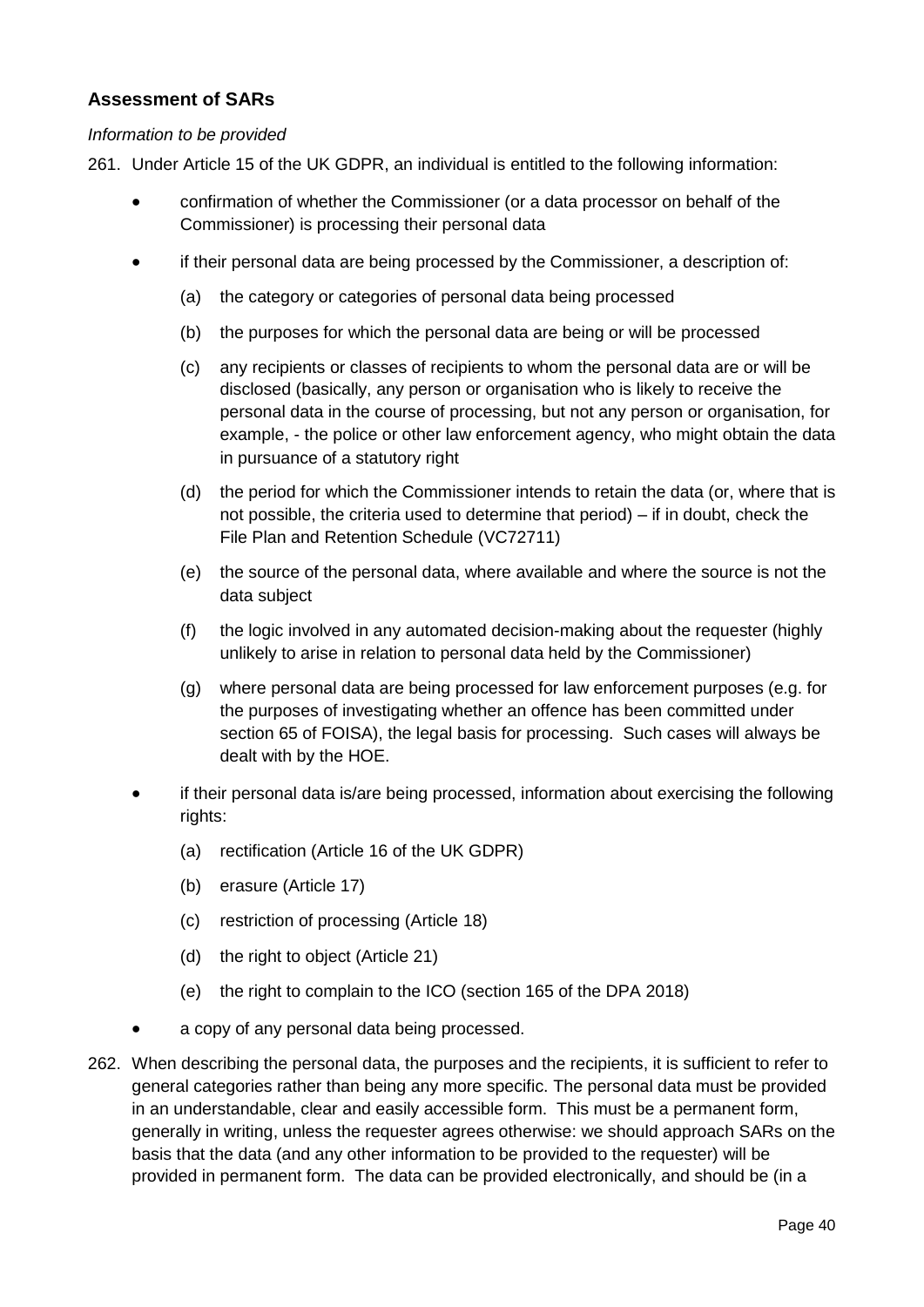commonly used form) where the request has been made electronically, unless the requester specifically asks to be responded to in another form.

- 263. Any other information to be provided in accordance with paragraph 259 should be provided in an understandable, clear and easily accessible form, using plain language. Particular attention should be paid to this when responding to a child. (Remember also the SIC's duties under the Equality Act 2010.)
- 264. If the personal data contain codes or indicators which can only be understood by reference to a key, or if they contain abbreviations, technical terms or jargon, an explanation of these should be provided to the requester.
- 265. The requester is entitled to their personal data, as defined in Article 4(1) of the UK GDPR/section 3(1) of the DPA 2018. This means they will not necessarily be entitled to all of the information the Commissioner holds.
- 266. Where you are unsure whether information constitutes personal data, consider the relevant guidance issued by the ICO, particularly:
	- [What is personal data?](https://ico.org.uk/for-organisations/guide-to-the-general-data-protection-regulation-gdpr/what-is-personal-data/)
	- [Access to information held in complaint files](https://ico.org.uk/media/for-organisations/documents/1179/access_to_information_held_in_complaint_files.pdf)
- 267. Any remaining questions should be discussed with the HOE (DHOE) or the HOCS (as appropriate).
- 268. Reasonable care must be taken to secure any information covered by a SAR against destruction between the time the SAR is received and the time it is responded to. (Under section 173 of the DPA 2018, it is a criminal offence to alter, deface, block, erase, destroy or conceal personal data with the intention of it being disclosed.) On receipt of a SAR, it is good practice to alert colleagues who are likely to hold personal data covered by the SAR that the SAR has been made in order to ensure that the data is not destroyed. Care must be taken when doing this – it would not be appropriate (and may be illegal) to alert everyone in the office that a SAR has been made by, for example, a colleague.

### *Can we refuse to comply with a request?*

- 269. Yes. If an exemption applies, we can refuse to comply with a SAR (wholly or partly). Not all exemptions apply in the same way and you should look at each exemption carefully to see how it applies to a particular request.
- 270. We can also refuse to comply with a SAR if it is:
	- manifestly unfounded; or
	- manifestly excessive.

### *Manifestly unfounded requests*

271. Where requests are manifestly unfounded, we can either charge (see paragraph **[240](#page-41-2)**) or refuse to comply. As with charging, any decision to refuse to comply on this basis must be made by the Commissioner (in the Commissioner's absence, the HOCS and in the HOCS' absence another HOD). When seeking the Commissioner's approval, it is important to state why a refusing to comply is considered appropriate in the circumstances: it is for the Commissioner to demonstrate that the requests are manifestly unfounded, so we will need to give the requester (and, potentially, the ICO) reasons for the decision.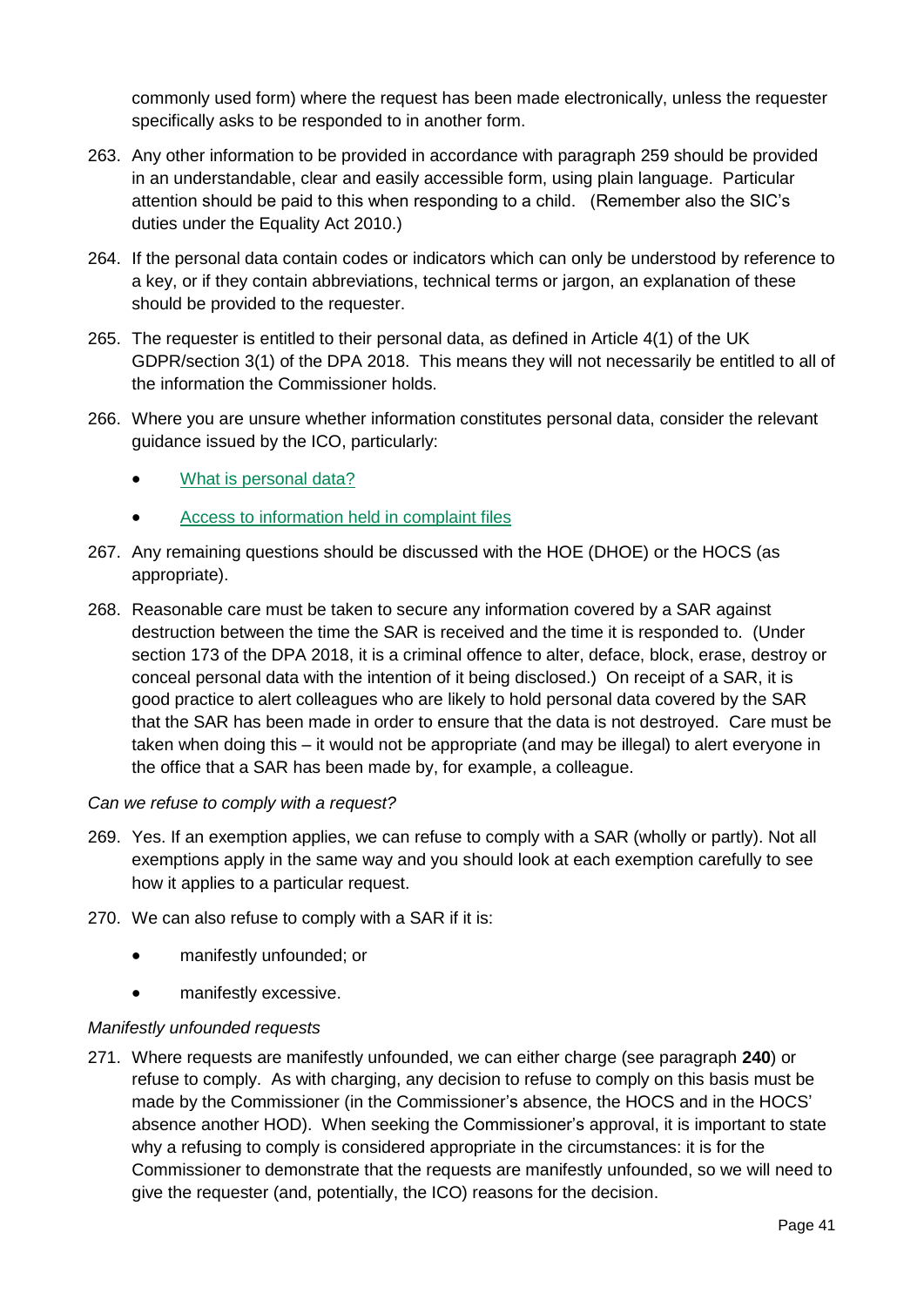- 272. The ICO guidance states that a request may be manifestly unfounded if:
	- the individual clearly has no intention of exercising their SAR rights for example, if they make a SAR but offers to withdraw it in return for some form of benefit
	- the request is malicious in intent and is being used to harass us with no real purpose other than to cause disruption. For example, the individual:
		- (a) explicitly states that they intend to cause disruption
		- (b) makes unsubstantiated accusation which are clearly prompted by malice
		- (c) targets a particular employee against whom they have a personal grudge or
		- (d) systematically sends different requests to us as part of a campaign with the intention of causing disruption.
- 273. We must consider requests in the context in which they are made. If the individual clearly wants to exercise their rights, the request is unlikely to be manifestly unfounded.
- 274. The use of abusive or aggressive language, while not acceptable, won't necessarily make a SAR manifestly unfounded.

#### *Manifestly excessive requests*

- 275. Where requests are manifestly excessive, we can either charge (see paragraph **[240](#page-41-2)**) or refuse to comply. Any decision to refuse to comply on this basis must be made by the Commissioner (in the Commissioner's 's absence, the HOCS and in the HOCS' absence another HOD). When seeking the Commissioner's approval, it is important to state why refusing to comply is considered appropriate in the circumstances: it is for the Commissioner to demonstrate that the requests are manifestly excessive, so we will need to give the requester (and, potentially, the ICO) reasons for the decision.
- 276. The ICO's guidance states that in order to determine whether a request is manifestly excessive, we need to consider whether it is clearly or obviously unreasonable, based on whether the request is proportionate when balanced with the burden or costs involved in dealing with the request.
- 277. We must take account of all the circumstances of the request, including:
	- the nature of the requested information
	- the context of the request, and our relationship with the individual
	- whether a refusal to provide the information or acknowledge we hold it may cause substantive damage to the individual
	- our available resources
	- whether it overlaps with other requests
	- whether the request largely repeats previous requests and a reasonable internal hasn't elapsed. (In considering whether a reasonable interval has passed, we need to take account of the nature of the data, including its sensitivity) and how often the data is amended.)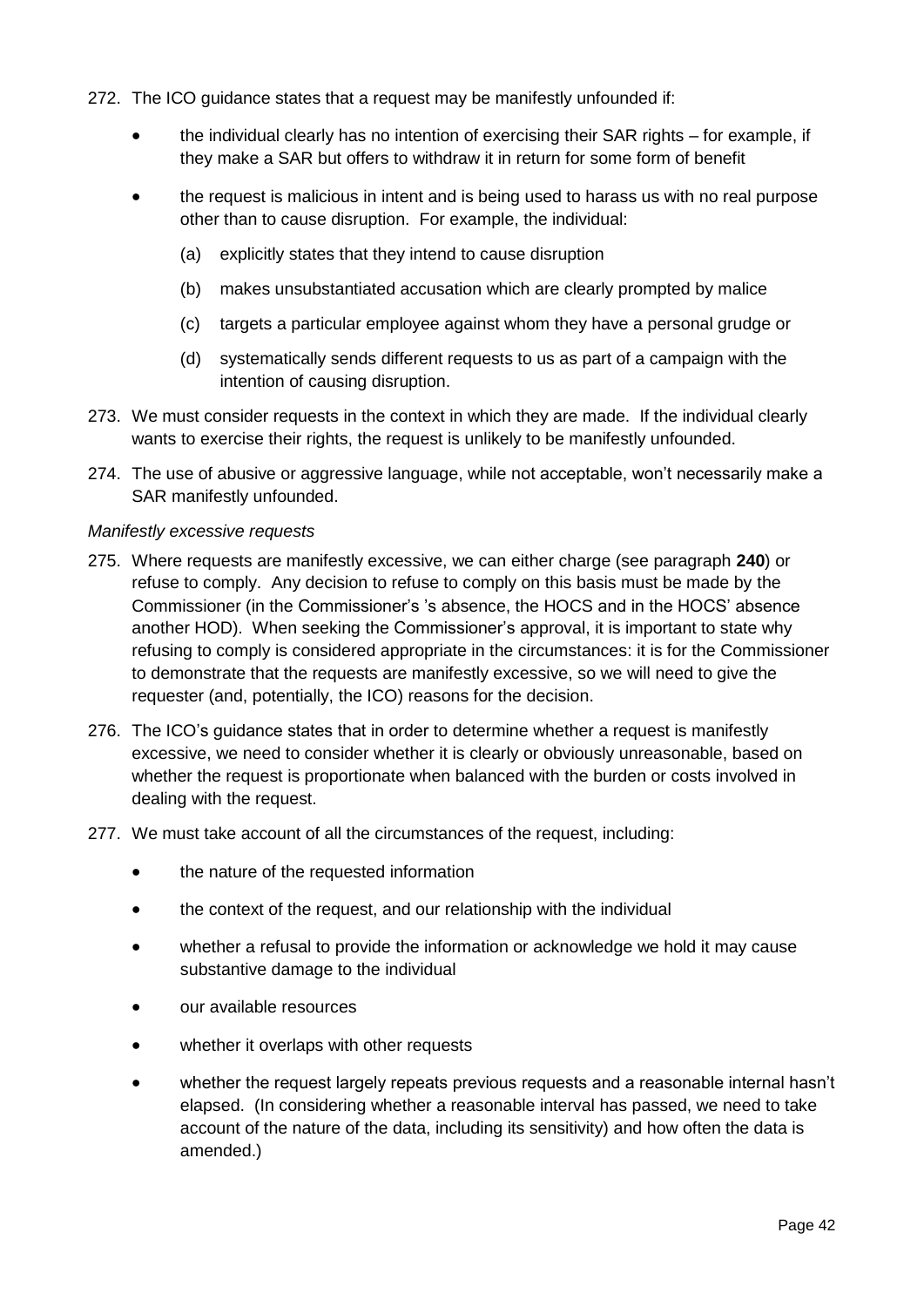### *Manifestly unfounded or excess requests: general points*

- 278. The burden of proof is on us to show that all reasonable steps have been taken to comply with the SAR and that the SAR is manifestly unfounded or excessive.
- 279. It might be helpful to discuss with the requester the information they are requesting. File notes must be kept of any discussions with the requester.
- 280. Even if the SAR is manifestly unfounded or excessive, we should still try to comply with the request in some other way. For example, even if we are not providing the personal data itself, is there other information we can give to the requester?

### *Third party information*

- 281. Article 15 of the UK GDPR makes it clear that the requester's right to obtain a copy of their personal data cannot adversely affect the rights and freedoms of others.
- 282. Of course, personal data can relate to more than one person so, in some cases, it will be impossible to comply with a SAR in full without disclosing information relating to another individual who can be identified from that information. It will be possible to identify another individual where they can be identified simply from the information disclosed, or from that information and any other information the data controller considers it reasonably likely is (or will be) in the requester's possession: if you are unsure, seek guidance from the HOE (DHOE).
- 283. Where compliance would involve disclosure of information relating to another individual and/or identifying another individual, the request does not have to be complied with unless either:
	- the other individual has consented to disclosure of the information or
	- it is reasonable to comply with the request without that individual's consent.
- 284. The ICO suggests the following three step approach when deciding whether to disclose third party information. You must record your decision making against these three steps in WP.<sup>53</sup>

### **Step 1: Does the request require the disclosure of information that identifies a third party?**

Is it possible for us to comply with the request without revealing information that relates to and identifies a third party? We need to think about the information covered by the SAR **and**  any information we reasonably believe the person making the request may have, or get hold of, that would identify the third party.

We can delete names or edit documents if the third party information doesn't form part of the requested information.

If it is impossible to separate the third party information from the information that's been requested and still comply with the request, move to step 2.

### **Step 2: Has the third party consented?**

<sup>53</sup> Template to set up in WP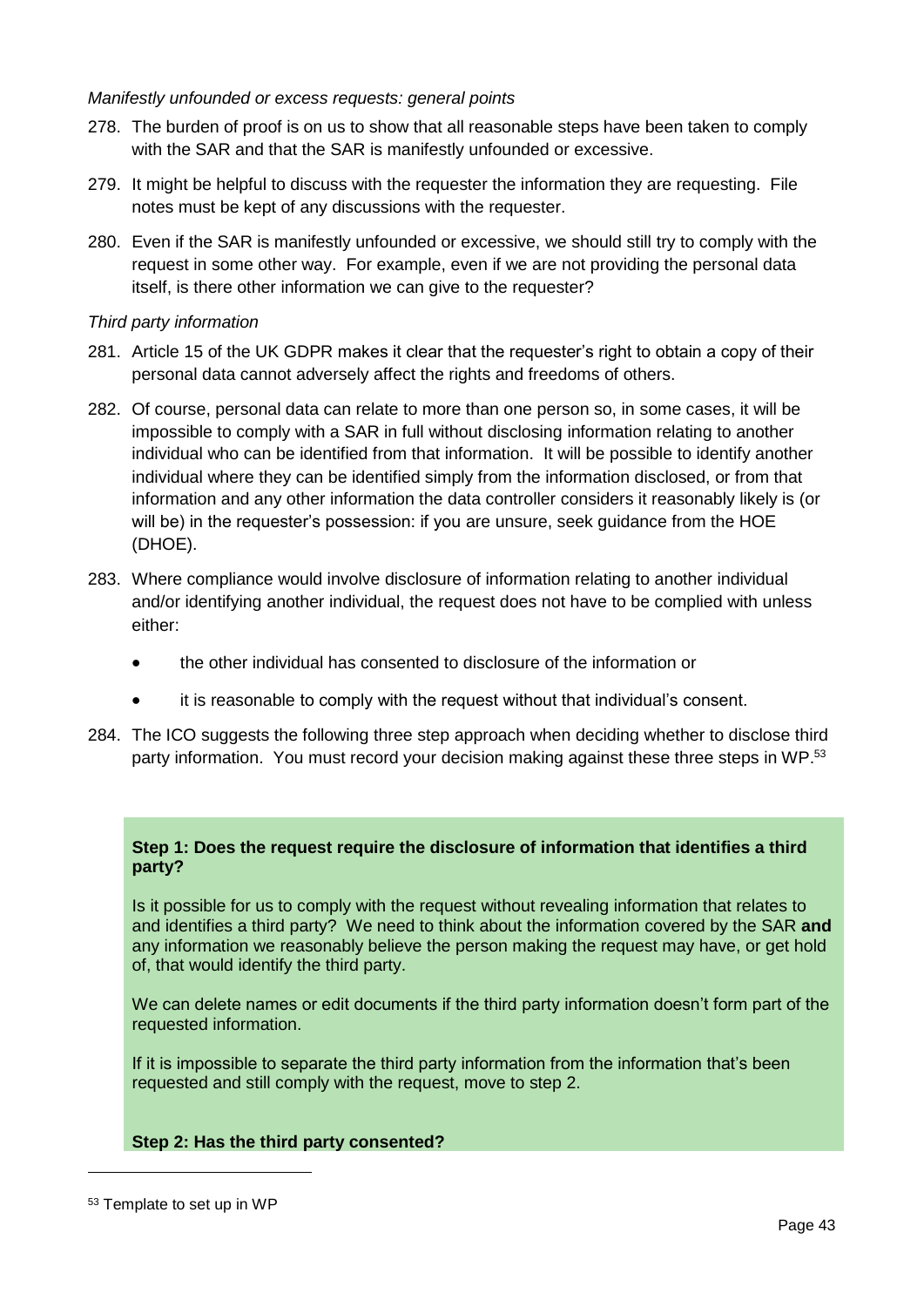It is good practice to ask third parties for their consent to their personal data being disclosed in response to a SAR.

We are not obliged to ask for consent. In some circumstances, it won't be appropriate to do this, for example where:

- we don't have their contact details
- seeking consent would potentially disclose personal data of the requester to the third party that they weren't already aware of
- it would be in appropriate for the third party to know that the requester has made a SAR

### **Step 3: Is it reasonable to disclose without consent?**

If we don't have consent, we must consider whether it is reasonable to disclose the information about the third party anyway.

The DPA 2018 says we must take account of all relevant circumstances, including:

- the type of information that would be disclosed any duty of confidentiality owed to the third party
- any steps taken to seek the third party's consent
- whether the third party is capable of giving consent
- any stated refusal of consent by the third party

However, this is a non-exhaustive list, and ultimately the decision must be made, taking the relevant factors into account, along with the context of the information.

#### *Format of the information*

- 285. If the individual submitted the SAR electronically, we should provide a copy of the data in a commonly used electronic format. We can choose the format, unless the requester makes a reasonable request for us to provide it in another commonly used format (electronic or otherwise).
- 286. If the individual submitted the SAR by other means (e.g. by letter or verbally), we should provide a copy of the data in any commonly used format (electronic or otherwise), unless the requester makes a reasonable request for us to provide it in another commonly used format.
- 287. Where the information is sensitive, we must ensure it is transferred to the requester using an appropriately secure method (see [guidance](https://ico.org.uk/for-organisations/guide-to-data-protection/guide-to-the-general-data-protection-regulation-gdpr/right-of-access/how-should-we-supply-information-to-the-requester/#securely) from the ICO here).
- 288. Information can be provided verbally, if this is what the requester wants and if it's appropriate for us to do this (we are not obliged to provide personal data in this way). However, the we are still required to obtain proof of identity, etc., and the SAR must be recorded in WP (and VC) where appropriate).

### <span id="page-48-0"></span>**Exemptions**

289. In certain limited circumstances, the Commissioner can refuse to comply with a SAR, either in full or in part. Schedules 2, 3 and 4 of the DPA 2018 set out the exemptions which may be used to withhold information from data subjects. The exemption most likely to be relevant is in paragraph 11 of Part 2 of Schedule 2, which allows information (including the data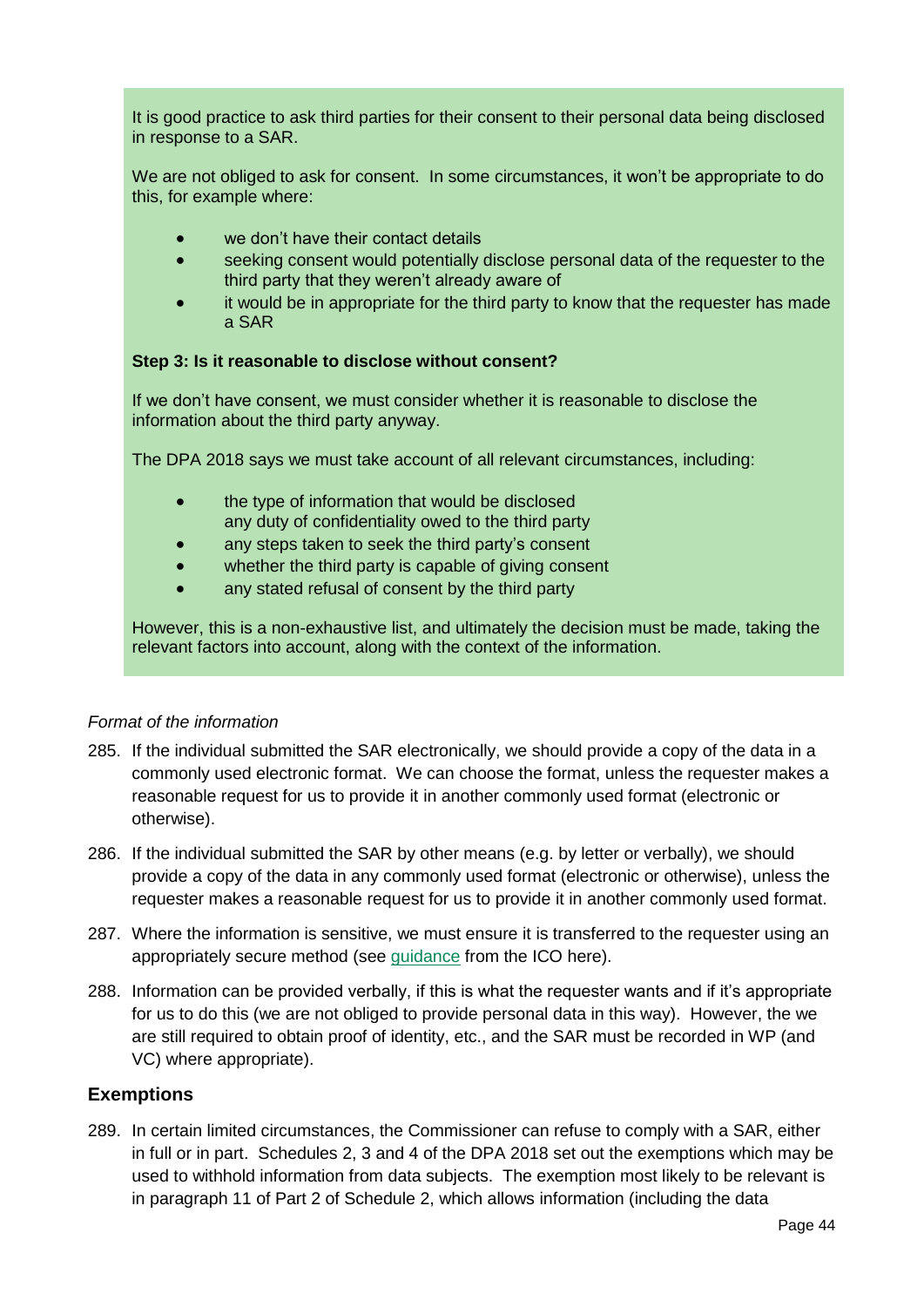themselves) to be withheld to the extent that providing it would be likely to prejudice the proper discharge of the SIC's regulatory functions under FOISA, the EIRs and/or INSPIRE.

- 290. Other examples of exempt information are:
	- Personal data which are subject to legal professional privilege<sup>54</sup>
	- Personal data in employment references given by the Commissioner (or an employee of the Commissioner, acting on their behalf) in relation to the data subject<sup>55</sup>.

### <span id="page-49-0"></span>**Timescales for responding to SARs**

- 291. We must under the UK GDPR comply with a SAR without undue delay and, at the latest, within one (calendar) month of receiving a request or of receiving:
	- any information requested to confirm the requester's identity or
	- any fee (if one has been charged)

### *How to calculate "one month"*

- 292. The time limit is calculated from the day the request is received (whether or not it is a working day) until the corresponding calendar date in the next month. According to guidance from the ICO, if this is not possible because the following month is shorter (meaning there is no corresponding date), the date for response is the last day of the following month. If the corresponding date falls on a weekend or public holiday, we have until the next day to respond.
- 293. The DO must notify CST of the final day for complying with the SAR, in order that compliance with the request can be monitored.
- 294. The exact number of days for complying will vary depending on the month in which the request is made.

## **EXAMPLE (1)**

If we receive a (valid) request on 3 September, we have until 3 October to comply with the request.

If 3 October falls on a weekend, or is a public holiday, we have until the end of the next working day to comply.

### **EXAMPLE (2)**

If we receive a (valid) request on 31 March, we have until 30 April to comply with the request (31 April does not exist).

If 30 April falls on a weekend, or is a public holiday, we have until the end of the next working day to comply.

<sup>54</sup> DPA 2018 Sch 2 Part 4 para 19

<sup>55</sup> DPA 2018 Sch 2 Part 4 para 24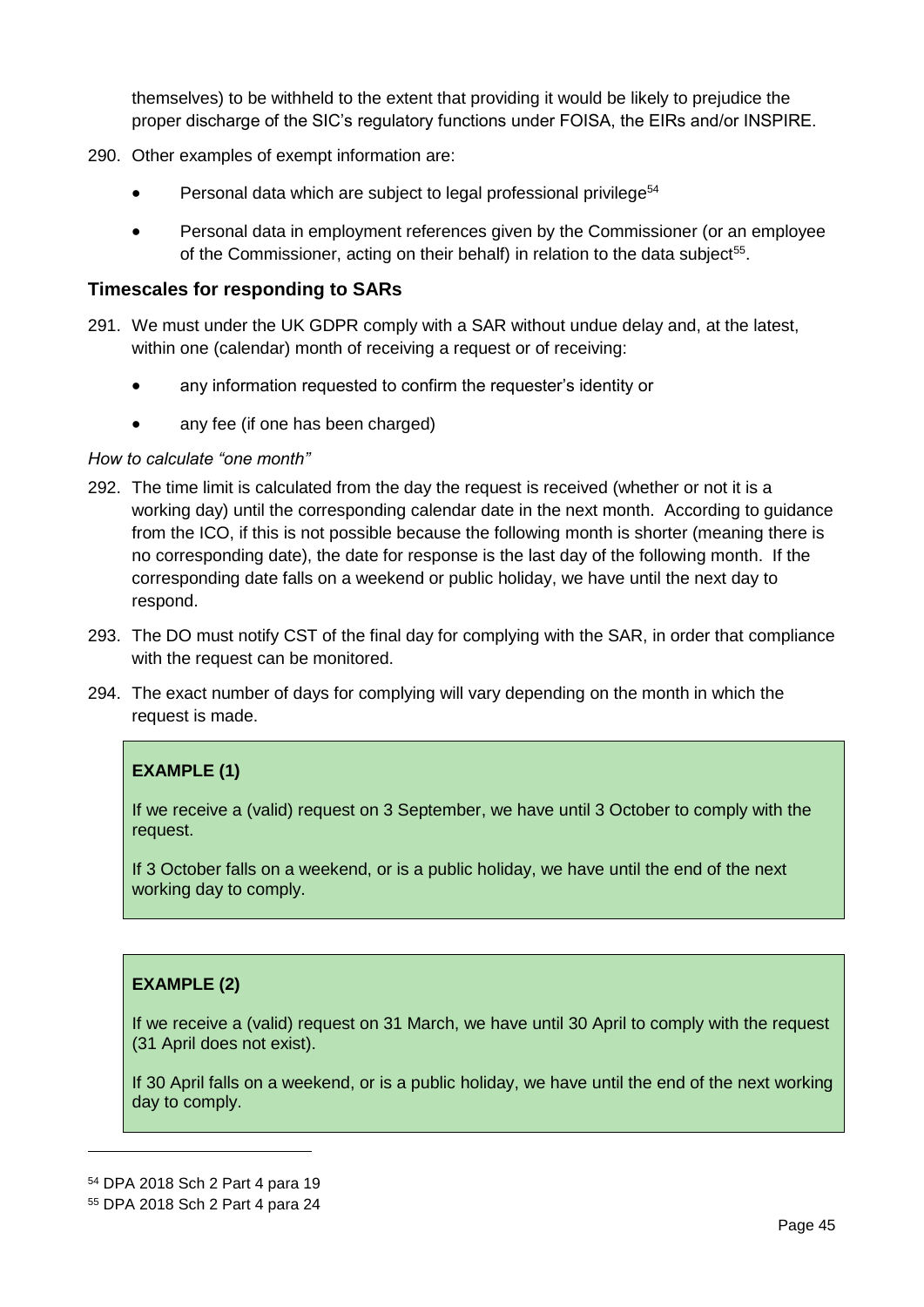### *Extending the time for responding*

- 295. Unless the SAR has been made under section 45 of the DPA 2018, the period for responding to the SAR may be extended by a further two months provided the request is:
	- complex (see below) or
	- the requester has made other requests to us  $-$  according to ICO guidance, this can include other types of requests relating to individuals' rights, for example if the requester has simultaneously made a SAR, a request for erasure and a request for data portability.
- 296. Extensions must be agreed by the Commissioner (or, in the Commissioner's 's absence, the HOCS). When seeking agreement, it is important to state why an extension is considered appropriate in the circumstances, so the requester can be given the required reasons.
- 297. The requester must be informed of any extension, within one month of receipt of the request. We must explain why we have extended the period for responding.

### *When is a request complex?*

- 298. Whether a request is complex will depend on the circumstances. The ICO suggests that the following factors will be relevant:
	- any technical difficulties in retrieving the information
	- applying an exemption that involves large volumes of particularly sensitive information
	- clarifying potential issues around disclosing information about a child to a legal guardian
	- any specialist work involved in obtaining the information or communicating it in an intelligible form
	- clarifying potential confidentiality issues around the disclosure of sensitive medical information to an unauthorised third party
	- needing to obtain specialist (non-routine) legal advice
	- searching large volumes of unstructured manual records

### <span id="page-50-0"></span>**Responding to SARs**

- 299. **SAR04** should be used when responding to a SAR to ensure that all relevant information is provided to the requester. **SAR04** also contains some standard text (to be updated as appropriate) to cover issues with third party data and the most common exemptions which may be applied by the Commissioner.
- 300. The requester should be provided with a contact or reference point should they wish to discuss any of the information provided in response to their SAR. This will generally, but not always, be the DO who dealt with the SAR.

## <span id="page-50-1"></span>**Right to rectification**

301. Data subjects have the right to have inaccurate personal data rectified (Article 16 of the UK GDPR).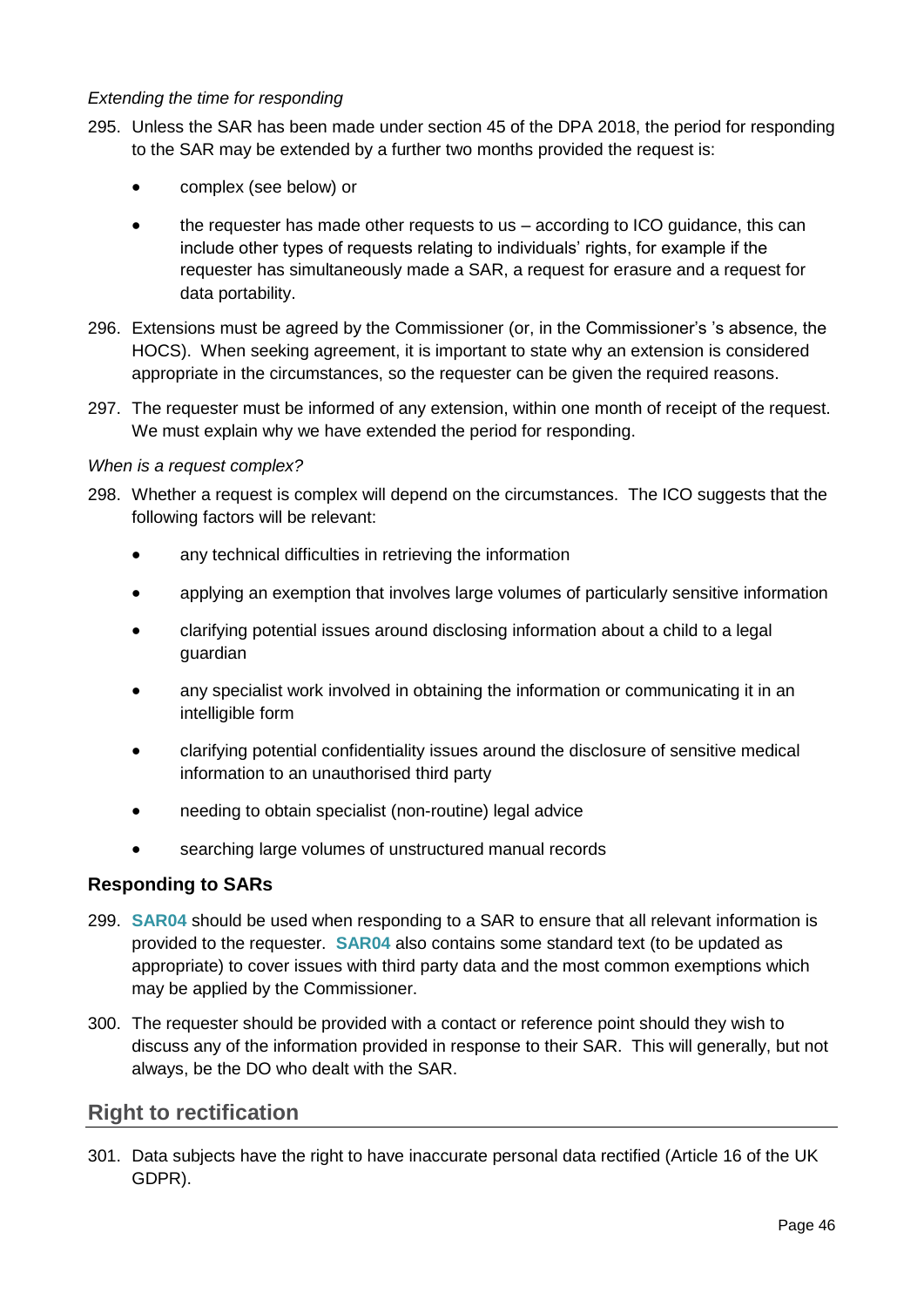- 302. Article 16 also gives data subjects the right to have incomplete personal data completed, **taking account of the purposes for which the data are being processed**. With that qualification, this right is unlikely to extend to adding data which are not relevant to those purposes.
- 303. This right is subject to the same provisions on timescales as SARs (see above). The SIC has one calendar month to respond (and must do so without undue delay) and there are the same requirements for extensions.
- 304. In all cases where a rectification request is refused, the requester must be given reasons for the refusal. They must also be given information on their right to complaint to the ICO if they don't believe the SIC is complying fully with the DPA 2018 or the UK GDPR, and on seeking judicial remedies.
- 305. Where possible, and where it would not involve disproportionate effort, any third party with whom rectified data have been shared should be informed of the rectification.
- 306. The right is also subject to the provisions relating to manifestly unfounded and excessive requests (see above, in relation to SARs).
- 307. The exemption in paragraph 11 of Part 2 of Schedule 2 of the DPA 2018 applies to this right, so the SIC may refuse to agree to rectification/completion to the extent that doing so would be likely to prejudice the proper discharge of our regulatory functions under FOISA, the EIRs and/or INSPIRE. This is particularly likely to arise in requests arising out of investigations casework: any such cases should be discussed with the HOE before responding.
- 308. Where the data are being processed for a law enforcement purpose and we need to retain the data in their present form as evidence, we may restrict the processing of inaccurate personal data rather than rectifying them. Any such cases should be referred to the HOE.
- 309. See paragraphs **343** and **344** for guidance on the data subject's complaint and appeal rights.

## <span id="page-51-0"></span>**Right to erasure ("right to be forgotten")**

- 310. In certain circumstances, data subjects have the right to require the Commissioner to erase (i.e. delete) data being processed about them (Article 17 of the UK GDPR):
	- (a) where processing is based on consent alone and that consent is withdrawn, or
	- (b) in cases of unlawful processing (including where the data are no longer necessary for the purposes for which they have been processed, where the right to object has been claimed successfully or where erasure is required to comply with a legal obligation).
- 311. The right to erasure will not apply where the processing is necessary:
	- (a) to comply with a legal obligation, or
	- (b) for the pursuit or defence of a legal claim.
- 312. This right is subject to the same provisions on timescales as SARs (see above). The SIC has one calendar month to respond (and must do so without undue delay) and there are the same requirements for extensions.
- 313. In all cases where a request for erasure is refused, the requester must be given reasons for the refusal. They must also be given information on their right to complaint to the ICO if they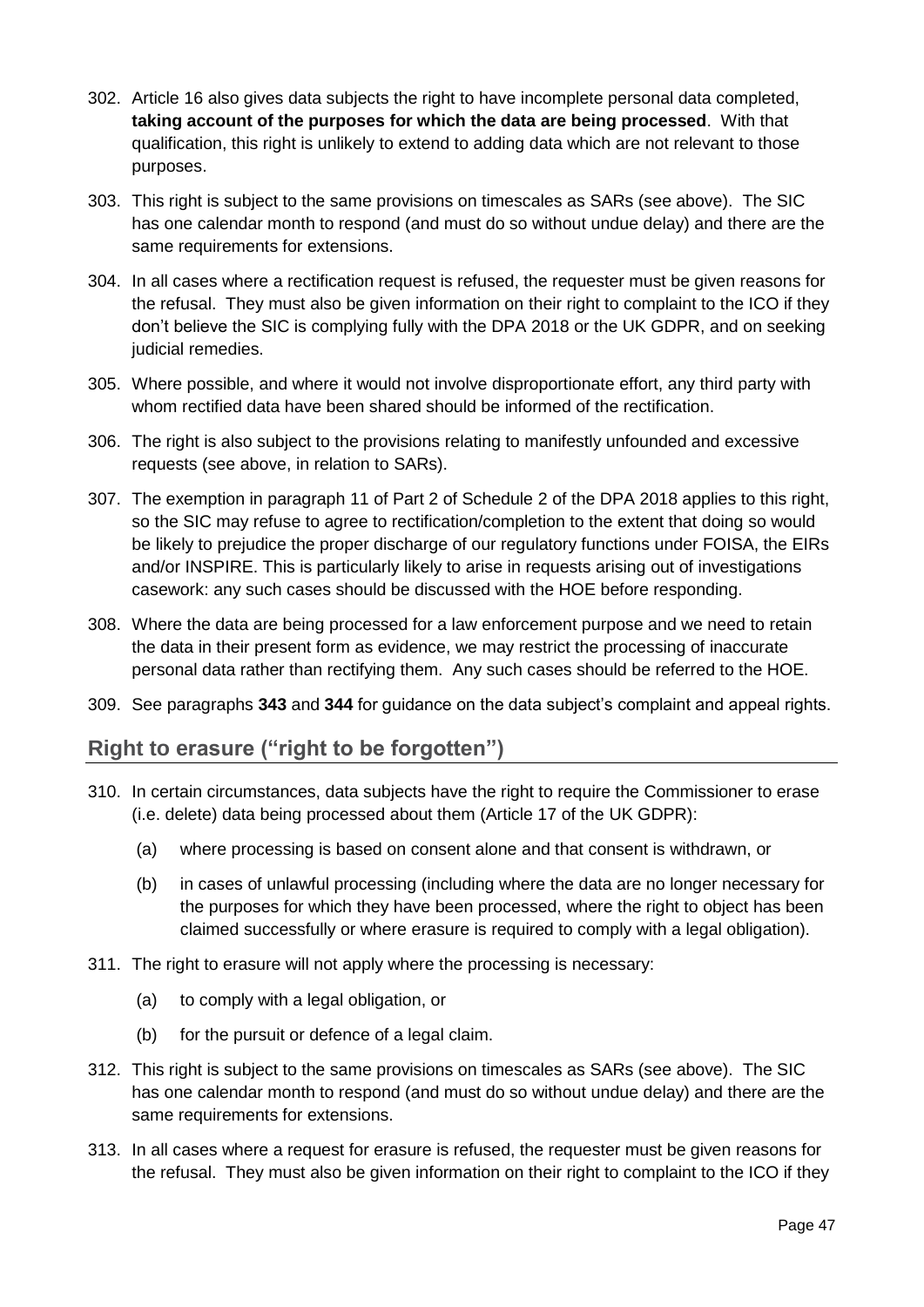don't believe the SIC is complying fully with the DPA 2018 or the UK GDPR, and on seeking judicial remedies.

- 314. Where we agree to erase personal data which have been made public, reasonable steps should be taken to inform other bodies known to be processing the data. Where possible, and where it would not involve disproportionate effort, any third party with whom erased data have been shared should be informed of the erasure.
- 315. The right is also subject to the provisions relating to manifestly unfounded and excessive requests (see above, in relation to SARs).
- 316. The exemption in paragraph 11 of Part 2 of Schedule 2 of the DPA 2018 applies to this right, so the SIC may refuse to agree to erasure to the extent that doing so would be likely to prejudice the proper discharge of our regulatory functions under FOISA, the EIRs and/or INSPIRE. This is particularly likely to arise in requests arising out of investigations casework: any such cases should be discussed with the HOE before responding.
- 317. Where the data are being processed for a law enforcement purpose and we need to retain the data in their present form as evidence, we may restrict processing rather than agreeing to a request for erasure. There are also additional circumstances in which erasure of such data will be required, with or without a request, and other differences which apply to this kind of processing. Any such cases should be referred to the HOE.
- 318. See paragraphs **343** and **344** for guidance on the data subject's complaint and appeal rights.

### <span id="page-52-0"></span>**Right to restriction of processing**

- 319. In certain circumstances, data subjects have the right to require the SIC to restrict processing of their personal data (Article 18 of the UK GDPR):
	- (a) where they are contesting the accuracy of the data, pending verification
	- (b) where the right to object has been claimed, pending the outcome of that claim
	- (c) where the data are no longer necessary for the purposes for which they have been processed (but the data subject still needs them to pursue or defend a legal claim), or
	- (d) in cases of unlawful processing, where the data subject asks for restriction rather than erasure.
- 320. Restriction will mean in addition to storage processing the data only:
	- (a) with the data subject's consent
	- (b) to pursue or defend a legal claim, or
	- (c) to protect the rights of others.
- 321. This right is subject to the same provisions on timescales as SARs (see above). The SIC has one calendar month to respond (and must do so without undue delay) and there are the same requirements for extensions.
- 322. In all cases where a request for restriction is refused, the requester must be given reasons for the refusal. They must also be given information on their right to complaint to the ICO if they don't believe the SIC is complying fully with the DPA 2018 or the UK GDPR, and on seeking judicial remedies.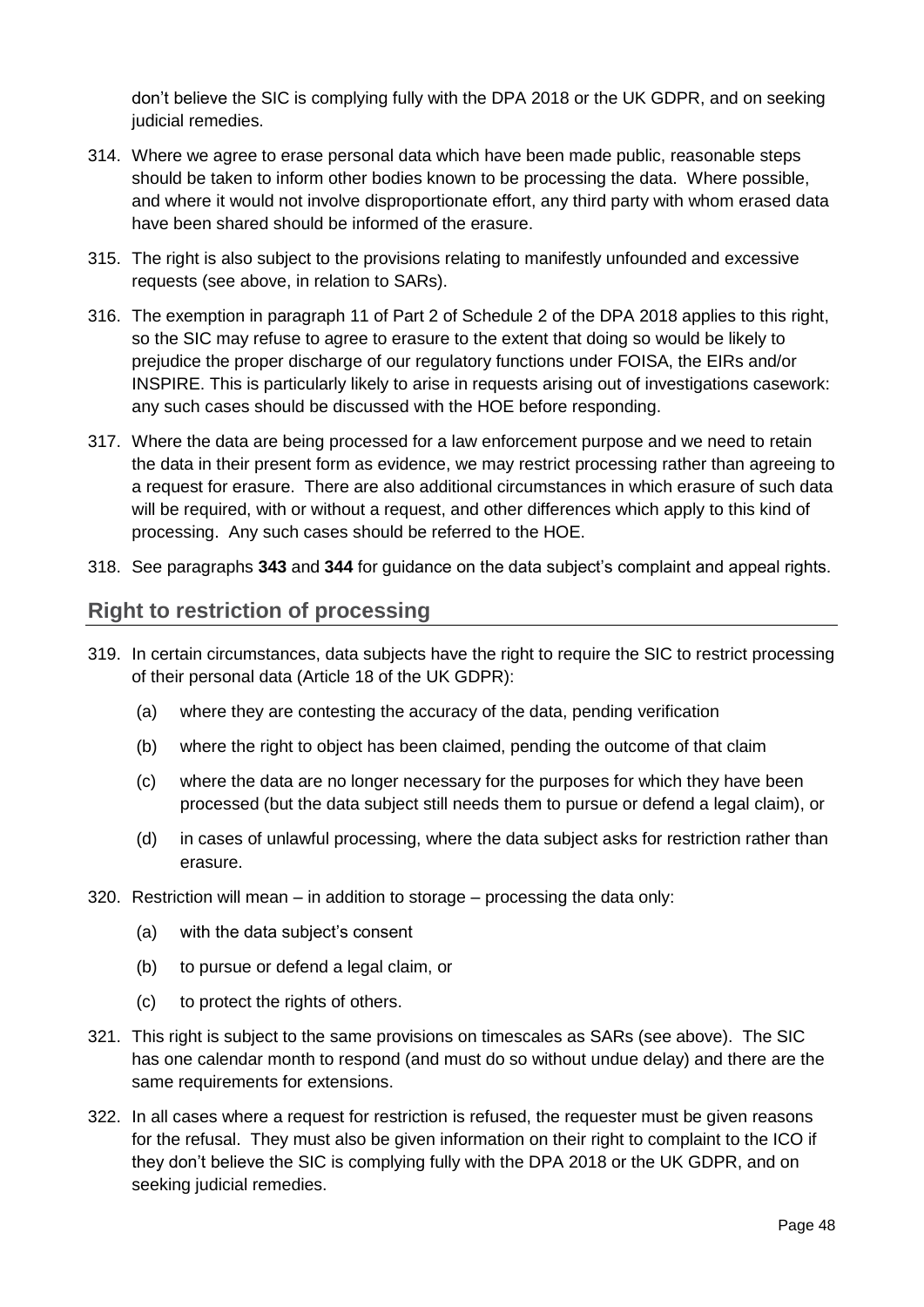- 323. Where possible, and where it would not involve disproportionate effort, any third party with whom restricted data have been shared should be informed of the restriction.
- 324. The right is also subject to the provisions relating to manifestly unfounded and excessive requests (see above, in relation to SARs).
- 325. The exemption in paragraph 11 of Part 2 of Schedule 2 of the DPA 2018 applies to this right, so the SIC may refuse to agree to restriction to the extent that doing so would be likely to prejudice the proper discharge of our regulatory functions under FOISA, the EIRs and/or INSPIRE. This is particularly likely to arise in requests arising out of investigations casework: any such cases should be discussed with the HOE before responding.
- 326. Where the data are being processed for a law enforcement purpose, the provisions relating to restriction are slightly different. Any such cases should be referred to the HOE.
- 327. See paragraphs **343** and **344** for guidance on the data subject's complaint and appeal rights.

## <span id="page-53-0"></span>**Right to object**

- 328. Data subjects have a right to object to processing of their personal data (Article 21 of the UK GDPR). Where the objection is to processing for direct marketing purposes, the data subject may exercise that right at any time and the SIC must stop processing for these purposes.
- 329. Data subjects can also object under Article 21 when the SIC is processing their personal data under Article  $6(1)(e)$  – the condition relating to tasks performed in the public interest and the exercise of official authority (which will apply to most processing in pursuance of the Commissioner's statutory functions). Where objecting under this heading, the data subject must provide grounds relating to their own particular situation, for example, relating to damage or distress they are suffering (or are likely to suffer) as a result of the processing.
- 330. Where a data subject makes the kind of objection described in paragraph **274**, the SIC must consider the grounds on which their objection is founded. These may be outweighed by compelling legitimate grounds for our processing, if these can be established. In other words, a balancing exercise is required, and the onus is on the SIC to demonstrate that our legitimate grounds should prevail.
- 331. The SIC can also continue processing, notwithstanding an objection, if we can demonstrate that the processing is required to pursue or defend legal claims.
- 332. This right is subject to the same provisions on timescales as SARs (see above). We have one calendar month to respond (and must do so without undue delay) and there are the same requirements for extensions.
- 333. In all cases where an objection is refused, the requester must be given reasons for the refusal. They must also be given information on their right to complaint to the ICO if they don't believe the SIC is complying fully with the DPA 2018 or the UK GDPR, and on seeking judicial remedies.
- 334. The right is also subject to the provisions relating to manifestly unfounded and excessive requests (see above, in relation to SARs).
- 335. The exemption in paragraph 11 of Part 2 of Schedule 2 of the DPA 2018 applies to this right, so we may refuse to agree to an objection to the extent that doing so would be likely to prejudice the proper discharge of our regulatory functions under FOISA, the EIRs and/or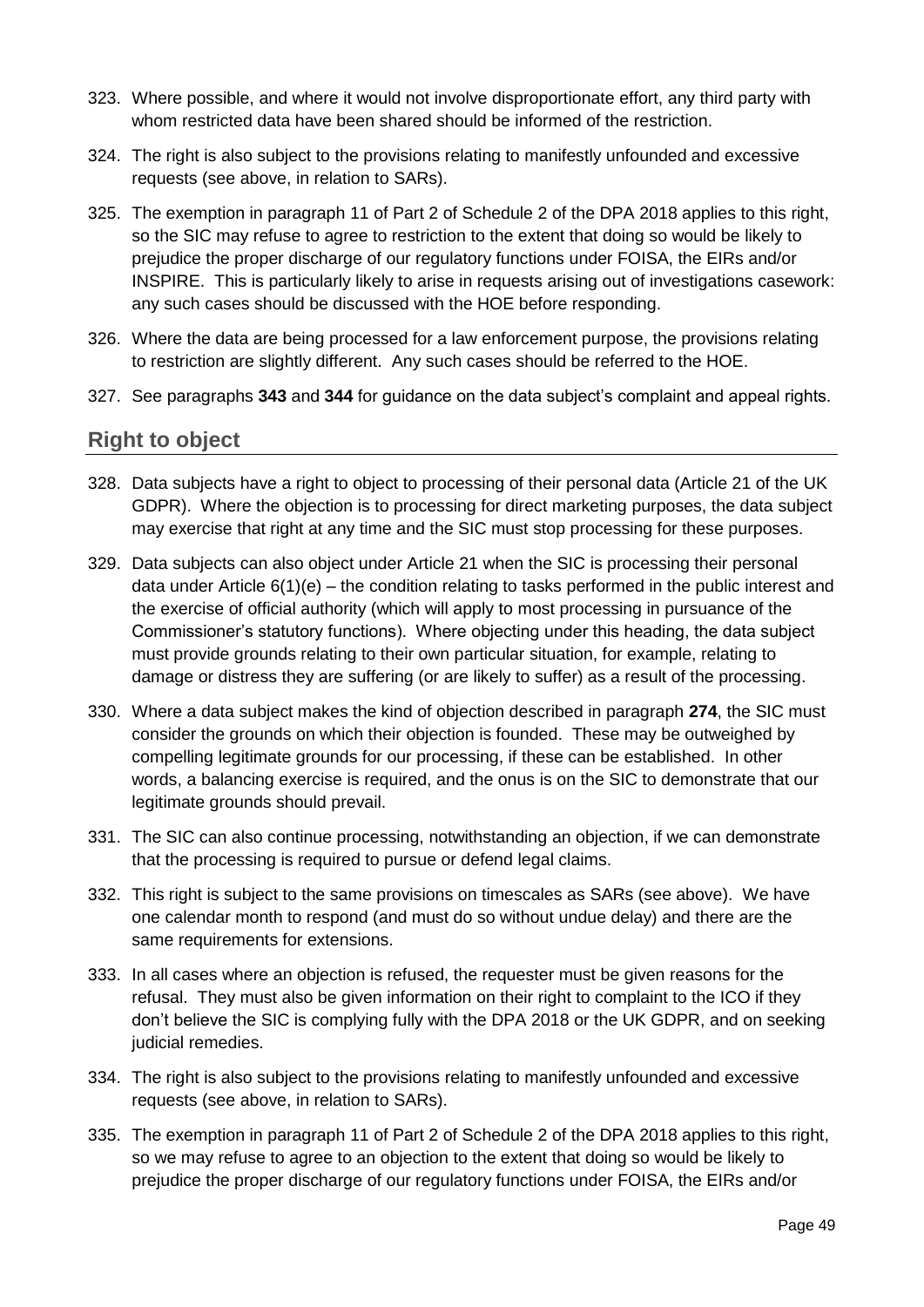INSPIRE. This is particularly likely to arise in requests arising out of investigations casework: any such cases should be discussed with the HOE before responding.

- 336. Where the data are being processed for a law enforcement purpose, there is no right to object. Any such cases should be referred to the HOE.
- 337. See paragraphs **343** and **344** for guidance on the data subject's complaint and appeal rights.

## <span id="page-54-0"></span>**Rights related to automated decision making and profiling**

- 338. The UK GDPR applies to all automated individual decision-making and profiling.
	- Automated individual decision-making is where a decision is made solely by automated means without any human involvement.
	- Profiling is the automated processing of personal data to evaluate certain things about an individual. Profiling can be part of an automated decision-making process
- 339. Article 22 of the UK GDPR has additional rules to protect individuals if we carry out solely automated decision-making that has legal or similarly significant effects on them.
- 340. We can only carry out this type of decision-making where the decision is:
	- necessary for the entry into or performance of a contract; or
	- authorised by domestic (UK) law applicable to the controller: or
	- based on the individual's explicit consent.
- 341. If any of our processing falls under Article 22 we must:
	- give individuals information about the processing;
	- introduce simple ways for them to request human intervention or challenge a decision;
	- carry out regular checks to make sure that your systems are working as intended.

342. We do not carry out any automated decision-making or profiling.

## <span id="page-54-1"></span>**Appeals and complaints**

- 343. Unlike FOISA/the EIRs, the DPA 2018 does not give a data subject the right to seek an internal review if they are unhappy with the way we responded to their SAR, request to restrict processing, etc. Therefore, the requester should always be advised to contact the (UK) Information Commissioner [\(https://ico.org.uk/make-a-complaint/\)](https://ico.org.uk/make-a-complaint/)
- 344. If the individual is unhappy with the way in which his/her request was handled (i.e. the service they have received, rather than the outcome), it should be dealt with as a service complaint, under our [complaints procedures.](https://www.itspublicknowledge.info/home/AboutSIC/ComplaintsProcedure.aspx)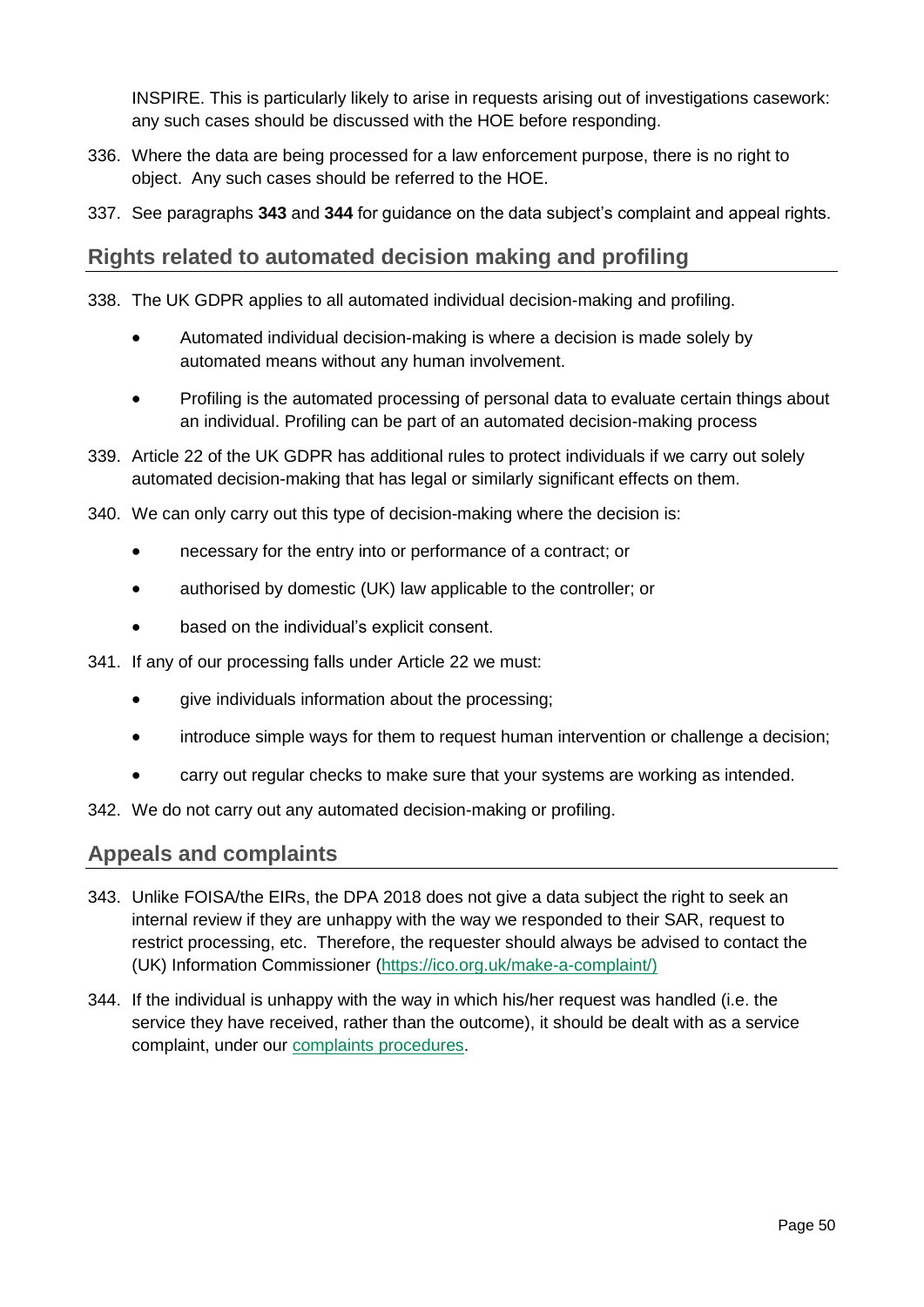## <span id="page-55-0"></span>**Appendix 4 Data Processor Checks**

## <span id="page-55-1"></span>**Guidance when considering whether a data processor meets UK GDPR requirements**

- 345. In this Appendix, "we/our" refers to the Commissioner.
- 346. In terms of Article 28(1) of the UK GDPR, we need to satisfy ourselves that any processors we engage offer sufficient guarantees that they are implementing appropriate technical and organisational measures to meet the requirements of the UK GDPR and protect individuals' rights, that is, we need to know they are meeting their duties as a data processor under the UK GDPR in respect of the personal data they process on our behalf, and in respect of which we are the data controller.
- 347. We should also check that they are in a position to assist us to meet our duties under the UK GDPR where, in practical terms, we may rely on them to be able to do so (e.g. to comply with a subject access request, or a request to rectify inaccurate personal data).
- 348. We do not need to concern ourselves with their processing of personal data beyond this, e.g. personal data they process on behalf of other controllers, or personal data in respect of which they are the sole data controller.
- 349. The ICO guidance "Contracts and liabilities between controllers and processors"<sup>56</sup> indicates that we should consider the following to determine whether proposed data processors are offering sufficient guarantees under Article 28(1) of the UK GDPR.
	- (a) the extent to which they comply with industry standards, if these apply in the context of the processing;
	- (b) whether they have sufficient technical expertise to assist the controller, e.g. in carrying out obligations under Articles 32-36 of the UK GDPR (technical measures, breach notifications and DPIAs);
	- (c) providing the controller with relevant documentation, e.g. their privacy policy, record management policy and information security policy; and
	- (d) adherence to an approved code of conduct or a certification scheme (when they become available).
- 350. The ICO guidance notes that our responsibilities do not end there: we must ensure the processor's compliance on an ongoing basis in order to satisfy the accountability principle and demonstrate due diligence.
- 351. There may be other questions which it's relevant to ask in the circumstances, and it will be for the UK GDPR Working Party and/or the HOCS/CST to identify these. For example, for technical services such as the appeal portal or email mailing systems, we should ask what

<sup>56</sup> Found at [https://ico.org.uk/for-organisations/guide-to-data-protection/guide-to-the-general-data-protection](https://ico.org.uk/for-organisations/guide-to-data-protection/guide-to-the-general-data-protection-regulation-gdpr/contracts-and-liabilities-between-controllers-and-processors-multi/)[regulation-gdpr/contracts-and-liabilities-between-controllers-and-processors-multi/,](https://ico.org.uk/for-organisations/guide-to-data-protection/guide-to-the-general-data-protection-regulation-gdpr/contracts-and-liabilities-between-controllers-and-processors-multi/) relevant section at [https://ico.org.uk/for-organisations/guide-to-data-protection/guide-to-the-general-data-protection-regulation](https://ico.org.uk/for-organisations/guide-to-data-protection/guide-to-the-general-data-protection-regulation-gdpr/contracts-and-liabilities-between-controllers-and-processors-multi/responsibilities-and-liabilities-for-controllers-using-a-processor/)[gdpr/contracts-and-liabilities-between-controllers-and-processors-multi/responsibilities-and-liabilities-for](https://ico.org.uk/for-organisations/guide-to-data-protection/guide-to-the-general-data-protection-regulation-gdpr/contracts-and-liabilities-between-controllers-and-processors-multi/responsibilities-and-liabilities-for-controllers-using-a-processor/)[controllers-using-a-processor/](https://ico.org.uk/for-organisations/guide-to-data-protection/guide-to-the-general-data-protection-regulation-gdpr/contracts-and-liabilities-between-controllers-and-processors-multi/responsibilities-and-liabilities-for-controllers-using-a-processor/)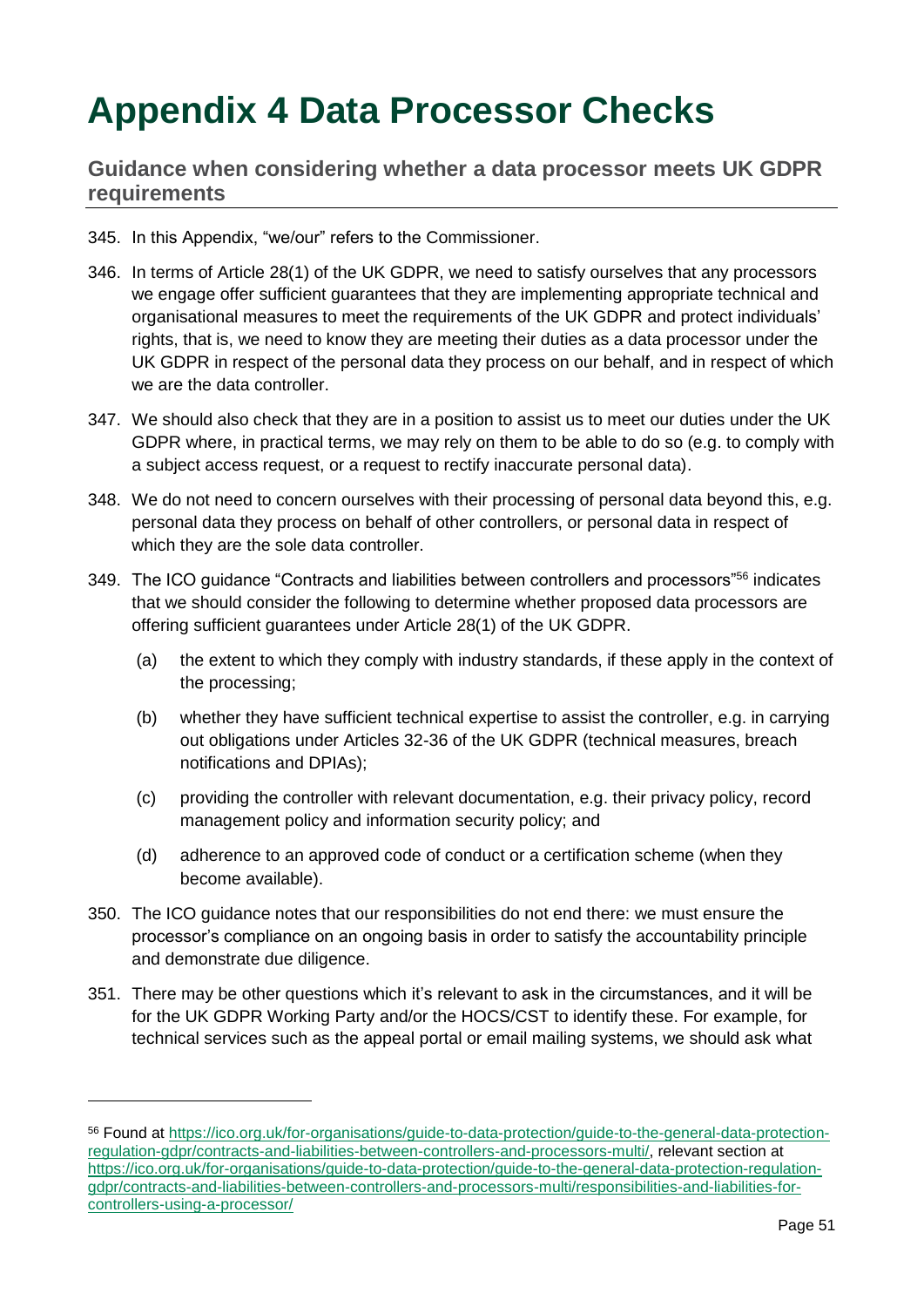back-ups are kept in case of a need to restore lost personal data, what access controls are in place and how are these audited.

- 352. Our pre-contract questionnaire is a template in VC. When using this template you should note:
	- (a) We need to know that the processor has sufficient technical expertise to assist us in meeting our UK GDPR requirements. When available, adherence to an approved code of conduct or certification mechanism may be used as an element by which to demonstrate compliance on these points. Have regard to the particular risks presented by the processing, in particular from accidental or unlawful destruction, loss, alteration, unauthorised disclosure of, or access to personal data being processed.
	- (b) Sometimes it will be sufficient for the processor to advise us that they have a privacy policy, record management policy, information security policy, disaster recovery plan / business continuity plan, other times we will need to see copies and check the terms of those policies. Whether we need to have sight of this documentation will depend on the personal data being processed, and the type of processing.

## <span id="page-56-0"></span>**Follow up questions**

353. Depending on the nature of the processing and any risks posed to a data subject, we may also wish to ask the data processor additional questions in light of the identified data protection risks related to the work to be done by the contractor. Advice on these can be sought from the HOCS/CST or the GDPR working party or (as appropriate) on a case-bycase basis, depending on the processing and the related risks.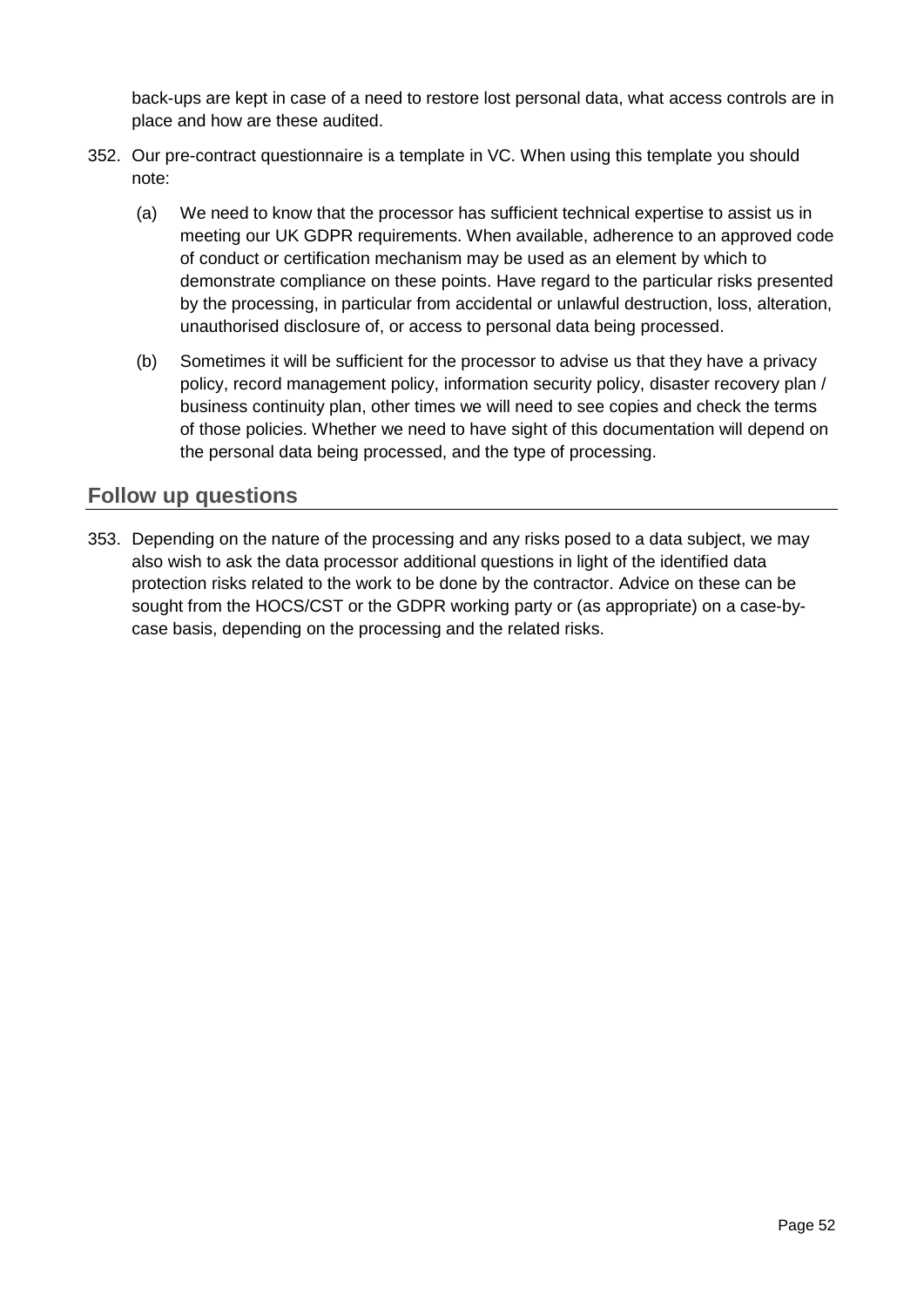## <span id="page-57-0"></span>**Appendix 5 Data Protection Impact Assessments**

## <span id="page-57-1"></span>**Guidance when considering whether a full DPIA is needed**

- 354. A Data Protection Impact Assessment (DPIA) will be required where the processing is likely to result in a high risk to the rights and freedoms of individuals. In particular, a DPIA is required in the case of:
	- (a) a systematic and extensive evaluation of personal aspects relating to individuals which is based on automated processing, including profiling, and on which decisions are based that produce legal effects concerning the individual or similarly significantly affect the individual;
	- (b) processing on a large scale of special categories of personal information, or of personal information relating to criminal convictions and offences; or
	- (c) a systematic monitoring of a publicly accessible area on a large scale.
- 355. Other circumstances which might give rise to high risk include circumstances such as:
	- (a) where the processing might give rise to discrimination, identity theft or fraud, financial loss, damage to the reputation, loss of confidentiality of personal information protected by professional secrecy<sup>57</sup>, unauthorised reversal of de-identification, or any other significant economic or social disadvantage;
	- (b) where individuals might be deprived of their rights and freedoms or prevented from exercising control over their personal information;
	- (c) where special categories of personal information or information relating to criminal convictions and offences or related security measures are processed;
	- (d) where personal aspects are evaluated, such as profiling;

- (e) where personal information of vulnerable natural persons, in particular of children, is processed; or
- (f) where processing involves a large amount of personal information and affects a large number of data subjects.
- 356. In order to determine whether a DPIA is required there is a pre DPIA checklist which should be completed and signed off by the Head of the Department which is undertaking the project. The HOCS can provide advice and guidance on pre-DPIA checklists
- 357. The pre-DPIA checklist is a template in VC. When using this template it should be noted:

<sup>57</sup> See Recital (75) to the GDPR (no longer directly applicable in the UK). The term 'professional secrecy' is not defined in the UK GDPR. However, see Art  $14(5)(d) -$ "...where the personal data must remain confidential subject to an obligation of professional secrecy regulated by domestic (UK) law, including a statutory obligation of secrecy".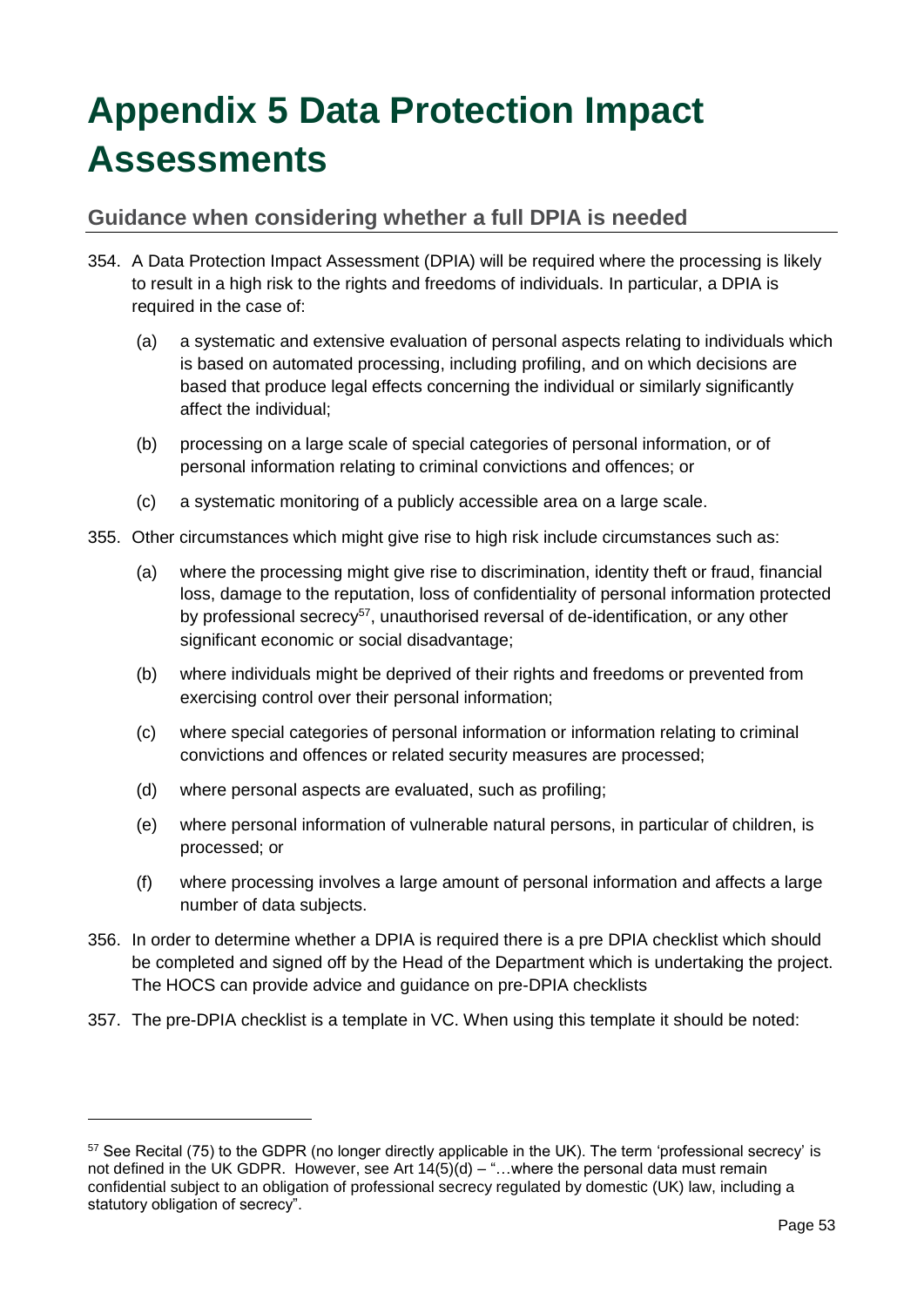- (a) If the work involves using innovative technological solutions and is done in combination with any of the criteria in the European guidelines it's likely a DPIA will be needed.
- (b) If you are not able to identify the risks, potential consequences of the risks occurring or the likelihood of the risk occurring, you may need to revert to the person who completed the form and ask for more information.
- 358. For further guidance, please see the ICO guidance on DPIAs<sup>58</sup> and the Article 29 Working Party's Guidelines<sup>59</sup>.
- 359. The matrix set out below should be used to give an overall indication of the assessment of the risks posed by the project to personal information, based on the answers given in the pre-DPIA checklist.
- 360. For illustration purposes, this table provides that an overall score of 0-3 is low risk and does not require a DPIA to be carried out (unless there is a contractual or other legal obligation to carry out a DPIA). Scores of 4 and above would require a DPIA and scores of 8 or above would flag high risk projects that require a DPIA and may also need to be notified to supervisory authorities such as the ICO under Art 36.1 in the event that the risks cannot be adequately mitigated.

|                                     | <b>Severity of Risk</b> |                 |                         |                 |                  |    |
|-------------------------------------|-------------------------|-----------------|-------------------------|-----------------|------------------|----|
| <b>Likelihood of</b><br><b>Risk</b> | $\vert$ 0               | 1               | $\mathbf{2}$            | $\mathbf{3}$    | $\boldsymbol{4}$ | 5  |
| $\bf{0}$                            |                         |                 | $\overline{2}$          | 3               | 4                | 5  |
| 1                                   |                         | $\overline{2}$  | $\overline{2}$          | 3               | 4                | 5  |
| $\overline{2}$                      |                         | $\overline{3}$  | $\overline{\mathbf{4}}$ | 5               | $6\phantom{1}6$  | 7  |
| $\overline{3}$                      | 3                       | 4               | 5                       | $6\phantom{1}6$ | 7                | 8  |
| $\overline{4}$                      | 4                       | 5               | $6\phantom{1}6$         | 7               | 8                | 9  |
| 5                                   | 5                       | $6\phantom{1}6$ | $\overline{\mathbf{z}}$ | 8               | 9                | 10 |

## <span id="page-58-0"></span>**Full DPIA required**

-

361. Where it is clear from the information provided in the pre DPIA checklist that a DPIA is needed, the staff member who completed the checklist should complete the DPIA (see the template in VC) and consult the GDPR Working Party on the draft DPIA. A DPIA will help us to identify and minimise the data protection risks of a project.

<sup>58</sup> [https://ico.org.uk/for-organisations/guide-to-data-protection/guide-to-the-general-data-protection-](https://ico.org.uk/for-organisations/guide-to-data-protection/guide-to-the-general-data-protection-regulation-gdpr/accountability-and-governance/data-protection-impact-assessments/)

[regulation-gdpr/accountability-and-governance/data-protection-impact-assessments/](https://ico.org.uk/for-organisations/guide-to-data-protection/guide-to-the-general-data-protection-regulation-gdpr/accountability-and-governance/data-protection-impact-assessments/)

<sup>59</sup> [https://ec.europa.eu/newsroom/article29/item-detail.cfm?item\\_id=611236](https://ec.europa.eu/newsroom/article29/item-detail.cfm?item_id=611236)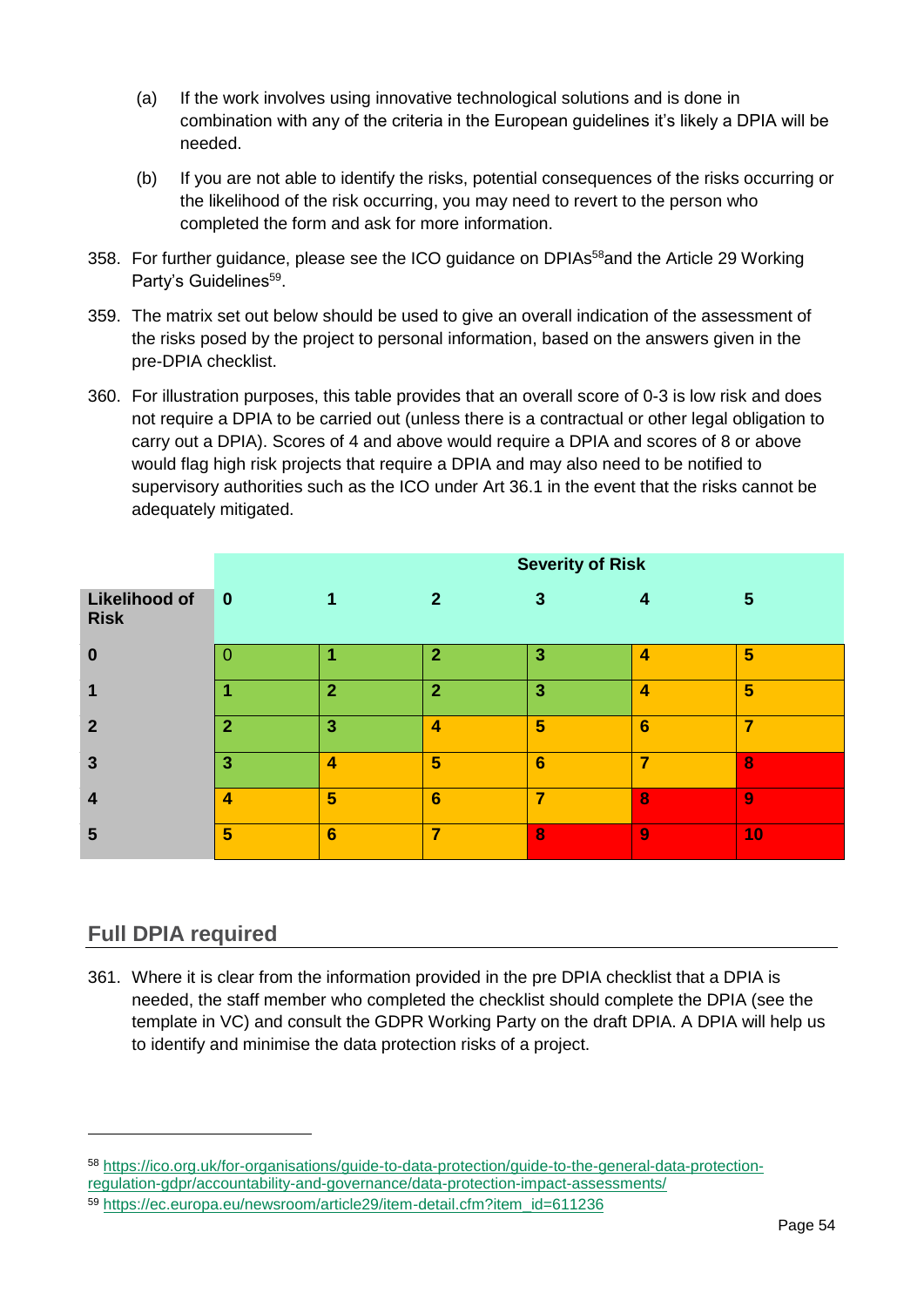- 362. A DPIA must be carried out for processing that is **likely to result in a high risk** to individuals. This includes some specified types of processing. It is also good practice to carry out a DPIA for any other major project which requires the processing of personal data
- 363. The DPIA must:
	- describe the nature, scope, context and purposes of the processing;
	- assess necessity, proportionality and compliance measures;
	- identify and assess risks to individuals; and
	- identify any additional measures to mitigate those risks.
- 364. The DPO must also be consulted on all draft DPIAs and the HOCS will arrange the consultation with the DPO. Where appropriate, it may also be necessary to consult relevant individuals, experts and processors.
- 365. If, having carried out a DPIA, we identify that there is a high risk which we cannot mitigate, we must consult the ICO before starting the processing. The ICO will give written advice within eight weeks, or 14 weeks in complex cases. If appropriate, the ICO may issue a formal warning not to process the data, or ban the processing altogether.
- 366. If the DPIA involves processing for law-enforcement purposes, we need to consider the ICO's guidance ["Guide to Law Enforcement Processing"](https://ico.org.uk/for-organisations/guide-to-data-protection/guide-to-law-enforcement-processing/).
- 367. The Commissioner will publish all DPIAs where appropriate and possible.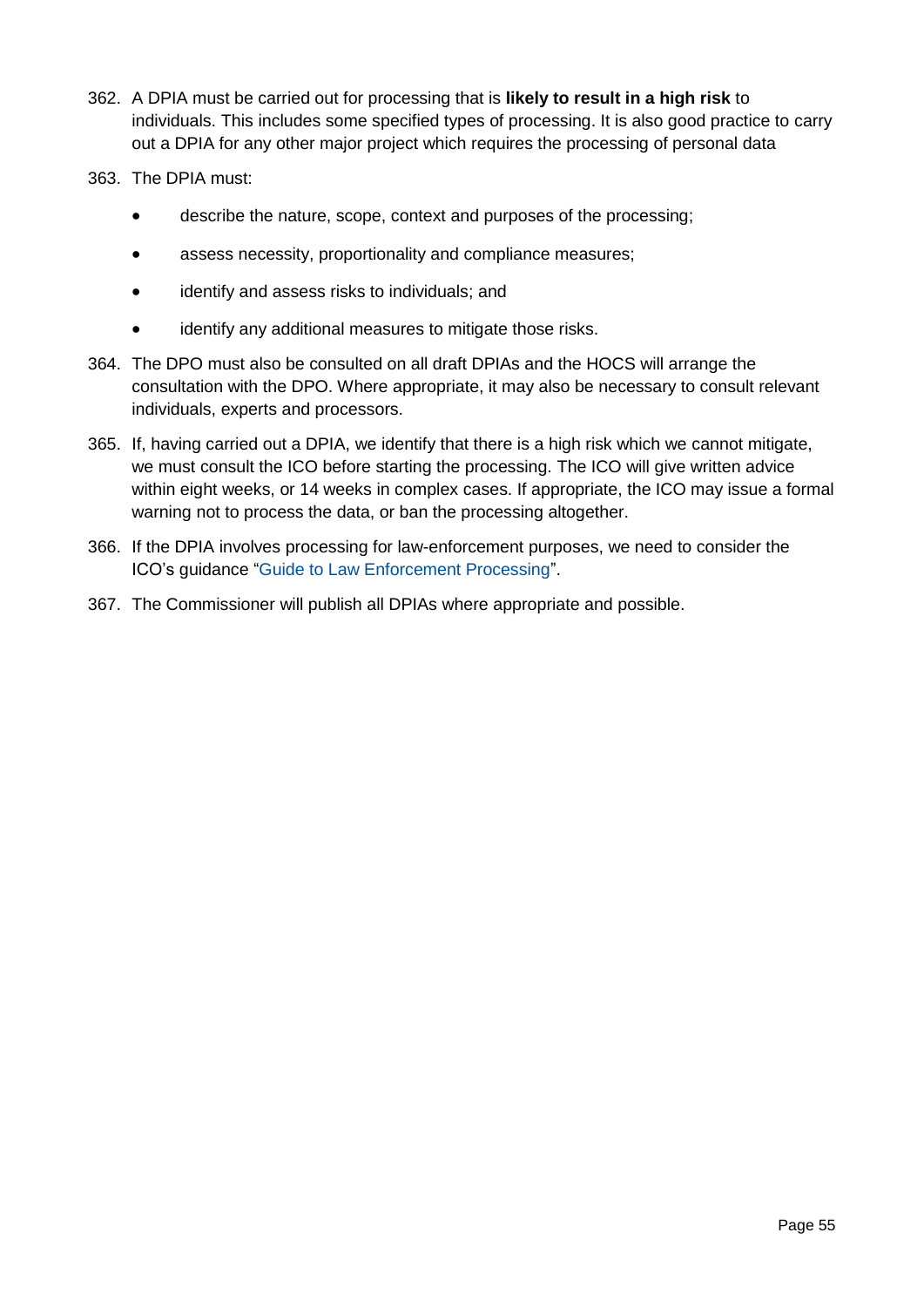## <span id="page-60-0"></span>**Appendix 6 Breaches of personal data and data incidents**

- 368. A personal data breach is any data incident that affects the confidentiality, integrity or availability of personal data. A breach will include situations where personal data is:
	- lost or corrupted:
	- altered, destroyed, accessed or disclosed without proper authority;
	- made unavailable, for example by encrypted ransomware.
- 369. A personal data breach can happen for a number of reasons, both accidental and deliberate:
	- loss or theft of data or equipment on which data is stored
	- inappropriate access controls allowing unauthorised access
	- equipment failure
	- human error
	- unforeseen circumstances such as fire or flood
	- hacking attack
	- "blagging" offences where information is obtained by deception.
- 370. Our policies and procedures are designed to minimise the risk of personal data breaches occurring.
- 371. If a data incident occurs, the HOCS has overall responsibility for coordinating the DIMP and reporting to and seeking the views of the SMT on any DIMP.
- 372. In cases where there is unlikely to be a significant data incident, the FAM will coordinate the DIMP.
- 373. In the event that a personal data breach or potential data breach occurs**, it must be reported immediately to the FAM.**
- 374. If the data incident is likely to be a significant data incident, the FAM must notify the HOCS (in whose absence, another member of the SMT).
- 375. A DIMP must be prepared for all data incidents using the template in "Data Incident Management Plan" in VC. The HOCS/FAM will provide guidance on who should prepare the draft DIMP and will provide the data incident reference number.
- 376. The DIMP follows guidance from the ICO which reflects the requirements of the DPA 1998. Much of it is still relevant following the coming into force of the UK GDPR and the DPA 2018, but the relevant section of the ICO's Guide to the UK GDPR should be followed in relation to notifying the ICO and data subjects about a breach: [https://ico.org.uk/for-organisations/guide](https://ico.org.uk/for-organisations/guide-to-the-general-data-protection-regulation-gdpr/personal-data-breaches/)[to-the-general-data-protection-regulation-UK GDPR/personal-data-breaches/](https://ico.org.uk/for-organisations/guide-to-the-general-data-protection-regulation-gdpr/personal-data-breaches/)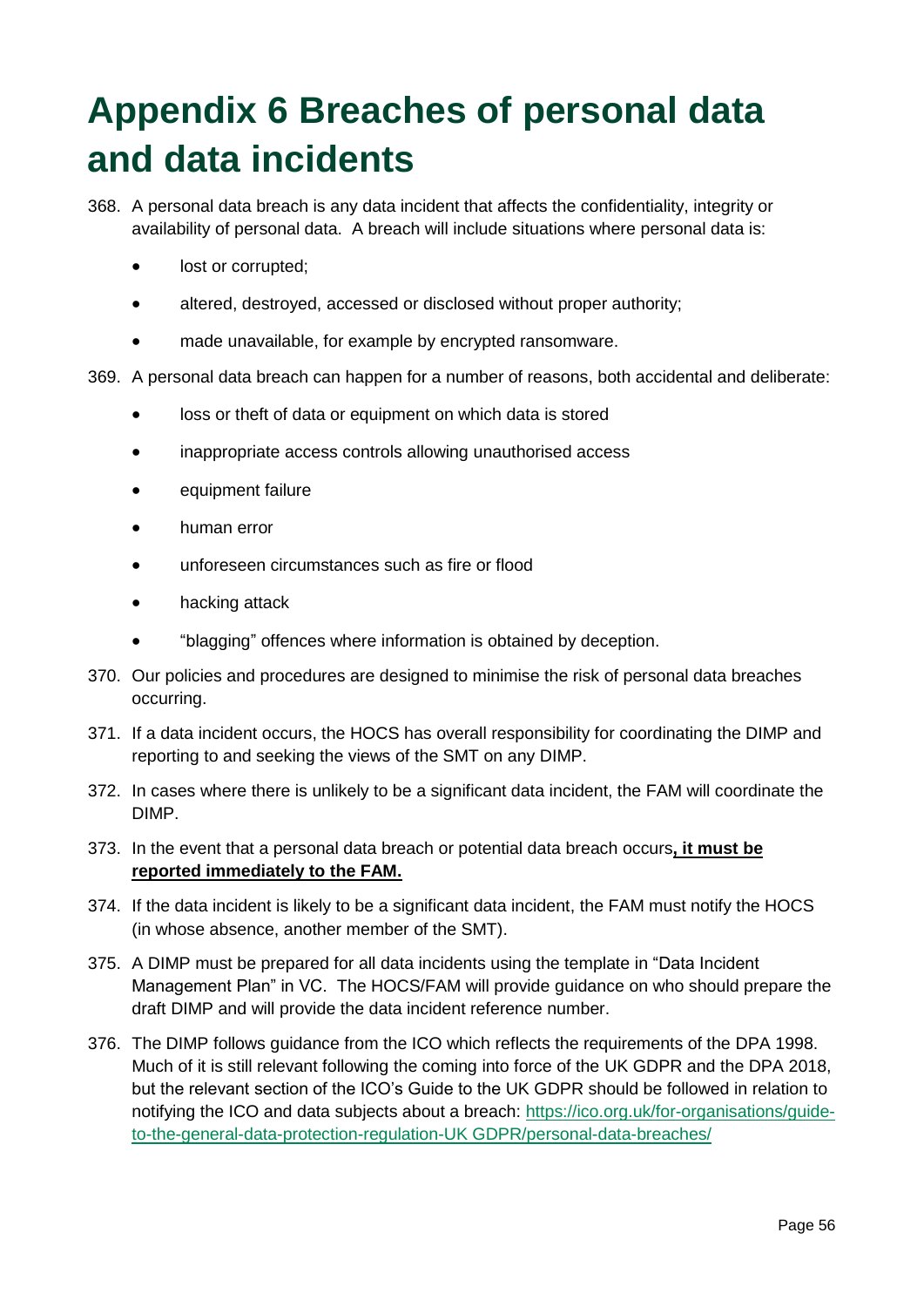**[Pending further training, all personal data breaches will be dealt with by the HOCS (unless the HOCS is conflicted, for example, the HOCS caused the personal data breach) and the HOCS will undertake all FAM actions]**

- 377. Where a processor (e.g. a contractor processing personal data on our behalf) detects a personal data breach in relation to our data, the processor should report that breach to the FAM as soon as possible.
- 378. The HOCS/FAM will coordinate the DIMP, which comprises four steps:
	- containment and recovery
	- assessment of ongoing risk
	- notification of breach
	- evaluation and response
- 379. Each data incident will be distinct in nature and require a different response. It is therefore not possible to be prescriptive about the detailed response to each occurrence. However, applying the ICO's guidance will ensure that our response to an occurrence is appropriate.
- 380. In all cases, we must bear in mind the need to consider whether the personal data breach needs to be notified to:
	- The ICO: we must do this for every breach, unless we're satisfied that the breach is unlikely to result in a risk to anyone's rights and freedoms (consideration of this needs to be documented, in the "Assessing the risks" section of the DIMP) and in the Data Incident Log which is held in VC. The FAM/HOCS will complete the Data Incident Log. In every case where we do need to notify, we must do so within 72 hours of becoming aware of the breach. For ICO contact arrangements, see [https://ico.org.uk/for](https://ico.org.uk/for-organisations/report-a-breach/personal-data-breach/)[organisations/report-a-breach/personal-data-breach/](https://ico.org.uk/for-organisations/report-a-breach/personal-data-breach/)
	- The data subject(s): we must do this where a breach is likely to result in a high risk to the rights and freedoms of the individual(s) concerned. This means the "Assessing the risks" section of the DIMP also needs to consider the severity of any potential impact and the likelihood of it occurring. Where a high risk is identified, we need to inform the affected individuals as soon as possible, unless we're satisfied that we've either –
		- o applied appropriate measures (e.g. encryption) to protect the affected personal data and render them unintelligible to unauthorised persons, or
		- o taken measures following the breach to ensure that the high risk is no longer likely to materialise.
- 381. The HOCS will contact the DPO for advice and guidance on a DIMP and must record the advice given by the DPO. If necessary, the HOCS may also contact the ICO's helpline for advice prior to any formal notification to the ICO.
- 382. The HOCS will send the draft DIMP to the SMT for decision on the proposed course of action.
- 383. If the data incident requires to be notified to the ICO, the notification will be made by the HOCS (in whose absence, a member of the SMT) and must include details of: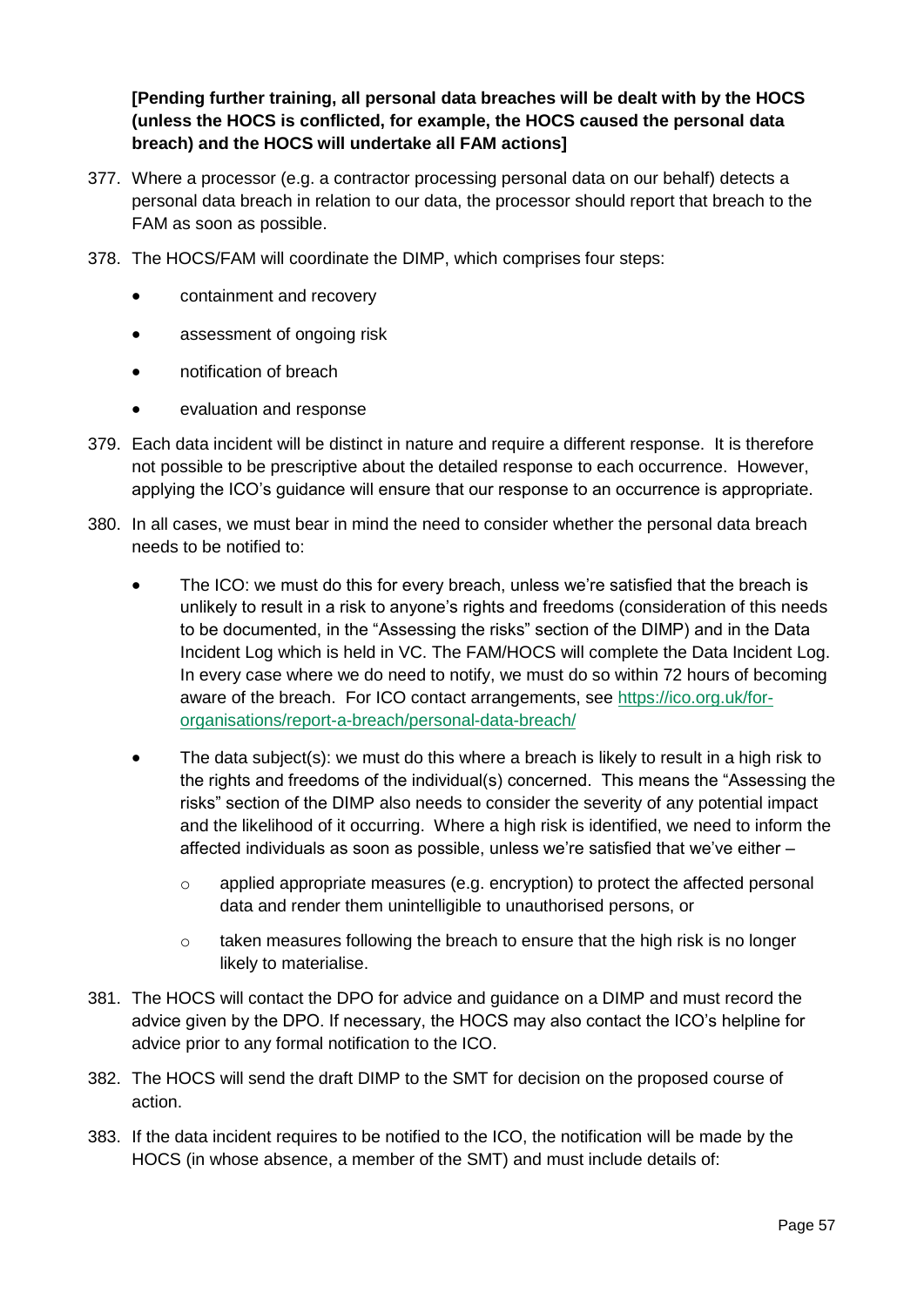- the nature of the breach, including (where possible) the categories and approximate number of affected –
	- o data subjects and
	- o personal data records;
- the name and contact details of the DPO or other contact point where the ICO can obtain more information;
- the likely consequences of the breach;
- the measures we are taking or propose to address the breach, including any measures to mitigate its possible adverse effects.
- 384. Where we are aware of a breach and we are unable to provide all of the above within the 72 hours, we will provide what we can – with an explanation of the delay – and follow it up with the rest as soon as possible.
- 385. Notification to data subjects must include, in clear and plain language:
	- a description of the nature of the breach, and
	- the information set out in  $10(ii)$ , (iii) and (iv) above.
- 386. Where we conclude that identifying, locating and contacting the affected individuals would involve disproportionate effort, we should make a public communication with the above information.
- 387. Given the relatively short timescale for notifying the ICO, it's important that consideration is given as soon as possible to whether we need the DPO's assistance in handling the breach. When notifying the ICO, we need to give contact details for the DPO or another appropriate point of contact, to allow the ICO to obtain more information on the breach – if the DPO is to be the contact, they must be fully informed about the breach before notification. The DPO contact details are:

Email: [dataprotection@parliament.scot](mailto:dataprotection@parliament.scot)

Telephone: (0131 348 5281.)

- 388. The data incident must be recorded in the Data Incident Log.
- 389. The DIMP and the actions (with records of any relevant SMT decision(s) and of the implementation of any relevant actions/decisions) must be retained as a formal record of the data incident.
- 390. The HOCS will be responsible for ensuring that any follow up actions take place.
- 391. The HOCS will include the relevant details of any data incidents in the quarterly report to the SMT.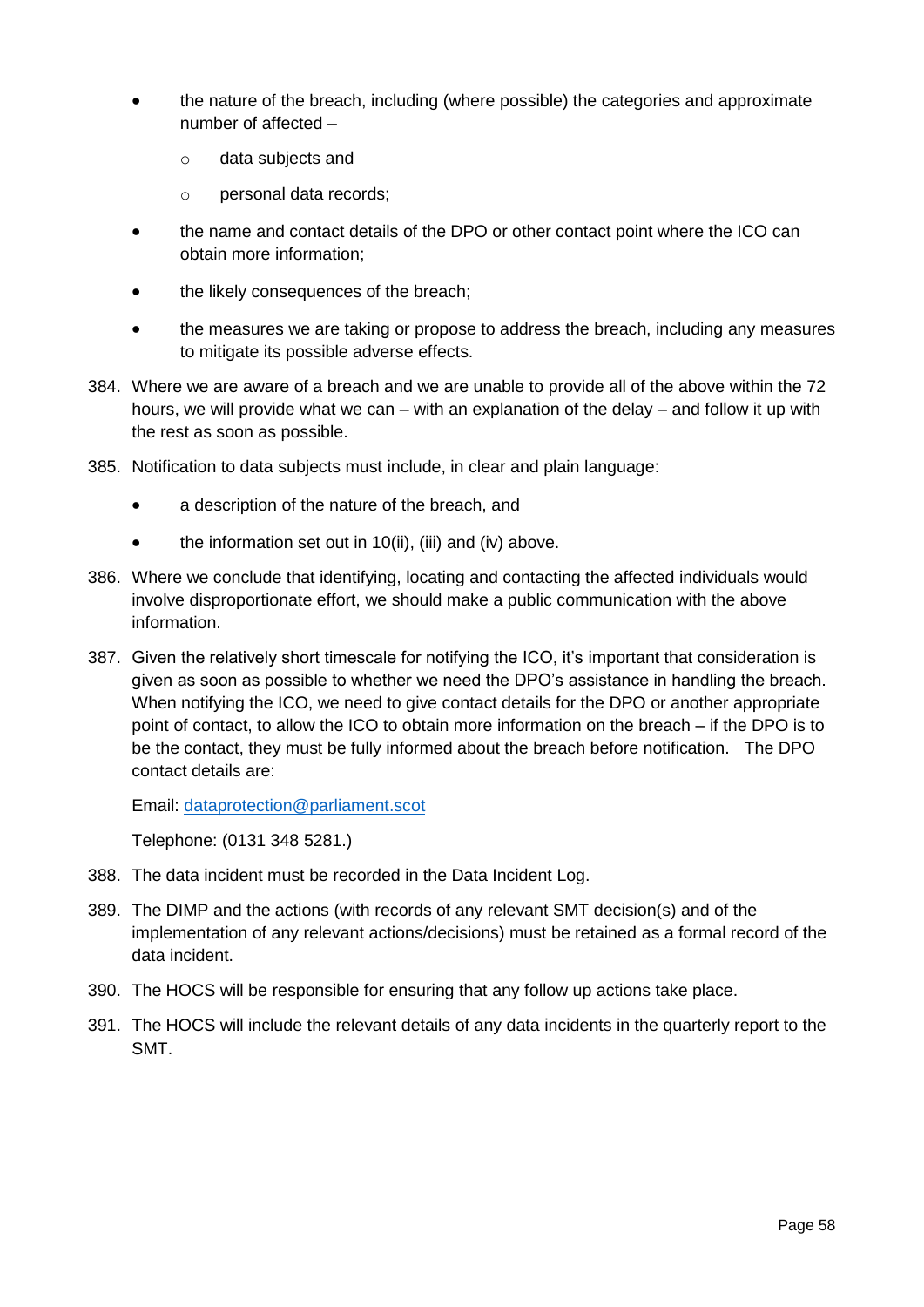## <span id="page-63-0"></span>**Document control sheet**

| <b>Document Information</b>                                                          |                                                                                                                                                                                                                                                          |  |  |
|--------------------------------------------------------------------------------------|----------------------------------------------------------------------------------------------------------------------------------------------------------------------------------------------------------------------------------------------------------|--|--|
| Full name of current version: Class, Title, Version No and<br>Status.                | C5 Data Protection Policy and Handbook v02 CURRENT<br><b>ISSUE</b>                                                                                                                                                                                       |  |  |
| VC File Id                                                                           | VC149083                                                                                                                                                                                                                                                 |  |  |
| Type                                                                                 | Policy & Procedure                                                                                                                                                                                                                                       |  |  |
| Approver                                                                             | <b>SMT</b>                                                                                                                                                                                                                                               |  |  |
| Responsible Manager                                                                  | <b>HOCS</b>                                                                                                                                                                                                                                              |  |  |
| Date of next planned review                                                          | 25/03/2022                                                                                                                                                                                                                                               |  |  |
| <b>Approval &amp; Publication</b>                                                    |                                                                                                                                                                                                                                                          |  |  |
| Approval Date (major version)                                                        | 29/11/19 - the Policy and Handbook was approved in<br>principle subject to the comments and finalisation actions<br>and it will then be referred back to the SMT for final approval<br>via email.<br>25/03/21 – approved by SMT by email (DF last email) |  |  |
| For publication (Y/N)                                                                | Υ                                                                                                                                                                                                                                                        |  |  |
| Date published                                                                       | 22/10/2021                                                                                                                                                                                                                                               |  |  |
| Name of document in website file library                                             | DataProtectionPolicyandHandbook                                                                                                                                                                                                                          |  |  |
| Corrections / Unplanned or Ad hoc reviews (see Summary of changes below for details) |                                                                                                                                                                                                                                                          |  |  |
| Date of last update                                                                  | 22/10/2021                                                                                                                                                                                                                                               |  |  |

| <b>Summary of changes to document</b> |                     |                           |                                 |                                                                                                                                                               |
|---------------------------------------|---------------------|---------------------------|---------------------------------|---------------------------------------------------------------------------------------------------------------------------------------------------------------|
| <b>Date</b>                           | <b>Action</b><br>bv | <b>Version</b><br>updated | <b>New</b><br>version<br>number | <b>Brief description</b>                                                                                                                                      |
|                                       | (initials)          | (e.g.<br>$01.25 - 36$     | (e.g.<br>01.27, or<br>02.03)    | (e.g. updated paras 1-8, updated HOPI to HOCS, reviewed whole<br>section on PI test, whole document updated, corrected typos,<br>reformatted to new branding) |
| 09/04/21                              | <b>BOW</b>          | 02.00                     | 02.01                           | New document created following approval of draft                                                                                                              |
| 09/04/21                              | <b>BOW</b>          | 02.01                     | 02.02                           | DCS updated, published on website                                                                                                                             |
| 21/07/21                              | <b>HGS</b>          | 02.02                     | 02.03                           | Minor ad hoc amendment to include 2 references to the Data<br>Sharing: Code of Practice issued by the ICO – in paragraphs<br>43 and 54                        |
| 22/10/21                              | <b>HGS</b>          | 02.03                     | 02.04                           | Ad hoc amendment to update DPO details and DCS updated.                                                                                                       |
| 22/10/21                              | <b>BOW</b>          | 02.04                     | 02.05                           | DCS updated, published on website                                                                                                                             |
|                                       |                     |                           |                                 |                                                                                                                                                               |
|                                       |                     |                           |                                 |                                                                                                                                                               |
|                                       |                     |                           |                                 |                                                                                                                                                               |
|                                       |                     |                           |                                 |                                                                                                                                                               |
|                                       |                     |                           |                                 |                                                                                                                                                               |
|                                       |                     |                           |                                 |                                                                                                                                                               |
|                                       |                     |                           |                                 |                                                                                                                                                               |
|                                       |                     |                           |                                 |                                                                                                                                                               |
|                                       |                     |                           |                                 |                                                                                                                                                               |
|                                       |                     |                           |                                 |                                                                                                                                                               |
|                                       |                     |                           |                                 |                                                                                                                                                               |